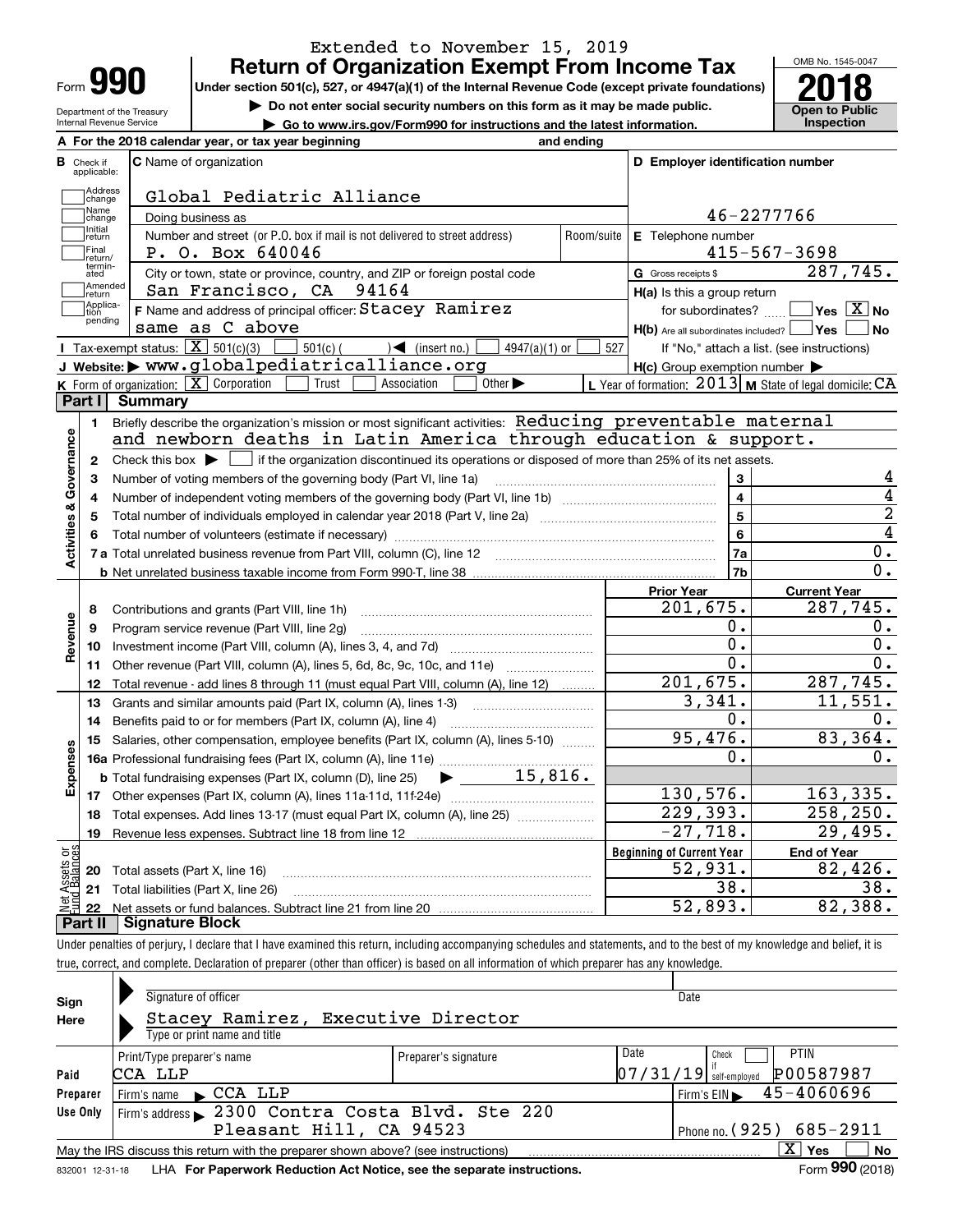| $\sqrt{}$ Yes $\sqrt{}$ $\overline{\rm X}$ No                                                                                                                                                                                                                                                          |
|--------------------------------------------------------------------------------------------------------------------------------------------------------------------------------------------------------------------------------------------------------------------------------------------------------|
|                                                                                                                                                                                                                                                                                                        |
| $\overline{\ }$ Yes $\overline{\phantom{a}X}$ No                                                                                                                                                                                                                                                       |
|                                                                                                                                                                                                                                                                                                        |
|                                                                                                                                                                                                                                                                                                        |
|                                                                                                                                                                                                                                                                                                        |
|                                                                                                                                                                                                                                                                                                        |
|                                                                                                                                                                                                                                                                                                        |
|                                                                                                                                                                                                                                                                                                        |
| to state health services is limited, traditional midwives often provide                                                                                                                                                                                                                                |
|                                                                                                                                                                                                                                                                                                        |
| practitioners by offering workshops in evidence-based pediatric primary                                                                                                                                                                                                                                |
|                                                                                                                                                                                                                                                                                                        |
|                                                                                                                                                                                                                                                                                                        |
|                                                                                                                                                                                                                                                                                                        |
|                                                                                                                                                                                                                                                                                                        |
|                                                                                                                                                                                                                                                                                                        |
| equip them with the skills to be dynamic agents of change. Our programs                                                                                                                                                                                                                                |
|                                                                                                                                                                                                                                                                                                        |
|                                                                                                                                                                                                                                                                                                        |
|                                                                                                                                                                                                                                                                                                        |
|                                                                                                                                                                                                                                                                                                        |
|                                                                                                                                                                                                                                                                                                        |
|                                                                                                                                                                                                                                                                                                        |
|                                                                                                                                                                                                                                                                                                        |
|                                                                                                                                                                                                                                                                                                        |
|                                                                                                                                                                                                                                                                                                        |
| helping 35 health promoters receive a Technical Certificate in Medicine                                                                                                                                                                                                                                |
|                                                                                                                                                                                                                                                                                                        |
|                                                                                                                                                                                                                                                                                                        |
|                                                                                                                                                                                                                                                                                                        |
|                                                                                                                                                                                                                                                                                                        |
|                                                                                                                                                                                                                                                                                                        |
|                                                                                                                                                                                                                                                                                                        |
|                                                                                                                                                                                                                                                                                                        |
|                                                                                                                                                                                                                                                                                                        |
| health designed by local communities. We provide financial assistance,<br>technical guidance and training in project management to empower groups<br>reverse the severe malnutrition afflicting their families in Guatemala;<br>giving them official access to public health institutions, benefitting |

|    | 4d Other program services (Describe in Schedule O.) |                        |            |                 |
|----|-----------------------------------------------------|------------------------|------------|-----------------|
|    | (Expenses \$                                        | including grants of \$ | Revenue \$ |                 |
| 4е | Total program service expenses >                    | 225,586.               |            |                 |
|    |                                                     |                        |            | Form 990 (2018) |

832002 12-31-18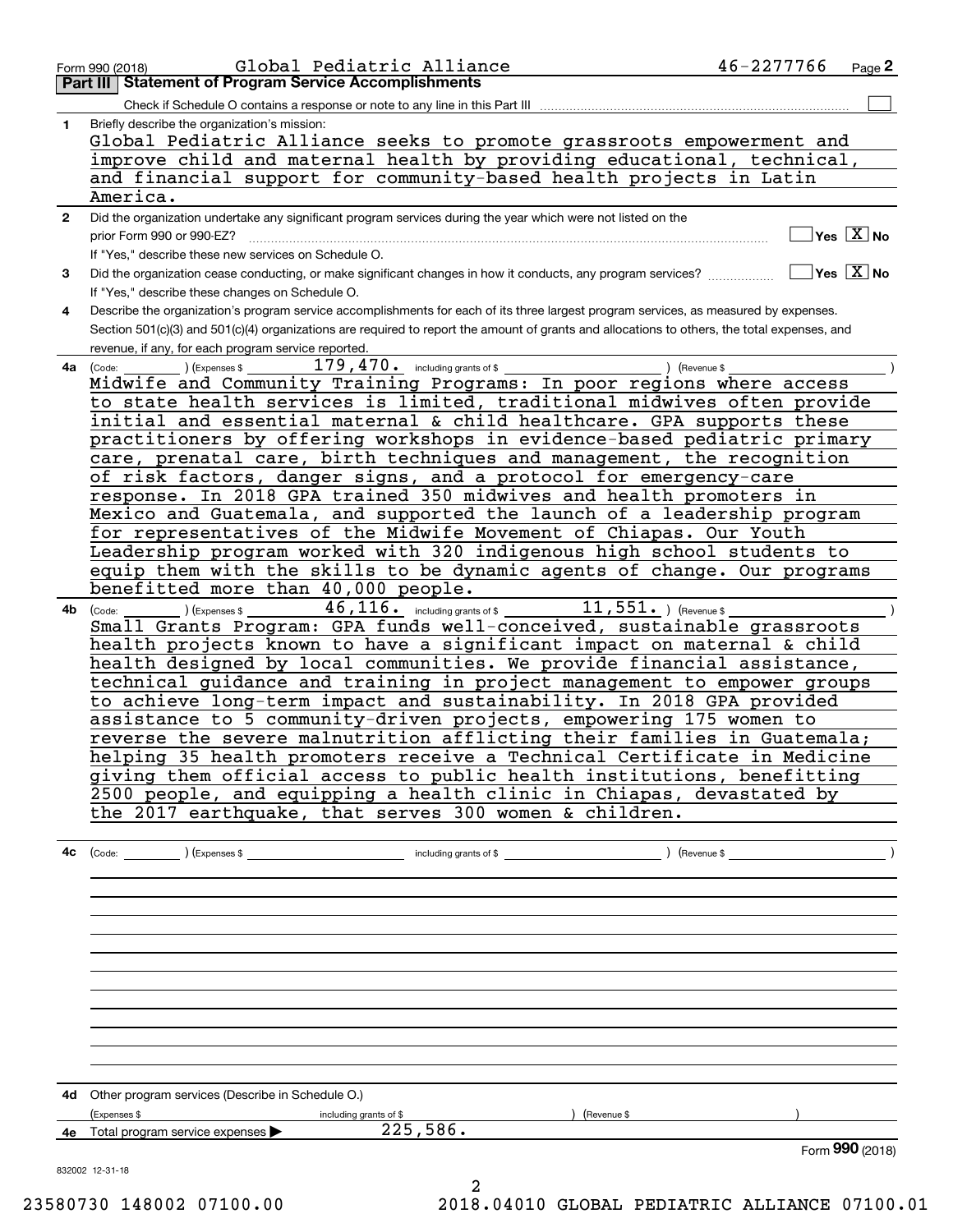| Form 990 (2018) |  |  |
|-----------------|--|--|

|     |                                                                                                                                                                                                                                |                 | Yes         | No              |
|-----|--------------------------------------------------------------------------------------------------------------------------------------------------------------------------------------------------------------------------------|-----------------|-------------|-----------------|
| 1.  | Is the organization described in section $501(c)(3)$ or $4947(a)(1)$ (other than a private foundation)?                                                                                                                        |                 |             |                 |
|     | If "Yes," complete Schedule A measure and a control of the state of the state of the state of the state of the state of the state of the state of the state of the state of the state of the state of the state of the state o | 1               | х           |                 |
| 2   |                                                                                                                                                                                                                                | $\mathbf{2}$    | $\mathbf X$ |                 |
| 3   | Did the organization engage in direct or indirect political campaign activities on behalf of or in opposition to candidates for                                                                                                |                 |             |                 |
|     |                                                                                                                                                                                                                                | 3               |             | x               |
| 4   | Section 501(c)(3) organizations. Did the organization engage in lobbying activities, or have a section 501(h) election in effect                                                                                               |                 |             |                 |
|     |                                                                                                                                                                                                                                | 4               |             | x               |
| 5   | Is the organization a section 501(c)(4), 501(c)(5), or 501(c)(6) organization that receives membership dues, assessments, or                                                                                                   |                 |             |                 |
|     |                                                                                                                                                                                                                                | 5               |             | x               |
| 6   | Did the organization maintain any donor advised funds or any similar funds or accounts for which donors have the right to                                                                                                      |                 |             |                 |
|     | provide advice on the distribution or investment of amounts in such funds or accounts? If "Yes," complete Schedule D, Part I                                                                                                   | 6               |             | x               |
| 7   | Did the organization receive or hold a conservation easement, including easements to preserve open space,                                                                                                                      |                 |             |                 |
|     |                                                                                                                                                                                                                                | $\overline{7}$  |             | x               |
| 8   | Did the organization maintain collections of works of art, historical treasures, or other similar assets? If "Yes," complete                                                                                                   |                 |             |                 |
|     |                                                                                                                                                                                                                                | 8               |             | x               |
| 9   | Did the organization report an amount in Part X, line 21, for escrow or custodial account liability, serve as a custodian for                                                                                                  |                 |             |                 |
|     | amounts not listed in Part X; or provide credit counseling, debt management, credit repair, or debt negotiation services?                                                                                                      |                 |             |                 |
|     | If "Yes," complete Schedule D, Part IV                                                                                                                                                                                         | 9               |             | x               |
| 10  | Did the organization, directly or through a related organization, hold assets in temporarily restricted endowments, permanent                                                                                                  |                 |             | x               |
|     |                                                                                                                                                                                                                                | 10              |             |                 |
| 11  | If the organization's answer to any of the following questions is "Yes," then complete Schedule D, Parts VI, VII, VIII, IX, or X                                                                                               |                 |             |                 |
|     | as applicable.<br>a Did the organization report an amount for land, buildings, and equipment in Part X, line 10? If "Yes," complete Schedule D.                                                                                |                 |             |                 |
|     |                                                                                                                                                                                                                                | 11a             | x           |                 |
|     | <b>b</b> Did the organization report an amount for investments - other securities in Part X, line 12 that is 5% or more of its total                                                                                           |                 |             |                 |
|     |                                                                                                                                                                                                                                | 11 <sub>b</sub> |             | x               |
|     | c Did the organization report an amount for investments - program related in Part X, line 13 that is 5% or more of its total                                                                                                   |                 |             |                 |
|     |                                                                                                                                                                                                                                | 11c             |             | x               |
|     | d Did the organization report an amount for other assets in Part X, line 15 that is 5% or more of its total assets reported in                                                                                                 |                 |             |                 |
|     |                                                                                                                                                                                                                                | 11d             |             | х               |
|     | e Did the organization report an amount for other liabilities in Part X, line 25? If "Yes," complete Schedule D, Part X                                                                                                        | <b>11e</b>      |             | X               |
| f   | Did the organization's separate or consolidated financial statements for the tax year include a footnote that addresses                                                                                                        |                 |             |                 |
|     | the organization's liability for uncertain tax positions under FIN 48 (ASC 740)? If "Yes," complete Schedule D, Part X                                                                                                         | 11f             |             | x               |
|     | 12a Did the organization obtain separate, independent audited financial statements for the tax year? If "Yes," complete                                                                                                        |                 |             |                 |
|     | Schedule D, Parts XI and XII                                                                                                                                                                                                   | 12a             |             | x               |
|     | <b>b</b> Was the organization included in consolidated, independent audited financial statements for the tax year?                                                                                                             |                 |             |                 |
|     | If "Yes," and if the organization answered "No" to line 12a, then completing Schedule D, Parts XI and XII is optional                                                                                                          | 12 <sub>b</sub> |             | X               |
| 13  |                                                                                                                                                                                                                                | 13              |             | X               |
| 14a | Did the organization maintain an office, employees, or agents outside of the United States?                                                                                                                                    | 14a             | X           |                 |
|     | <b>b</b> Did the organization have aggregate revenues or expenses of more than \$10,000 from grantmaking, fundraising, business,                                                                                               |                 |             |                 |
|     | investment, and program service activities outside the United States, or aggregate foreign investments valued at \$100,000                                                                                                     |                 |             |                 |
|     |                                                                                                                                                                                                                                | 14b             | х           |                 |
| 15  | Did the organization report on Part IX, column (A), line 3, more than \$5,000 of grants or other assistance to or for any                                                                                                      |                 |             |                 |
|     |                                                                                                                                                                                                                                | 15              |             | x               |
| 16  | Did the organization report on Part IX, column (A), line 3, more than \$5,000 of aggregate grants or other assistance to                                                                                                       |                 |             |                 |
|     |                                                                                                                                                                                                                                | 16              |             | x               |
| 17  | Did the organization report a total of more than \$15,000 of expenses for professional fundraising services on Part IX,                                                                                                        |                 |             |                 |
|     |                                                                                                                                                                                                                                | 17              |             | x               |
| 18  | Did the organization report more than \$15,000 total of fundraising event gross income and contributions on Part VIII, lines                                                                                                   |                 |             |                 |
|     |                                                                                                                                                                                                                                | 18              |             | x               |
| 19  | Did the organization report more than \$15,000 of gross income from gaming activities on Part VIII, line 9a? If "Yes."                                                                                                         |                 |             |                 |
|     |                                                                                                                                                                                                                                | 19              |             | x               |
|     |                                                                                                                                                                                                                                | 20a             |             | X               |
|     | <b>b</b> If "Yes" to line 20a, did the organization attach a copy of its audited financial statements to this return?                                                                                                          | 20 <sub>b</sub> |             |                 |
| 21  | Did the organization report more than \$5,000 of grants or other assistance to any domestic organization or                                                                                                                    |                 |             |                 |
|     |                                                                                                                                                                                                                                | 21              |             | x               |
|     | 832003 12-31-18                                                                                                                                                                                                                |                 |             | Form 990 (2018) |

832003 12-31-18

3 23580730 148002 07100.00 2018.04010 GLOBAL PEDIATRIC ALLIANCE 07100.01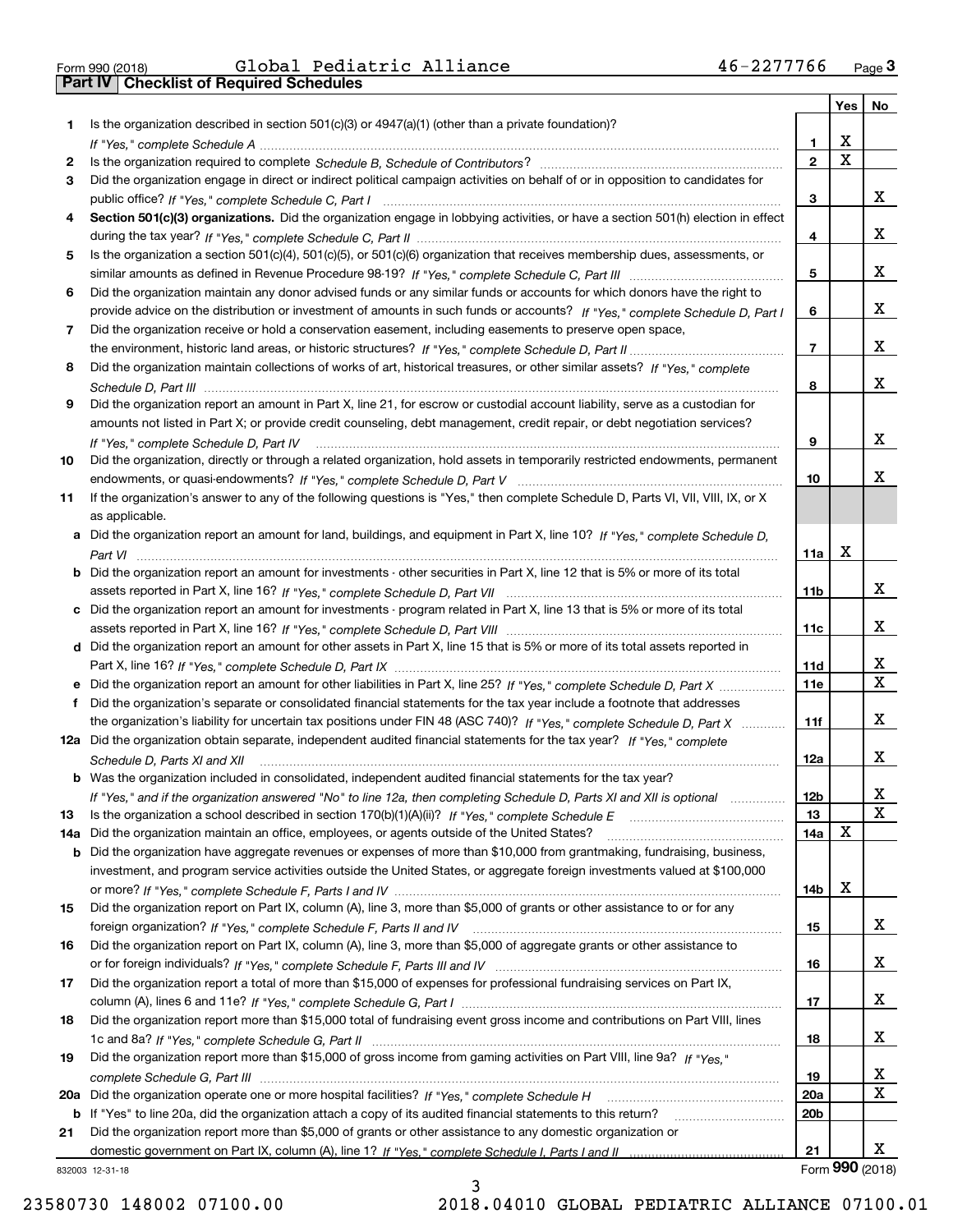|  | Form 990 (2018) |
|--|-----------------|

*(continued)*

|               |                                                                                                                                   |                 | Yes | No              |
|---------------|-----------------------------------------------------------------------------------------------------------------------------------|-----------------|-----|-----------------|
| 22            | Did the organization report more than \$5,000 of grants or other assistance to or for domestic individuals on                     |                 |     |                 |
|               |                                                                                                                                   | 22              |     | x               |
| 23            | Did the organization answer "Yes" to Part VII, Section A, line 3, 4, or 5 about compensation of the organization's current        |                 |     |                 |
|               | and former officers, directors, trustees, key employees, and highest compensated employees? If "Yes," complete                    |                 |     |                 |
|               |                                                                                                                                   | 23              |     | х               |
|               | 24a Did the organization have a tax-exempt bond issue with an outstanding principal amount of more than \$100,000 as of the       |                 |     |                 |
|               | last day of the year, that was issued after December 31, 2002? If "Yes," answer lines 24b through 24d and complete                |                 |     |                 |
|               |                                                                                                                                   | 24a             |     | x               |
|               | b Did the organization invest any proceeds of tax-exempt bonds beyond a temporary period exception?                               | 24b             |     |                 |
|               | c Did the organization maintain an escrow account other than a refunding escrow at any time during the year to defease            |                 |     |                 |
|               |                                                                                                                                   | 24c             |     |                 |
|               |                                                                                                                                   | 24d             |     |                 |
|               | 25a Section 501(c)(3), 501(c)(4), and 501(c)(29) organizations. Did the organization engage in an excess benefit                  |                 |     |                 |
|               |                                                                                                                                   | 25a             |     | x               |
|               | b Is the organization aware that it engaged in an excess benefit transaction with a disqualified person in a prior year, and      |                 |     |                 |
|               | that the transaction has not been reported on any of the organization's prior Forms 990 or 990-EZ? If "Yes," complete             |                 |     |                 |
|               | Schedule L. Part I                                                                                                                | 25 <sub>b</sub> |     | х               |
| 26            | Did the organization report any amount on Part X, line 5, 6, or 22 for receivables from or payables to any current or             |                 |     |                 |
|               | former officers, directors, trustees, key employees, highest compensated employees, or disqualified persons? If "Yes."            |                 |     |                 |
|               |                                                                                                                                   | 26              |     | х               |
|               | Did the organization provide a grant or other assistance to an officer, director, trustee, key employee, substantial              |                 |     |                 |
| 27            |                                                                                                                                   |                 |     |                 |
|               | contributor or employee thereof, a grant selection committee member, or to a 35% controlled entity or family member               |                 |     | х               |
|               |                                                                                                                                   | 27              |     |                 |
| 28            | Was the organization a party to a business transaction with one of the following parties (see Schedule L, Part IV                 |                 |     |                 |
|               | instructions for applicable filing thresholds, conditions, and exceptions):                                                       |                 |     |                 |
|               |                                                                                                                                   | 28a             |     | х               |
|               | b A family member of a current or former officer, director, trustee, or key employee? If "Yes," complete Schedule L, Part IV      | 28 <sub>b</sub> |     | $\mathbf X$     |
|               | c An entity of which a current or former officer, director, trustee, or key employee (or a family member thereof) was an officer, |                 |     |                 |
|               |                                                                                                                                   | 28c             |     | x               |
| 29            |                                                                                                                                   | 29              |     | $\mathbf x$     |
| 30            | Did the organization receive contributions of art, historical treasures, or other similar assets, or qualified conservation       |                 |     |                 |
|               |                                                                                                                                   | 30              |     | х               |
| 31            | Did the organization liquidate, terminate, or dissolve and cease operations?                                                      |                 |     |                 |
|               |                                                                                                                                   | 31              |     | х               |
| 32            | Did the organization sell, exchange, dispose of, or transfer more than 25% of its net assets? If "Yes," complete                  |                 |     |                 |
|               |                                                                                                                                   | 32              |     | х               |
| 33            | Did the organization own 100% of an entity disregarded as separate from the organization under Regulations                        |                 |     |                 |
|               |                                                                                                                                   | 33              |     | х               |
| 34            | Was the organization related to any tax-exempt or taxable entity? If "Yes," complete Schedule R, Part II, III, or IV, and         |                 |     |                 |
|               |                                                                                                                                   | 34              |     | х               |
|               | 35a Did the organization have a controlled entity within the meaning of section 512(b)(13)?                                       | 35a             |     | X               |
|               | b If "Yes" to line 35a, did the organization receive any payment from or engage in any transaction with a controlled entity       |                 |     |                 |
|               |                                                                                                                                   | 35 <sub>b</sub> |     |                 |
| 36            | Section 501(c)(3) organizations. Did the organization make any transfers to an exempt non-charitable related organization?        |                 |     |                 |
|               |                                                                                                                                   | 36              |     | x               |
| 37            | Did the organization conduct more than 5% of its activities through an entity that is not a related organization                  |                 |     |                 |
|               | and that is treated as a partnership for federal income tax purposes? If "Yes," complete Schedule R, Part VI                      | 37              |     | x               |
| 38            | Did the organization complete Schedule O and provide explanations in Schedule O for Part VI, lines 11b and 19?                    |                 |     |                 |
|               | Note. All Form 990 filers are required to complete Schedule O                                                                     | 38              | х   |                 |
| <b>Part V</b> | <b>Statements Regarding Other IRS Filings and Tax Compliance</b>                                                                  |                 |     |                 |
|               | Check if Schedule O contains a response or note to any line in this Part V                                                        |                 |     |                 |
|               |                                                                                                                                   |                 | Yes | No              |
|               | <b>1a</b> Enter the number reported in Box 3 of Form 1096. Enter -0- if not applicable <i>manumumumum</i><br>1a                   |                 |     |                 |
|               | 0<br>1b                                                                                                                           |                 |     |                 |
|               | c Did the organization comply with backup withholding rules for reportable payments to vendors and reportable gaming              |                 |     |                 |
|               | (gambling) winnings to prize winners?                                                                                             | 1c              | х   |                 |
|               |                                                                                                                                   |                 |     | Form 990 (2018) |
|               | 832004 12-31-18                                                                                                                   |                 |     |                 |

23580730 148002 07100.00 2018.04010 GLOBAL PEDIATRIC ALLIANCE 07100.01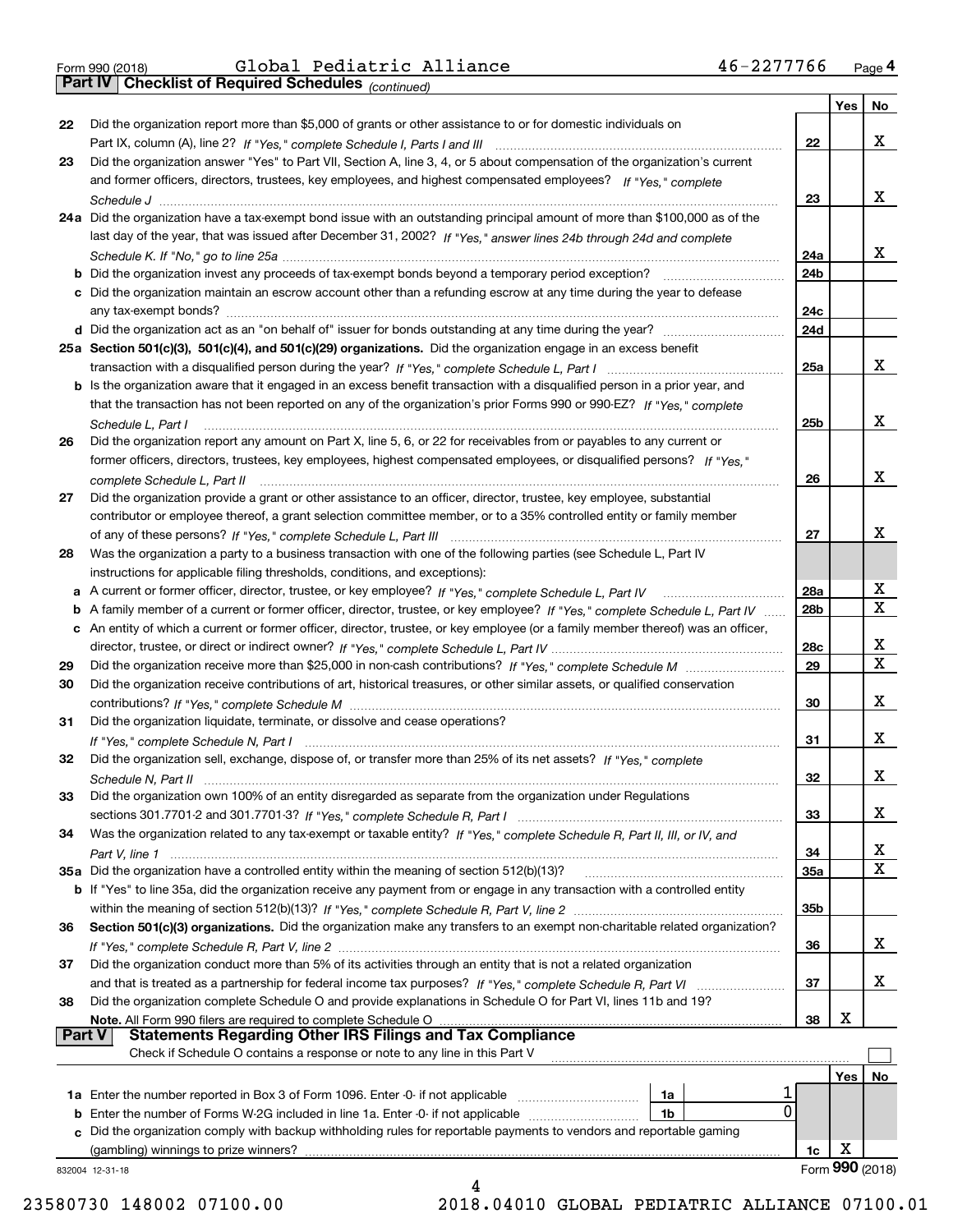|               | 46-2277766<br>Global Pediatric Alliance<br>Form 990 (2018)                                                                                      |                |     | Page $5$                            |
|---------------|-------------------------------------------------------------------------------------------------------------------------------------------------|----------------|-----|-------------------------------------|
| <b>Part V</b> | Statements Regarding Other IRS Filings and Tax Compliance (continued)                                                                           |                |     |                                     |
|               |                                                                                                                                                 |                | Yes | No                                  |
|               | 2a Enter the number of employees reported on Form W-3, Transmittal of Wage and Tax Statements,                                                  |                |     |                                     |
|               | $\overline{a}$<br>filed for the calendar year ending with or within the year covered by this return<br>2a                                       |                |     |                                     |
|               |                                                                                                                                                 | 2 <sub>b</sub> | X   |                                     |
|               |                                                                                                                                                 |                |     |                                     |
| За            | Did the organization have unrelated business gross income of \$1,000 or more during the year?                                                   | 3a             |     | х                                   |
|               |                                                                                                                                                 | 3 <sub>b</sub> |     |                                     |
|               | 4a At any time during the calendar year, did the organization have an interest in, or a signature or other authority over, a                    |                |     |                                     |
|               | financial account in a foreign country (such as a bank account, securities account, or other financial account)?                                | 4a             | X   |                                     |
|               | <b>b</b> If "Yes," enter the name of the foreign country: $\blacktriangleright$ Mexico                                                          |                |     |                                     |
|               | See instructions for filing requirements for FinCEN Form 114, Report of Foreign Bank and Financial Accounts (FBAR).                             |                |     |                                     |
| 5a            |                                                                                                                                                 | 5a             |     | х                                   |
| b             |                                                                                                                                                 | 5b             |     | Χ                                   |
| c             |                                                                                                                                                 | 5c             |     |                                     |
|               | 6a Does the organization have annual gross receipts that are normally greater than \$100,000, and did the organization solicit                  |                |     |                                     |
|               |                                                                                                                                                 | 6a             |     | x                                   |
|               | <b>b</b> If "Yes," did the organization include with every solicitation an express statement that such contributions or gifts                   |                |     |                                     |
|               | were not tax deductible?                                                                                                                        | 6b             |     |                                     |
| 7             | Organizations that may receive deductible contributions under section 170(c).                                                                   |                |     |                                     |
| a             | Did the organization receive a payment in excess of \$75 made partly as a contribution and partly for goods and services provided to the payor? | 7a             |     | х                                   |
| b             | If "Yes," did the organization notify the donor of the value of the goods or services provided?                                                 | 7b             |     |                                     |
|               | c Did the organization sell, exchange, or otherwise dispose of tangible personal property for which it was required                             |                |     |                                     |
|               |                                                                                                                                                 | 7c             |     | х                                   |
|               | 7d                                                                                                                                              |                |     |                                     |
| е             |                                                                                                                                                 | 7е             |     | х                                   |
| f             | Did the organization, during the year, pay premiums, directly or indirectly, on a personal benefit contract?                                    | 7f             |     | х                                   |
| g             | If the organization received a contribution of qualified intellectual property, did the organization file Form 8899 as required?                | 7g             |     |                                     |
| h             | If the organization received a contribution of cars, boats, airplanes, or other vehicles, did the organization file a Form 1098-C?              | 7h             |     |                                     |
| 8             | Sponsoring organizations maintaining donor advised funds. Did a donor advised fund maintained by the                                            |                |     |                                     |
|               | sponsoring organization have excess business holdings at any time during the year?                                                              | 8              |     |                                     |
| 9             | Sponsoring organizations maintaining donor advised funds.                                                                                       |                |     |                                     |
| а             | Did the sponsoring organization make any taxable distributions under section 4966?                                                              | 9а             |     |                                     |
| b             |                                                                                                                                                 | 9b             |     |                                     |
| 10            | Section 501(c)(7) organizations. Enter:                                                                                                         |                |     |                                     |
|               | 10a                                                                                                                                             |                |     |                                     |
|               | 10 <sub>b</sub><br>Gross receipts, included on Form 990, Part VIII, line 12, for public use of club facilities                                  |                |     |                                     |
| 11            | Section 501(c)(12) organizations. Enter:                                                                                                        |                |     |                                     |
| a             | 11a                                                                                                                                             |                |     |                                     |
|               | b Gross income from other sources (Do not net amounts due or paid to other sources against                                                      |                |     |                                     |
|               | 11b                                                                                                                                             |                |     |                                     |
|               | 12a Section 4947(a)(1) non-exempt charitable trusts. Is the organization filing Form 990 in lieu of Form 1041?                                  | 12a            |     |                                     |
|               | 12b<br><b>b</b> If "Yes," enter the amount of tax-exempt interest received or accrued during the year <i>manument</i>                           |                |     |                                     |
| 13            | Section 501(c)(29) qualified nonprofit health insurance issuers.                                                                                |                |     |                                     |
|               | a Is the organization licensed to issue qualified health plans in more than one state?                                                          | 13а            |     |                                     |
|               | Note. See the instructions for additional information the organization must report on Schedule O.                                               |                |     |                                     |
|               | <b>b</b> Enter the amount of reserves the organization is required to maintain by the states in which the                                       |                |     |                                     |
|               | 13b                                                                                                                                             |                |     |                                     |
|               | 13с                                                                                                                                             |                |     |                                     |
| 14a           | Did the organization receive any payments for indoor tanning services during the tax year?                                                      | 14a            |     | x                                   |
|               |                                                                                                                                                 | 14b            |     |                                     |
| 15            | Is the organization subject to the section 4960 tax on payment(s) of more than \$1,000,000 in remuneration or                                   |                |     |                                     |
|               |                                                                                                                                                 | 15             |     | X.                                  |
|               | If "Yes," see instructions and file Form 4720, Schedule N.                                                                                      |                |     |                                     |
| 16            | Is the organization an educational institution subject to the section 4968 excise tax on net investment income?                                 | 16             |     | x                                   |
|               | If "Yes," complete Form 4720, Schedule O.                                                                                                       |                |     | $T_{\text{arm}}$ QQ $\Omega$ (2010) |
|               |                                                                                                                                                 |                |     |                                     |

Form (2018) **990**

832005 12-31-18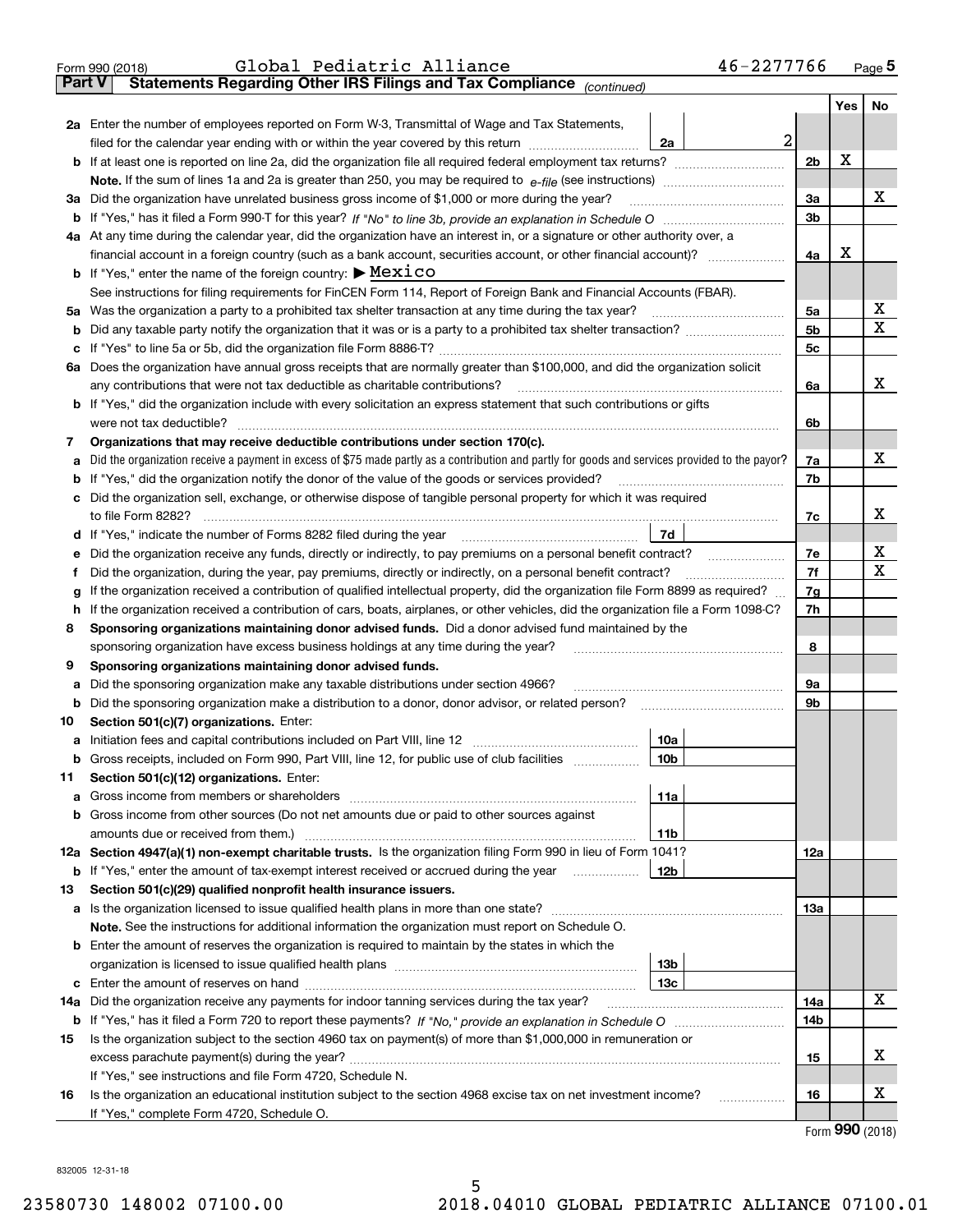|  | Form 990 (2018) |  |
|--|-----------------|--|
|  |                 |  |

| Form 990 (2018) | Global Pediatric Alliance | 46-2277766                                                                                                                    | $P$ <sub>age</sub> $6$ |
|-----------------|---------------------------|-------------------------------------------------------------------------------------------------------------------------------|------------------------|
|                 |                           | Part VI   Governance, Management, and Disclosure For each "Yes" response to lines 2 through 7b below, and for a "No" response |                        |
|                 |                           | to line 8a, 8b, or 10b below, describe the circumstances, processes, or changes in Schedule O. See instructions.              |                        |

|    |                                                                                                                                                                            |                               |   |                 | Yes             | No                      |
|----|----------------------------------------------------------------------------------------------------------------------------------------------------------------------------|-------------------------------|---|-----------------|-----------------|-------------------------|
|    | <b>1a</b> Enter the number of voting members of the governing body at the end of the tax year <i>manumum</i>                                                               | 1a                            | 4 |                 |                 |                         |
|    | If there are material differences in voting rights among members of the governing body, or if the governing                                                                |                               |   |                 |                 |                         |
|    | body delegated broad authority to an executive committee or similar committee, explain in Schedule O.                                                                      |                               |   |                 |                 |                         |
|    | <b>b</b> Enter the number of voting members included in line 1a, above, who are independent <i>manumum</i>                                                                 | 1b                            | 4 |                 |                 |                         |
| 2  | Did any officer, director, trustee, or key employee have a family relationship or a business relationship with any other                                                   |                               |   |                 |                 |                         |
|    | officer, director, trustee, or key employee?                                                                                                                               |                               |   | $\mathbf{2}$    |                 | X                       |
| 3  | Did the organization delegate control over management duties customarily performed by or under the direct supervision                                                      |                               |   |                 |                 |                         |
|    |                                                                                                                                                                            |                               |   | 3               |                 | X                       |
| 4  | Did the organization make any significant changes to its governing documents since the prior Form 990 was filed?                                                           |                               |   | 4               |                 | $\overline{\mathbf{x}}$ |
| 5  |                                                                                                                                                                            |                               |   | 5               |                 | $\mathbf X$             |
| 6  |                                                                                                                                                                            |                               |   | 6               |                 | $\mathbf X$             |
|    | 7a Did the organization have members, stockholders, or other persons who had the power to elect or appoint one or                                                          |                               |   |                 |                 |                         |
|    |                                                                                                                                                                            |                               |   | 7a              |                 | X                       |
|    | <b>b</b> Are any governance decisions of the organization reserved to (or subject to approval by) members, stockholders, or                                                |                               |   |                 |                 |                         |
|    | persons other than the governing body?                                                                                                                                     |                               |   | 7b              |                 | X                       |
| 8  | Did the organization contemporaneously document the meetings held or written actions undertaken during the year by the following:                                          |                               |   |                 |                 |                         |
| a  |                                                                                                                                                                            |                               |   | 8a              | X               |                         |
|    |                                                                                                                                                                            |                               |   | 8b              | X               |                         |
| 9  | Is there any officer, director, trustee, or key employee listed in Part VII, Section A, who cannot be reached at the                                                       |                               |   |                 |                 |                         |
|    |                                                                                                                                                                            |                               |   | 9               |                 | x                       |
|    | Section B. Policies (This Section B requests information about policies not required by the Internal Revenue Code.)                                                        |                               |   |                 |                 |                         |
|    |                                                                                                                                                                            |                               |   |                 | Yes∣            | No                      |
|    |                                                                                                                                                                            |                               |   | 10a             |                 | X                       |
|    | <b>b</b> If "Yes," did the organization have written policies and procedures governing the activities of such chapters, affiliates,                                        |                               |   |                 |                 |                         |
|    |                                                                                                                                                                            |                               |   | 10 <sub>b</sub> |                 |                         |
|    | 11a Has the organization provided a complete copy of this Form 990 to all members of its governing body before filing the form?                                            |                               |   | 11a             | $\mathbf X$     |                         |
|    | <b>b</b> Describe in Schedule O the process, if any, used by the organization to review this Form 990.                                                                     |                               |   |                 |                 |                         |
|    |                                                                                                                                                                            |                               |   | 12a             | X               |                         |
| b  |                                                                                                                                                                            |                               |   | 12b             | X               |                         |
|    | c Did the organization regularly and consistently monitor and enforce compliance with the policy? If "Yes," describe                                                       |                               |   |                 |                 |                         |
|    | in Schedule O how this was done measured and contained a state of the state of the state of the state of the s                                                             |                               |   | 12c             | X               |                         |
| 13 |                                                                                                                                                                            |                               |   | 13              | X               |                         |
| 14 | Did the organization have a written document retention and destruction policy? manufactured and the organization have a written document retention and destruction policy? |                               |   | 14              | $\mathbf X$     |                         |
| 15 | Did the process for determining compensation of the following persons include a review and approval by independent                                                         |                               |   |                 |                 |                         |
|    | persons, comparability data, and contemporaneous substantiation of the deliberation and decision?                                                                          |                               |   |                 |                 |                         |
|    |                                                                                                                                                                            |                               |   |                 | X               |                         |
|    |                                                                                                                                                                            |                               |   | 15a             | $\mathbf X$     |                         |
|    | <b>b</b> Other officers or key employees of the organization                                                                                                               |                               |   | 15b             |                 |                         |
|    | If "Yes" to line 15a or 15b, describe the process in Schedule O (see instructions).                                                                                        |                               |   |                 |                 |                         |
|    | 16a Did the organization invest in, contribute assets to, or participate in a joint venture or similar arrangement with a                                                  |                               |   |                 |                 |                         |
|    | taxable entity during the year?                                                                                                                                            |                               |   | 16a             |                 | X                       |
|    | b If "Yes," did the organization follow a written policy or procedure requiring the organization to evaluate its participation                                             |                               |   |                 |                 |                         |
|    | in joint venture arrangements under applicable federal tax law, and take steps to safeguard the organization's                                                             |                               |   |                 |                 |                         |
|    |                                                                                                                                                                            |                               |   | 16b             |                 |                         |
|    | <b>Section C. Disclosure</b>                                                                                                                                               |                               |   |                 |                 |                         |
| 17 | List the states with which a copy of this Form 990 is required to be filed $\blacktriangleright$ CA                                                                        |                               |   |                 |                 |                         |
| 18 | Section 6104 requires an organization to make its Forms 1023 (1024 or 1024 A if applicable), 990, and 990-T (Section 501(c)(3)s only) available                            |                               |   |                 |                 |                         |
|    | for public inspection. Indicate how you made these available. Check all that apply.                                                                                        |                               |   |                 |                 |                         |
|    | $\vert X \vert$ Own website<br>$X$ Upon request<br>Another's website                                                                                                       | Other (explain in Schedule O) |   |                 |                 |                         |
| 19 | Describe in Schedule O whether (and if so, how) the organization made its governing documents, conflict of interest policy, and financial                                  |                               |   |                 |                 |                         |
|    | statements available to the public during the tax year.                                                                                                                    |                               |   |                 |                 |                         |
| 20 | State the name, address, and telephone number of the person who possesses the organization's books and records $\blacktriangleright$                                       |                               |   |                 |                 |                         |
|    | The Organization - $415-567-3698$                                                                                                                                          |                               |   |                 |                 |                         |
|    | 94164<br>P. O. Box 640046, San Francisco,<br>CA                                                                                                                            |                               |   |                 |                 |                         |
|    |                                                                                                                                                                            |                               |   |                 | Form 990 (2018) |                         |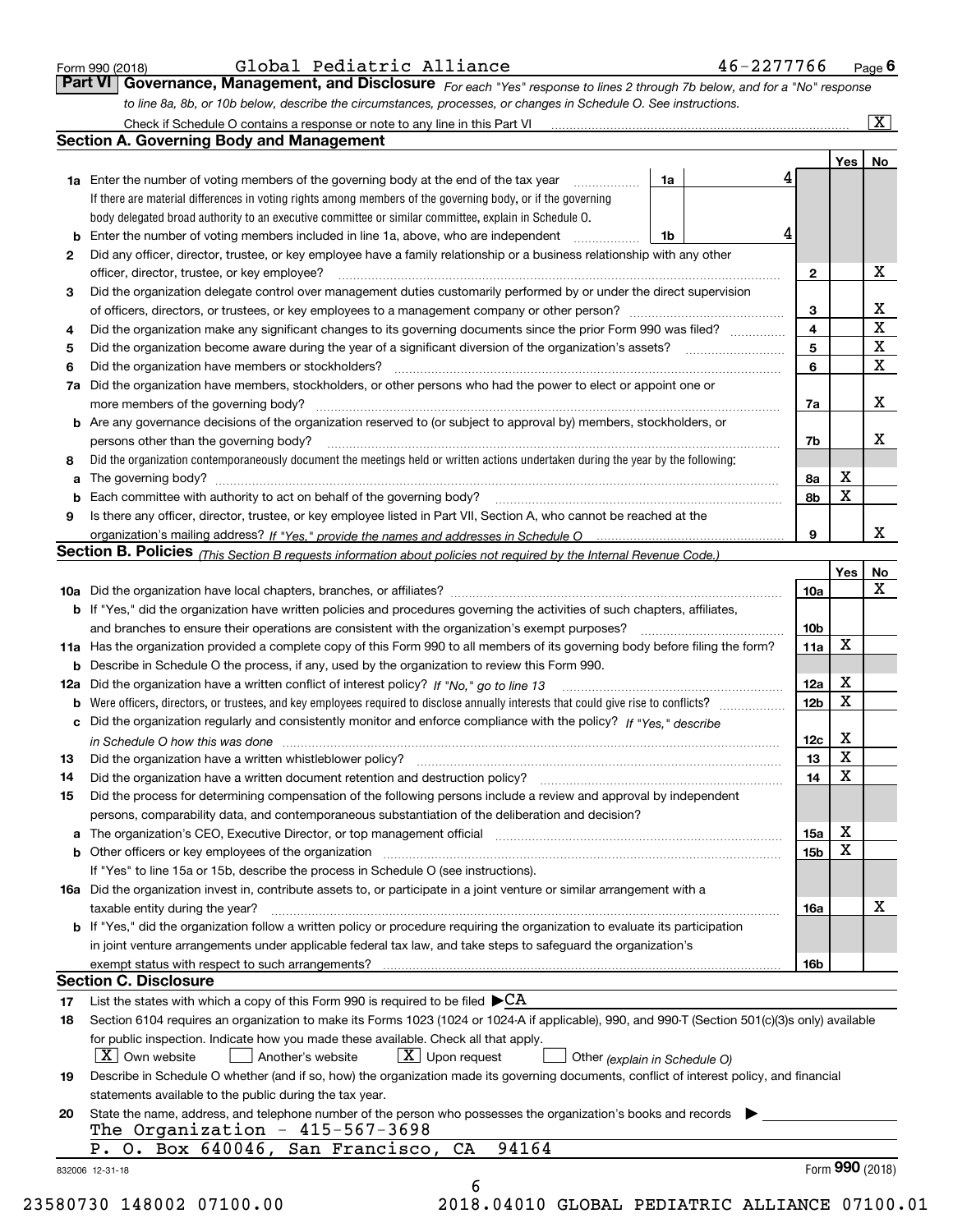$\mathcal{L}^{\text{max}}$ 

# **7Part VII Compensation of Officers, Directors, Trustees, Key Employees, Highest Compensated Employees, and Independent Contractors**

Check if Schedule O contains a response or note to any line in this Part VII

**Section A. Officers, Directors, Trustees, Key Employees, and Highest Compensated Employees**

**1a**  Complete this table for all persons required to be listed. Report compensation for the calendar year ending with or within the organization's tax year.

**•** List all of the organization's current officers, directors, trustees (whether individuals or organizations), regardless of amount of compensation. Enter -0- in columns  $(D)$ ,  $(E)$ , and  $(F)$  if no compensation was paid.

● List all of the organization's **current** key employees, if any. See instructions for definition of "key employee."

**•** List the organization's five current highest compensated employees (other than an officer, director, trustee, or key employee) who received reportable compensation (Box 5 of Form W-2 and/or Box 7 of Form 1099-MISC) of more than \$100,000 from the organization and any related organizations.

 $\bullet$  List all of the organization's **former** officers, key employees, and highest compensated employees who received more than \$100,000 of reportable compensation from the organization and any related organizations.

**•** List all of the organization's former directors or trustees that received, in the capacity as a former director or trustee of the organization, more than \$10,000 of reportable compensation from the organization and any related organizations.

List persons in the following order: individual trustees or directors; institutional trustees; officers; key employees; highest compensated employees; and former such persons.

Check this box if neither the organization nor any related organization compensated any current officer, director, or trustee.  $\mathcal{L}^{\text{max}}$ 

| (A)                                  | (B)                                                                          |                                |                       |             | (C)          |                                                                                                 |        | (D)                                            | (E)                                              | (F)                                                                               |
|--------------------------------------|------------------------------------------------------------------------------|--------------------------------|-----------------------|-------------|--------------|-------------------------------------------------------------------------------------------------|--------|------------------------------------------------|--------------------------------------------------|-----------------------------------------------------------------------------------|
| Name and Title                       | Average<br>hours per                                                         |                                |                       | Position    |              | (do not check more than one<br>box, unless person is both an<br>officer and a director/trustee) |        | Reportable<br>compensation                     | Reportable<br>compensation                       | Estimated<br>amount of                                                            |
|                                      | week<br>(list any<br>hours for<br>related<br>organizations<br>below<br>line) | Individual trustee or director | Institutional trustee | Officer     | Key employee | Highest compensated<br>  employee                                                               | Former | from<br>the<br>organization<br>(W-2/1099-MISC) | from related<br>organizations<br>(W-2/1099-MISC) | other<br>compensation<br>from the<br>organization<br>and related<br>organizations |
| (1) Kate Kentfield-Kessner, RN, NNP  | 3.00                                                                         |                                |                       |             |              |                                                                                                 |        |                                                |                                                  |                                                                                   |
| Board Chair                          |                                                                              | $\mathbf x$                    |                       | $\mathbf X$ |              |                                                                                                 |        | $\mathbf 0$ .                                  | 0.                                               | 0.                                                                                |
| (2) Teresa Ramirez-Montagut, MD, PhD | 4.00                                                                         |                                |                       |             |              |                                                                                                 |        |                                                |                                                  |                                                                                   |
| Board Secretary                      |                                                                              | $\mathbf x$                    |                       | $\mathbf X$ |              |                                                                                                 |        | $0$ .                                          | 0.                                               | $\mathbf 0$ .                                                                     |
| (3) Scott Cohen, MD, DTM             | 3.00                                                                         |                                |                       |             |              |                                                                                                 |        |                                                |                                                  |                                                                                   |
| Board Treasurer                      |                                                                              | X                              |                       | $\mathbf X$ |              |                                                                                                 |        | $\mathbf 0$ .                                  | 0.                                               | 0.                                                                                |
| (4) Stephen Kahn, MD                 | 3.00                                                                         |                                |                       |             |              |                                                                                                 |        |                                                |                                                  |                                                                                   |
| Director                             |                                                                              | $\mathbf x$                    |                       |             |              |                                                                                                 |        | $\mathbf 0$ .                                  | $0$ .                                            | $\mathbf 0$ .                                                                     |
| (5) Stacey Ramirez                   | 30.00                                                                        |                                |                       |             |              |                                                                                                 |        |                                                |                                                  |                                                                                   |
| Executive Director                   |                                                                              |                                |                       | X           |              |                                                                                                 |        | 64,164.                                        | 0.                                               | $0_{.}$                                                                           |
|                                      |                                                                              |                                |                       |             |              |                                                                                                 |        |                                                |                                                  |                                                                                   |
|                                      |                                                                              |                                |                       |             |              |                                                                                                 |        |                                                |                                                  |                                                                                   |
|                                      |                                                                              |                                |                       |             |              |                                                                                                 |        |                                                |                                                  |                                                                                   |
|                                      |                                                                              |                                |                       |             |              |                                                                                                 |        |                                                |                                                  |                                                                                   |
|                                      |                                                                              |                                |                       |             |              |                                                                                                 |        |                                                |                                                  |                                                                                   |
|                                      |                                                                              |                                |                       |             |              |                                                                                                 |        |                                                |                                                  |                                                                                   |
|                                      |                                                                              |                                |                       |             |              |                                                                                                 |        |                                                |                                                  |                                                                                   |
|                                      |                                                                              |                                |                       |             |              |                                                                                                 |        |                                                |                                                  |                                                                                   |
|                                      |                                                                              |                                |                       |             |              |                                                                                                 |        |                                                |                                                  |                                                                                   |
|                                      |                                                                              |                                |                       |             |              |                                                                                                 |        |                                                |                                                  |                                                                                   |
|                                      |                                                                              |                                |                       |             |              |                                                                                                 |        |                                                |                                                  |                                                                                   |
|                                      |                                                                              |                                |                       |             |              |                                                                                                 |        |                                                |                                                  |                                                                                   |
|                                      |                                                                              |                                |                       |             |              |                                                                                                 |        |                                                |                                                  |                                                                                   |
|                                      |                                                                              |                                |                       |             |              |                                                                                                 |        |                                                |                                                  |                                                                                   |
|                                      |                                                                              |                                |                       |             |              |                                                                                                 |        |                                                |                                                  |                                                                                   |
|                                      |                                                                              |                                |                       |             |              |                                                                                                 |        |                                                |                                                  |                                                                                   |
|                                      |                                                                              |                                |                       |             |              |                                                                                                 |        |                                                |                                                  |                                                                                   |
|                                      |                                                                              |                                |                       |             |              |                                                                                                 |        |                                                |                                                  |                                                                                   |
|                                      |                                                                              |                                |                       |             |              |                                                                                                 |        |                                                |                                                  |                                                                                   |
|                                      |                                                                              |                                |                       |             |              |                                                                                                 |        |                                                |                                                  |                                                                                   |
|                                      |                                                                              |                                |                       |             |              |                                                                                                 |        |                                                |                                                  |                                                                                   |
|                                      |                                                                              |                                |                       |             |              |                                                                                                 |        |                                                |                                                  |                                                                                   |
|                                      |                                                                              |                                |                       |             |              |                                                                                                 |        |                                                |                                                  |                                                                                   |
|                                      |                                                                              |                                |                       |             |              |                                                                                                 |        |                                                |                                                  |                                                                                   |

7

Form (2018) **990**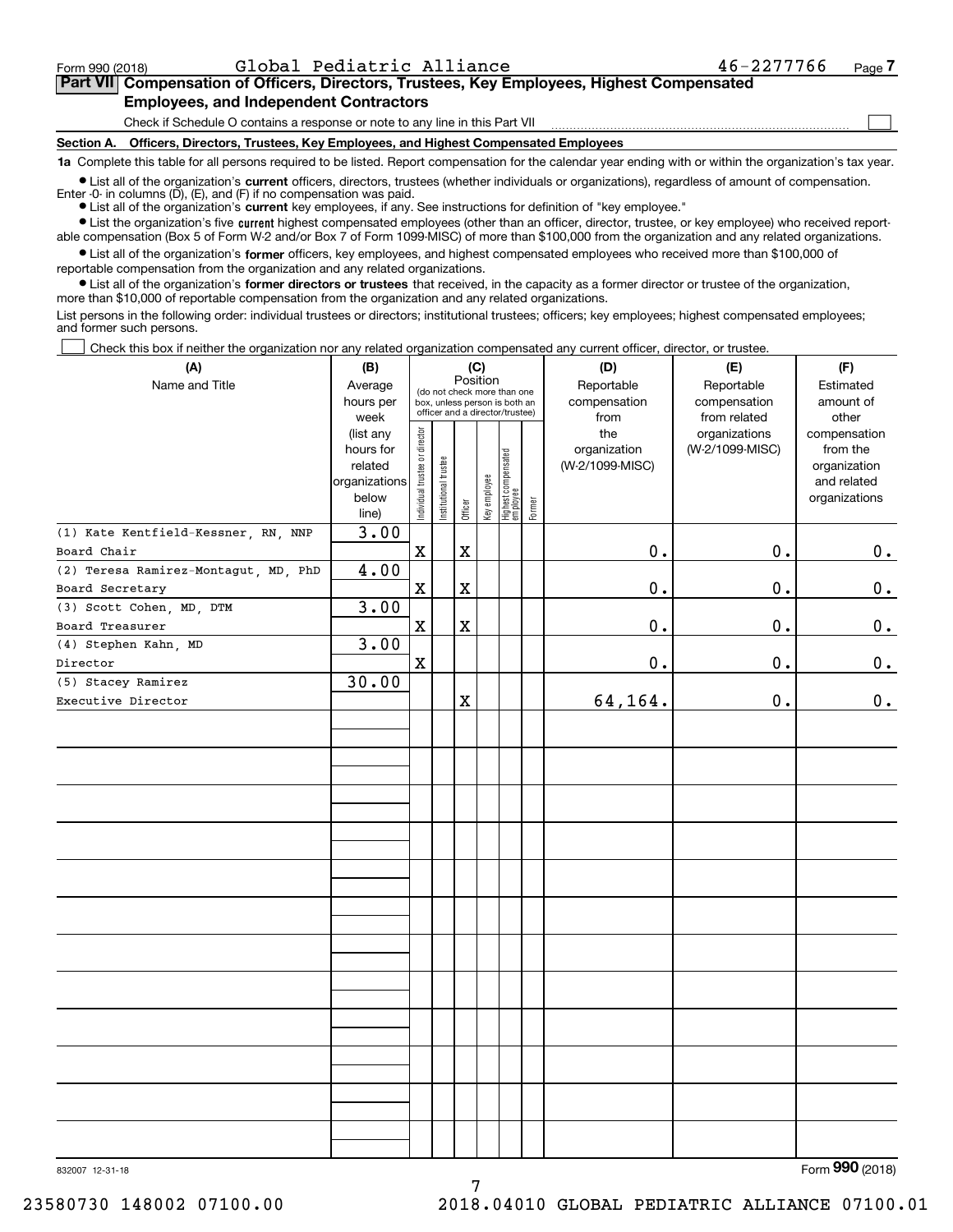|        | Global Pediatric Alliance<br>Form 990 (2018)                                                                                                                                                                                                           |                                                         |                                |                       |                                                                                                                    |              |                                 |        |                                           | 46-2277766                                                                                                   |                                      |     |                                        | Page 8                               |
|--------|--------------------------------------------------------------------------------------------------------------------------------------------------------------------------------------------------------------------------------------------------------|---------------------------------------------------------|--------------------------------|-----------------------|--------------------------------------------------------------------------------------------------------------------|--------------|---------------------------------|--------|-------------------------------------------|--------------------------------------------------------------------------------------------------------------|--------------------------------------|-----|----------------------------------------|--------------------------------------|
|        | <b>Part VII</b><br>Section A. Officers, Directors, Trustees, Key Employees, and Highest Compensated Employees (continued)                                                                                                                              |                                                         |                                |                       |                                                                                                                    |              |                                 |        |                                           |                                                                                                              |                                      |     |                                        |                                      |
|        | (A)<br>Name and title                                                                                                                                                                                                                                  | (B)<br>Average<br>hours per<br>week<br>(list any        |                                |                       | (C)<br>Position<br>(do not check more than one<br>box, unless person is both an<br>officer and a director/trustee) |              |                                 |        | (D)<br>Reportable<br>compensation<br>from | (E)<br>Reportable<br>compensation<br>from related                                                            |                                      |     | (F)<br>Estimated<br>amount of<br>other |                                      |
|        |                                                                                                                                                                                                                                                        | hours for<br>related<br>organizations<br>below<br>line) | Individual trustee or director | Institutional trustee | Officer                                                                                                            | Key employee | Highest compensated<br>employee | Former | the<br>organization<br>(W-2/1099-MISC)    | organizations<br>compensation<br>(W-2/1099-MISC)<br>from the<br>organization<br>and related<br>organizations |                                      |     |                                        |                                      |
|        |                                                                                                                                                                                                                                                        |                                                         |                                |                       |                                                                                                                    |              |                                 |        |                                           |                                                                                                              |                                      |     |                                        |                                      |
|        |                                                                                                                                                                                                                                                        |                                                         |                                |                       |                                                                                                                    |              |                                 |        |                                           |                                                                                                              |                                      |     |                                        |                                      |
|        |                                                                                                                                                                                                                                                        |                                                         |                                |                       |                                                                                                                    |              |                                 |        |                                           |                                                                                                              |                                      |     |                                        |                                      |
|        |                                                                                                                                                                                                                                                        |                                                         |                                |                       |                                                                                                                    |              |                                 |        |                                           |                                                                                                              |                                      |     |                                        |                                      |
|        |                                                                                                                                                                                                                                                        |                                                         |                                |                       |                                                                                                                    |              |                                 |        |                                           |                                                                                                              |                                      |     |                                        |                                      |
|        |                                                                                                                                                                                                                                                        |                                                         |                                |                       |                                                                                                                    |              |                                 |        |                                           |                                                                                                              |                                      |     |                                        |                                      |
|        |                                                                                                                                                                                                                                                        |                                                         |                                |                       |                                                                                                                    |              |                                 |        | 64, 164.                                  |                                                                                                              | 0.                                   |     |                                        | $0$ .                                |
| c<br>d | Total from continuation sheets to Part VII, Section A<br>Total (add lines 1b and 1c)                                                                                                                                                                   |                                                         |                                |                       |                                                                                                                    |              |                                 |        | $0$ .<br>64,164.                          |                                                                                                              | $\overline{0}$ .<br>$\overline{0}$ . |     |                                        | $\overline{0}$ .<br>$\overline{0}$ . |
| 2      | Total number of individuals (including but not limited to those listed above) who received more than \$100,000 of reportable<br>compensation from the organization $\blacktriangleright$                                                               |                                                         |                                |                       |                                                                                                                    |              |                                 |        |                                           |                                                                                                              |                                      |     | Yes                                    | 0<br>No                              |
| з      | Did the organization list any former officer, director, or trustee, key employee, or highest compensated employee on<br>line 1a? If "Yes," complete Schedule J for such individual                                                                     |                                                         |                                |                       |                                                                                                                    |              |                                 |        |                                           |                                                                                                              |                                      | З   |                                        | x                                    |
| 4<br>5 | For any individual listed on line 1a, is the sum of reportable compensation and other compensation from the organization<br>Did any person listed on line 1a receive or accrue compensation from any unrelated organization or individual for services |                                                         |                                |                       |                                                                                                                    |              |                                 |        |                                           |                                                                                                              |                                      | 4   |                                        | x                                    |
|        | <b>Section B. Independent Contractors</b>                                                                                                                                                                                                              |                                                         |                                |                       |                                                                                                                    |              |                                 |        |                                           |                                                                                                              |                                      | 5   |                                        | x                                    |
| 1      | Complete this table for your five highest compensated independent contractors that received more than \$100,000 of compensation from<br>the organization. Report compensation for the calendar year ending with or within the organization's tax year. |                                                         |                                |                       |                                                                                                                    |              |                                 |        |                                           |                                                                                                              |                                      |     |                                        |                                      |
|        | (A)<br>Name and business address                                                                                                                                                                                                                       |                                                         |                                | <b>NONE</b>           |                                                                                                                    |              |                                 |        | (B)<br>Description of services            |                                                                                                              |                                      | (C) | Compensation                           |                                      |
|        |                                                                                                                                                                                                                                                        |                                                         |                                |                       |                                                                                                                    |              |                                 |        |                                           |                                                                                                              |                                      |     |                                        |                                      |
|        |                                                                                                                                                                                                                                                        |                                                         |                                |                       |                                                                                                                    |              |                                 |        |                                           |                                                                                                              |                                      |     |                                        |                                      |
|        |                                                                                                                                                                                                                                                        |                                                         |                                |                       |                                                                                                                    |              |                                 |        |                                           |                                                                                                              |                                      |     |                                        |                                      |
| 2      | Total number of independent contractors (including but not limited to those listed above) who received more than                                                                                                                                       |                                                         |                                |                       |                                                                                                                    |              |                                 |        |                                           |                                                                                                              |                                      |     |                                        |                                      |
|        | \$100,000 of compensation from the organization                                                                                                                                                                                                        |                                                         |                                |                       |                                                                                                                    | 0            |                                 |        |                                           |                                                                                                              |                                      |     | Form 990 (2018)                        |                                      |

832008 12-31-18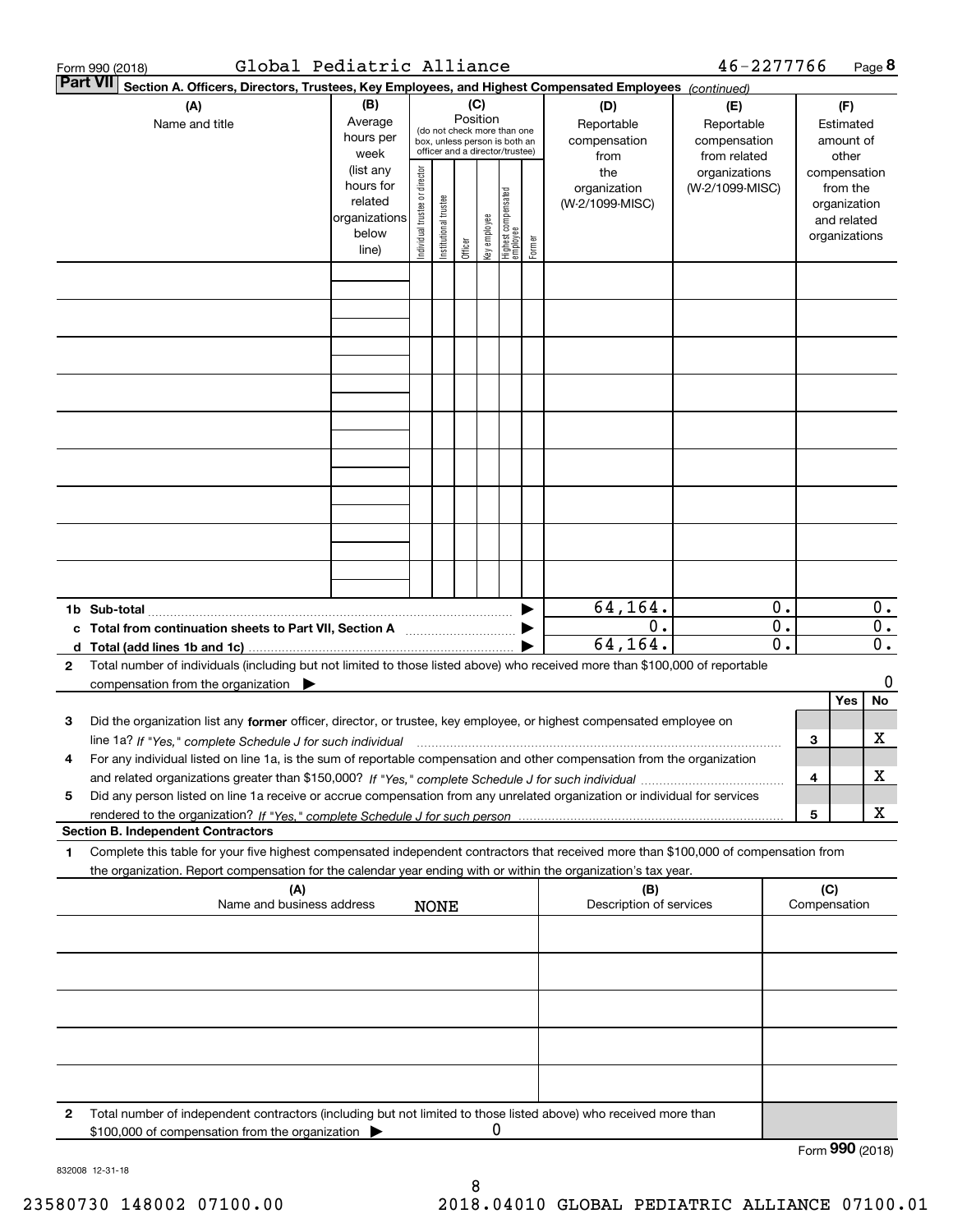| Form 990 (2018)                                           |                                                                                                       |                                   | Global Pediatric Alliance |               |                                          | 46-2277766                       | Page 9                                                      |
|-----------------------------------------------------------|-------------------------------------------------------------------------------------------------------|-----------------------------------|---------------------------|---------------|------------------------------------------|----------------------------------|-------------------------------------------------------------|
| <b>Part VIII</b>                                          | <b>Statement of Revenue</b>                                                                           |                                   |                           |               |                                          |                                  |                                                             |
|                                                           | Check if Schedule O contains a response or note to any line in this Part VIII                         |                                   |                           | (A)           | $\overline{AB}$ (B) (C)                  |                                  | (D)                                                         |
|                                                           |                                                                                                       |                                   |                           | Total revenue | Related or<br>exempt function<br>revenue | Unrelated<br>business<br>revenue | Revenue excluded<br>from tax under<br>sections<br>512 - 514 |
|                                                           | 1 a Federated campaigns                                                                               | 1a                                |                           |               |                                          |                                  |                                                             |
| Contributions, Gifts, Grants<br>and Other Similar Amounts | <b>b</b> Membership dues                                                                              | 1 <sub>b</sub>                    |                           |               |                                          |                                  |                                                             |
|                                                           | c Fundraising events                                                                                  | 1c                                |                           |               |                                          |                                  |                                                             |
|                                                           | d Related organizations                                                                               | 1d                                |                           |               |                                          |                                  |                                                             |
|                                                           | e Government grants (contributions)                                                                   | 1e                                |                           |               |                                          |                                  |                                                             |
|                                                           | f All other contributions, gifts, grants, and                                                         |                                   |                           |               |                                          |                                  |                                                             |
|                                                           | similar amounts not included above                                                                    | 1f                                | 287,745.                  |               |                                          |                                  |                                                             |
|                                                           | g Noncash contributions included in lines 1a-1f: \$                                                   |                                   |                           |               |                                          |                                  |                                                             |
|                                                           |                                                                                                       |                                   |                           | 287,745.      |                                          |                                  |                                                             |
|                                                           |                                                                                                       |                                   | Business Codel            |               |                                          |                                  |                                                             |
| 2a                                                        | <u> 1989 - Johann Barn, fransk politik amerikansk politik (</u>                                       |                                   |                           |               |                                          |                                  |                                                             |
| b                                                         | <u> 1989 - Johann Barn, amerikansk politiker (d. 1989)</u>                                            |                                   |                           |               |                                          |                                  |                                                             |
| с                                                         | <u> 1989 - Johann Barn, amerikansk politiker (</u>                                                    |                                   |                           |               |                                          |                                  |                                                             |
| d                                                         | <u> 1989 - Johann Stein, mars an de Frankrik (f. 1989)</u>                                            |                                   |                           |               |                                          |                                  |                                                             |
| Program Service<br>Revenue<br>е                           |                                                                                                       |                                   |                           |               |                                          |                                  |                                                             |
|                                                           |                                                                                                       |                                   |                           |               |                                          |                                  |                                                             |
|                                                           |                                                                                                       |                                   |                           |               |                                          |                                  |                                                             |
| 3                                                         | Investment income (including dividends, interest, and                                                 |                                   |                           |               |                                          |                                  |                                                             |
|                                                           |                                                                                                       |                                   | ▶                         |               |                                          |                                  |                                                             |
| 4                                                         | Income from investment of tax-exempt bond proceeds                                                    |                                   |                           |               |                                          |                                  |                                                             |
| 5                                                         |                                                                                                       |                                   |                           |               |                                          |                                  |                                                             |
|                                                           |                                                                                                       | (i) Real                          | (ii) Personal             |               |                                          |                                  |                                                             |
|                                                           | 6 a Gross rents                                                                                       | and the control of the control of |                           |               |                                          |                                  |                                                             |
|                                                           | <b>b</b> Less: rental expenses                                                                        |                                   |                           |               |                                          |                                  |                                                             |
|                                                           | c Rental income or (loss)                                                                             |                                   |                           |               |                                          |                                  |                                                             |
|                                                           |                                                                                                       |                                   |                           |               |                                          |                                  |                                                             |
|                                                           | 7 a Gross amount from sales of                                                                        | (i) Securities                    | (ii) Other                |               |                                          |                                  |                                                             |
|                                                           | assets other than inventory                                                                           |                                   |                           |               |                                          |                                  |                                                             |
|                                                           | <b>b</b> Less: cost or other basis<br>and sales expenses                                              |                                   |                           |               |                                          |                                  |                                                             |
|                                                           |                                                                                                       |                                   |                           |               |                                          |                                  |                                                             |
|                                                           |                                                                                                       |                                   |                           |               |                                          |                                  |                                                             |
|                                                           | 8 a Gross income from fundraising events (not                                                         |                                   |                           |               |                                          |                                  |                                                             |
|                                                           | including \$                                                                                          |                                   |                           |               |                                          |                                  |                                                             |
| <b>Other Revenue</b>                                      | contributions reported on line 1c). See                                                               |                                   |                           |               |                                          |                                  |                                                             |
|                                                           |                                                                                                       |                                   |                           |               |                                          |                                  |                                                             |
|                                                           |                                                                                                       | $\mathbf b$                       |                           |               |                                          |                                  |                                                             |
|                                                           | c Net income or (loss) from fundraising events<br><b>9 a</b> Gross income from gaming activities. See |                                   | .                         |               |                                          |                                  |                                                             |
|                                                           |                                                                                                       |                                   |                           |               |                                          |                                  |                                                             |
|                                                           |                                                                                                       |                                   |                           |               |                                          |                                  |                                                             |
|                                                           | <b>b</b> Less: direct expenses <b>contained b</b>                                                     |                                   |                           |               |                                          |                                  |                                                             |
|                                                           | 10 a Gross sales of inventory, less returns                                                           |                                   |                           |               |                                          |                                  |                                                             |
|                                                           |                                                                                                       |                                   |                           |               |                                          |                                  |                                                             |
|                                                           | <b>b</b> Less: cost of goods sold $\begin{bmatrix} b & b \end{bmatrix}$                               |                                   |                           |               |                                          |                                  |                                                             |
|                                                           | <b>c</b> Net income or (loss) from sales of inventory                                                 |                                   |                           |               |                                          |                                  |                                                             |
|                                                           | Miscellaneous Revenue                                                                                 |                                   | <b>Business Code</b>      |               |                                          |                                  |                                                             |
| 11a                                                       |                                                                                                       |                                   |                           |               |                                          |                                  |                                                             |
| b                                                         | <u> 2002 - Johann Barn, mars et al. (b. 1982)</u>                                                     |                                   |                           |               |                                          |                                  |                                                             |
| c                                                         | <u> 1989 - Johann Barbara, martxa eta idazlea (h. 1989).</u>                                          |                                   |                           |               |                                          |                                  |                                                             |
|                                                           | <u> 1989 - Johann Stein, fransk politik (d. 1989)</u>                                                 |                                   |                           |               |                                          |                                  |                                                             |
|                                                           |                                                                                                       |                                   |                           |               |                                          |                                  |                                                             |
|                                                           |                                                                                                       |                                   |                           |               |                                          |                                  |                                                             |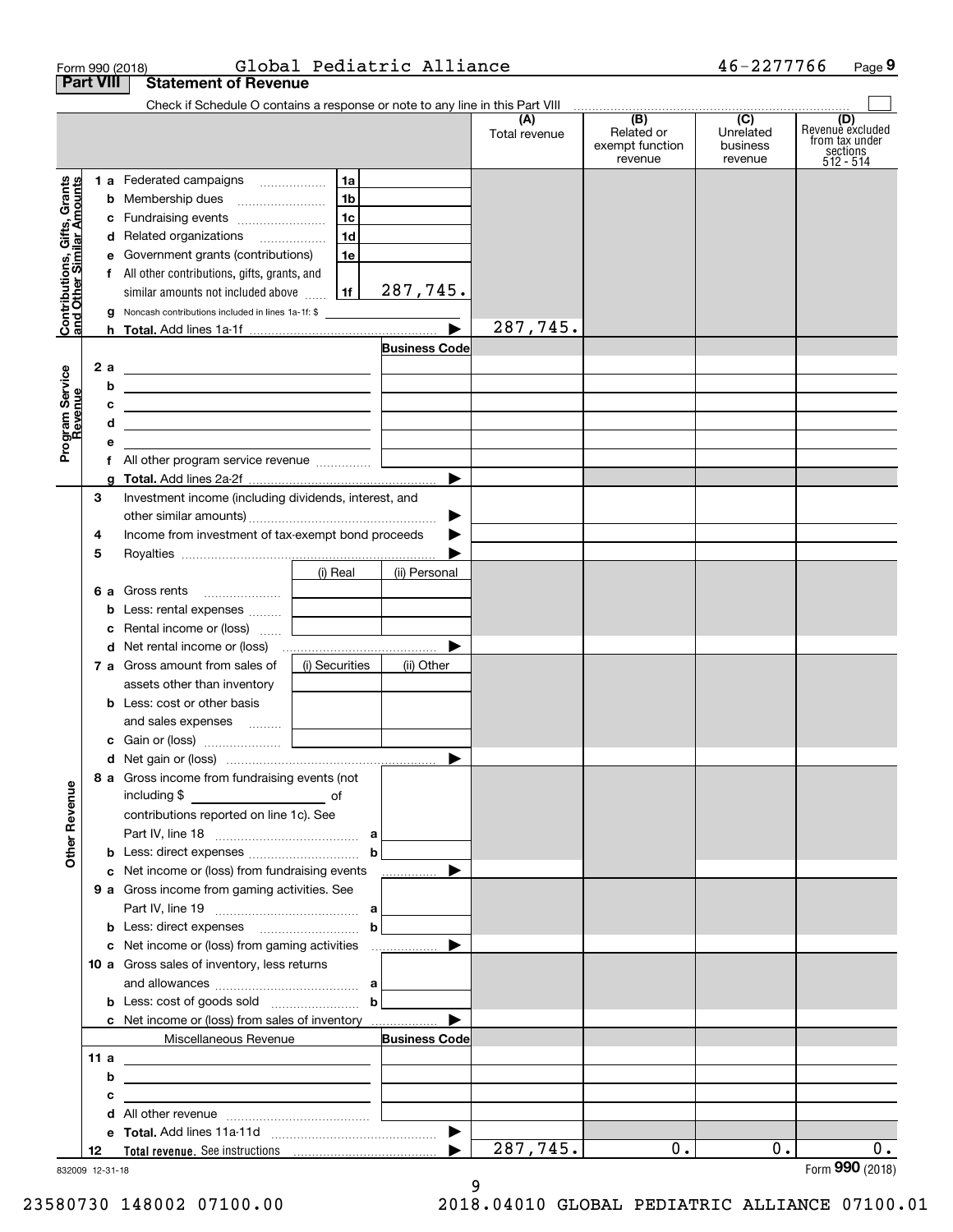Form 990 (2018) Page **Part IX Statement of Functional Expenses** Global Pediatric Alliance 46-2277766

*Section 501(c)(3) and 501(c)(4) organizations must complete all columns. All other organizations must complete column (A).*

|              |                                                                                                   |                               |                                    |                                                      | $\boxed{\text{X}}$             |
|--------------|---------------------------------------------------------------------------------------------------|-------------------------------|------------------------------------|------------------------------------------------------|--------------------------------|
|              | Do not include amounts reported on lines 6b,<br>7b, 8b, 9b, and 10b of Part VIII.                 | (A)<br>Total expenses         | (B)<br>Program service<br>expenses | $\overline{C}$<br>Management and<br>general expenses | (D)<br>Fundraising<br>expenses |
| 1.           | Grants and other assistance to domestic organizations                                             |                               |                                    |                                                      |                                |
|              | and domestic governments. See Part IV, line 21                                                    |                               |                                    |                                                      |                                |
| $\mathbf{2}$ | Grants and other assistance to domestic                                                           |                               |                                    |                                                      |                                |
|              | individuals. See Part IV, line 22                                                                 |                               |                                    |                                                      |                                |
| 3            | Grants and other assistance to foreign                                                            |                               |                                    |                                                      |                                |
|              | organizations, foreign governments, and foreign                                                   |                               |                                    |                                                      |                                |
|              | individuals. See Part IV, lines 15 and 16                                                         | 11,551.                       | 11,551.                            |                                                      |                                |
| 4            | Benefits paid to or for members                                                                   |                               |                                    |                                                      |                                |
| 5            | Compensation of current officers, directors,                                                      |                               |                                    |                                                      |                                |
|              | trustees, and key employees                                                                       | 63,926.                       | 44,807.                            | 6,317.                                               | 12,802.                        |
| 6            | Compensation not included above, to disqualified                                                  |                               |                                    |                                                      |                                |
|              | persons (as defined under section 4958(f)(1)) and                                                 |                               |                                    |                                                      |                                |
|              | persons described in section 4958(c)(3)(B)                                                        |                               |                                    |                                                      |                                |
| 7            |                                                                                                   | 1,707.                        | 1,707.                             |                                                      |                                |
| 8            | Pension plan accruals and contributions (include                                                  |                               |                                    |                                                      |                                |
|              | section 401(k) and 403(b) employer contributions)                                                 |                               |                                    |                                                      |                                |
| 9            |                                                                                                   | 11,860.                       | 5,186.                             | 5,823.                                               | 851.                           |
| 10           |                                                                                                   | 5,871.                        | 4,555.                             | 436.                                                 | 880.                           |
| 11           | Fees for services (non-employees):                                                                |                               |                                    |                                                      |                                |
| a            |                                                                                                   |                               |                                    |                                                      |                                |
| b            |                                                                                                   | 1,492.                        |                                    | 1,492.                                               |                                |
| c            |                                                                                                   | 2,000.                        | $\overline{1,720}$ .               | 140.                                                 | 140.                           |
| d            |                                                                                                   |                               |                                    |                                                      |                                |
| е            | Professional fundraising services. See Part IV, line 17                                           |                               |                                    |                                                      |                                |
| f            | Investment management fees                                                                        |                               |                                    |                                                      |                                |
| g            | Other. (If line 11g amount exceeds 10% of line 25,                                                |                               |                                    |                                                      |                                |
|              | column (A) amount, list line 11g expenses on Sch O.)                                              | 74,670.<br>$\overline{143}$ . | 74,585.                            | 30.<br>143.                                          | 55.                            |
| 12           |                                                                                                   | 980.                          |                                    | 432.                                                 | 215.                           |
| 13           |                                                                                                   | 866.                          | 333.<br>343.                       | 469.                                                 | 54.                            |
| 14           |                                                                                                   |                               |                                    |                                                      |                                |
| 15           |                                                                                                   | 1,443.                        | 1,331.                             | 112.                                                 |                                |
| 16           |                                                                                                   | 13,968.                       | 13,721.                            | 247.                                                 |                                |
| 17           | Travel                                                                                            |                               |                                    |                                                      |                                |
| 18           | Payments of travel or entertainment expenses<br>for any federal, state, or local public officials |                               |                                    |                                                      |                                |
|              | Conferences, conventions, and meetings                                                            |                               |                                    |                                                      |                                |
| 19<br>20     | Interest                                                                                          |                               |                                    |                                                      |                                |
| 21           |                                                                                                   |                               |                                    |                                                      |                                |
| 22           | Depreciation, depletion, and amortization                                                         | $\overline{2,146}$ .          | 2,146.                             |                                                      |                                |
| 23           | Insurance                                                                                         | $\overline{5,799}$ .          | 5,087.                             | 356.                                                 | 356.                           |
| 24           | Other expenses. Itemize expenses not covered                                                      |                               |                                    |                                                      |                                |
|              | above. (List miscellaneous expenses in line 24e. If line                                          |                               |                                    |                                                      |                                |
|              | 24e amount exceeds 10% of line 25, column (A)<br>amount, list line 24e expenses on Schedule O.)   |                               |                                    |                                                      |                                |
|              | a Program training                                                                                | 49,188.                       | 49,188.                            |                                                      |                                |
|              | <b>b</b> Project supplies                                                                         | 8,040.                        | 8,018.                             | 22.                                                  |                                |
|              | Bank & credit card fees                                                                           | 2,116.                        | 1,308.                             | 345.                                                 | 463.                           |
| d            | Board Expenses                                                                                    | 434.                          |                                    | 434.                                                 |                                |
|              | e All other expenses                                                                              | $\overline{50}$ .             |                                    | $\overline{50}$                                      |                                |
| 25           | Total functional expenses. Add lines 1 through 24e                                                | 258, 250.                     | 225,586.                           | 16,848.                                              | 15,816.                        |
| 26           | Joint costs. Complete this line only if the organization                                          |                               |                                    |                                                      |                                |
|              | reported in column (B) joint costs from a combined                                                |                               |                                    |                                                      |                                |
|              | educational campaign and fundraising solicitation.                                                |                               |                                    |                                                      |                                |
|              | Check here $\blacktriangleright$<br>if following SOP 98-2 (ASC 958-720)                           |                               |                                    |                                                      |                                |

10

832010 12-31-18

Form (2018) **990**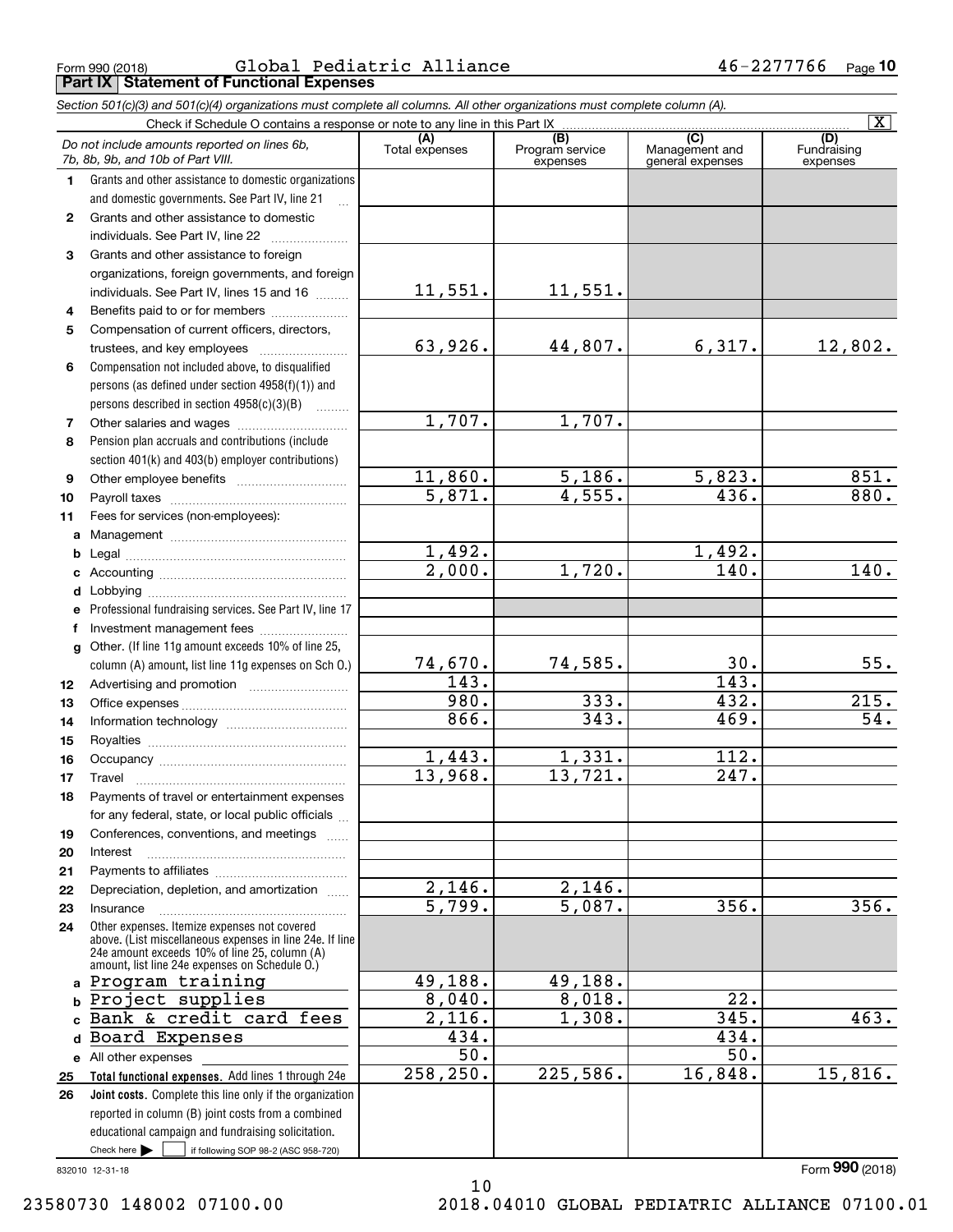| וטו ט∠<br>uluwai luuluulin milimu                                          |                   |   | <b>EV AAIIIV</b> | <u>г</u> |
|----------------------------------------------------------------------------|-------------------|---|------------------|----------|
| <b>Balance Sheet</b>                                                       |                   |   |                  |          |
| Check if Schedule O contains a response or note to any line in this Part X |                   |   |                  |          |
|                                                                            | Beginning of year |   | End of year      |          |
| Cash - non-interest-bearing                                                | 39,639            |   |                  | - 4      |
| Covings and temporary seek investments                                     |                   | ◠ |                  |          |

 $\Box$ 

|                             |    |                                                                                                                                                                                                                                |  |                      | (A)<br>Beginning of year |                 | (B)<br>End of year |
|-----------------------------|----|--------------------------------------------------------------------------------------------------------------------------------------------------------------------------------------------------------------------------------|--|----------------------|--------------------------|-----------------|--------------------|
|                             | 1  | Cash - non-interest-bearing                                                                                                                                                                                                    |  |                      | 39,639.                  | $\blacksquare$  | 70,415.            |
|                             | 2  |                                                                                                                                                                                                                                |  | $\mathbf{2}$         |                          |                 |                    |
|                             | 3  |                                                                                                                                                                                                                                |  |                      |                          | 3               |                    |
|                             | 4  |                                                                                                                                                                                                                                |  |                      | 140.                     | 4               |                    |
|                             | 5  | Loans and other receivables from current and former officers, directors,                                                                                                                                                       |  |                      |                          |                 |                    |
|                             |    | trustees, key employees, and highest compensated employees. Complete                                                                                                                                                           |  |                      |                          |                 |                    |
|                             |    | Part II of Schedule L                                                                                                                                                                                                          |  |                      |                          | 5               |                    |
|                             | 6  | Loans and other receivables from other disqualified persons (as defined under                                                                                                                                                  |  |                      |                          |                 |                    |
|                             |    | section 4958(f)(1)), persons described in section 4958(c)(3)(B), and contributing                                                                                                                                              |  |                      |                          |                 |                    |
|                             |    | employers and sponsoring organizations of section 501(c)(9) voluntary                                                                                                                                                          |  |                      |                          |                 |                    |
|                             |    | employees' beneficiary organizations (see instr). Complete Part II of Sch L                                                                                                                                                    |  |                      |                          | 6               |                    |
| Assets                      | 7  |                                                                                                                                                                                                                                |  |                      | $\overline{7}$           |                 |                    |
|                             | 8  |                                                                                                                                                                                                                                |  |                      |                          | 8               |                    |
|                             | 9  | Prepaid expenses and deferred charges [11] [11] Prepaid expenses and deferred charges [11] [11] American metal                                                                                                                 |  |                      | 97.                      | 9               | 1,102.             |
|                             |    | 10a Land, buildings, and equipment: cost or other                                                                                                                                                                              |  |                      |                          |                 |                    |
|                             |    | basis. Complete Part VI of Schedule D  10a                                                                                                                                                                                     |  | 15,022.              |                          |                 |                    |
|                             |    | <u>  10b</u>  <br><b>b</b> Less: accumulated depreciation                                                                                                                                                                      |  | $\overline{4,113}$ . | 13,055.                  | 10 <sub>c</sub> | 10,909.            |
|                             | 11 |                                                                                                                                                                                                                                |  |                      |                          | 11              |                    |
|                             | 12 |                                                                                                                                                                                                                                |  |                      |                          | 12              |                    |
|                             | 13 |                                                                                                                                                                                                                                |  |                      |                          | 13              |                    |
|                             | 14 |                                                                                                                                                                                                                                |  |                      |                          | 14              |                    |
|                             | 15 |                                                                                                                                                                                                                                |  |                      |                          | 15              |                    |
|                             | 16 |                                                                                                                                                                                                                                |  |                      | 52,931.                  | 16              | 82,426.            |
|                             | 17 |                                                                                                                                                                                                                                |  |                      | 38.                      | 17              | 38.                |
|                             | 18 |                                                                                                                                                                                                                                |  |                      | 18                       |                 |                    |
|                             | 19 | Deferred revenue material contracts and a contract of the contract of the contract of the contract of the contract of the contract of the contract of the contract of the contract of the contract of the contract of the cont |  |                      | 19                       |                 |                    |
|                             | 20 |                                                                                                                                                                                                                                |  |                      | 20                       |                 |                    |
|                             | 21 | Escrow or custodial account liability. Complete Part IV of Schedule D                                                                                                                                                          |  |                      |                          | 21              |                    |
|                             | 22 | Loans and other payables to current and former officers, directors, trustees,                                                                                                                                                  |  |                      |                          |                 |                    |
|                             |    | key employees, highest compensated employees, and disqualified persons.                                                                                                                                                        |  |                      |                          |                 |                    |
| Liabilities                 |    | Complete Part II of Schedule L                                                                                                                                                                                                 |  |                      |                          | 22              |                    |
|                             | 23 | Secured mortgages and notes payable to unrelated third parties                                                                                                                                                                 |  |                      |                          | 23              |                    |
|                             | 24 |                                                                                                                                                                                                                                |  |                      |                          | 24              |                    |
|                             | 25 | Other liabilities (including federal income tax, payables to related third                                                                                                                                                     |  |                      |                          |                 |                    |
|                             |    | parties, and other liabilities not included on lines 17-24). Complete Part X of                                                                                                                                                |  |                      |                          |                 |                    |
|                             |    | Schedule D                                                                                                                                                                                                                     |  |                      |                          | 25              |                    |
|                             | 26 | Total liabilities. Add lines 17 through 25                                                                                                                                                                                     |  |                      | 38.                      | 26              | $\overline{38}$ .  |
|                             |    | Organizations that follow SFAS 117 (ASC 958), check here $\blacktriangleright \begin{array}{c} \boxed{X} \\ \end{array}$ and                                                                                                   |  |                      |                          |                 |                    |
|                             |    | complete lines 27 through 29, and lines 33 and 34.                                                                                                                                                                             |  |                      | 52,893.                  |                 | 82,388.            |
|                             | 27 |                                                                                                                                                                                                                                |  |                      | 27                       |                 |                    |
|                             | 28 | Temporarily restricted net assets                                                                                                                                                                                              |  |                      |                          | 28<br>29        |                    |
| Net Assets or Fund Balances | 29 | Permanently restricted net assets<br>Organizations that do not follow SFAS 117 (ASC 958), check here ▶ □                                                                                                                       |  |                      |                          |                 |                    |
|                             |    | and complete lines 30 through 34.                                                                                                                                                                                              |  |                      |                          |                 |                    |
|                             | 30 |                                                                                                                                                                                                                                |  |                      |                          | 30              |                    |
|                             | 31 | Paid-in or capital surplus, or land, building, or equipment fund                                                                                                                                                               |  |                      |                          | 31              |                    |
|                             | 32 | Retained earnings, endowment, accumulated income, or other funds                                                                                                                                                               |  |                      |                          | 32              |                    |
|                             | 33 |                                                                                                                                                                                                                                |  |                      | $\overline{52}$ , 893.   | 33              | 82,388.            |
|                             | 34 |                                                                                                                                                                                                                                |  |                      | 52,931.                  | 34              | 82,426.            |

Form (2018) **990**

**Part X**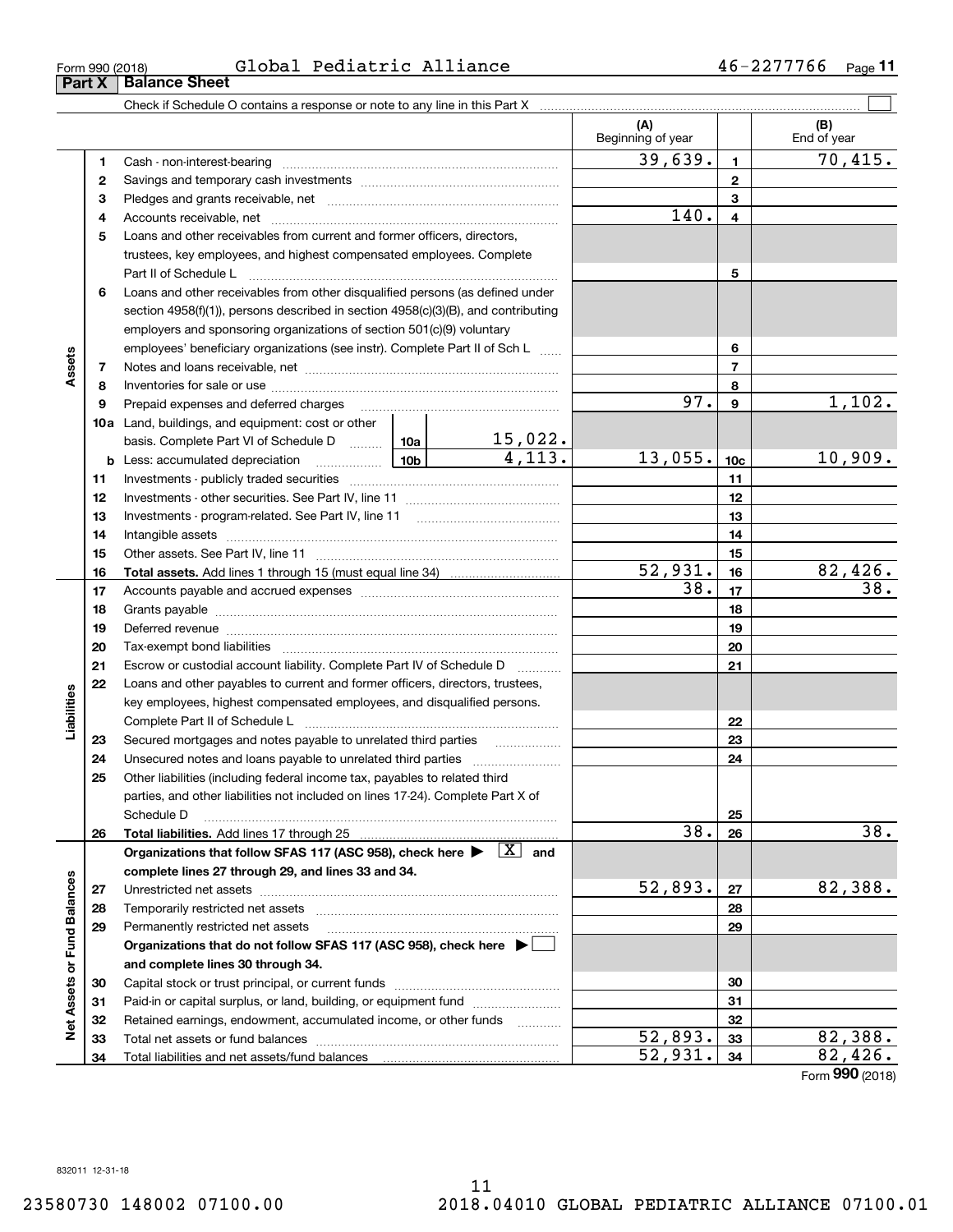|    | Global Pediatric Alliance<br>Form 990 (2018)                                                                                         | 46-2277766     |          |           | Page $12$        |
|----|--------------------------------------------------------------------------------------------------------------------------------------|----------------|----------|-----------|------------------|
|    | <b>Reconciliation of Net Assets</b><br>Part XI                                                                                       |                |          |           |                  |
|    | Check if Schedule O contains a response or note to any line in this Part XI                                                          |                |          |           |                  |
|    |                                                                                                                                      |                |          |           |                  |
| 1  | Total revenue (must equal Part VIII, column (A), line 12)                                                                            | 1.             | 287,745. |           |                  |
| 2  |                                                                                                                                      | $\mathbf{2}$   | 258,250. |           |                  |
| 3  | Revenue less expenses. Subtract line 2 from line 1                                                                                   | 3              |          |           | 29,495.          |
| 4  |                                                                                                                                      | $\overline{4}$ |          |           | 52,893.          |
| 5  | Net unrealized gains (losses) on investments                                                                                         | 5              |          |           |                  |
| 6  | Donated services and use of facilities                                                                                               | 6              |          |           |                  |
| 7  | Investment expenses                                                                                                                  | $\overline{7}$ |          |           |                  |
| 8  | Prior period adjustments                                                                                                             | 8              |          |           |                  |
| 9  |                                                                                                                                      | 9              |          |           | $\overline{0}$ . |
| 10 | Net assets or fund balances at end of year. Combine lines 3 through 9 (must equal Part X, line 33,                                   |                |          |           |                  |
|    | column (B))                                                                                                                          | 10             |          |           | 82,388.          |
|    | Part XII Financial Statements and Reporting                                                                                          |                |          |           |                  |
|    |                                                                                                                                      |                |          |           |                  |
|    |                                                                                                                                      |                |          | Yes       | <b>No</b>        |
| 1. | $\boxed{\mathbf{X}}$ Accrual<br>Accounting method used to prepare the Form 990: <u>[</u> Cash<br>Other                               |                |          |           |                  |
|    | If the organization changed its method of accounting from a prior year or checked "Other," explain in Schedule O.                    |                |          |           |                  |
|    | 2a Were the organization's financial statements compiled or reviewed by an independent accountant?                                   |                | 2a       |           | X                |
|    | If "Yes," check a box below to indicate whether the financial statements for the year were compiled or reviewed on a                 |                |          |           |                  |
|    | separate basis, consolidated basis, or both:                                                                                         |                |          |           |                  |
|    | Separate basis<br>Both consolidated and separate basis<br>Consolidated basis                                                         |                |          |           |                  |
|    | <b>b</b> Were the organization's financial statements audited by an independent accountant?                                          |                | 2b       |           | X                |
|    | If "Yes," check a box below to indicate whether the financial statements for the year were audited on a separate basis,              |                |          |           |                  |
|    | consolidated basis, or both:                                                                                                         |                |          |           |                  |
|    | Separate basis<br>Consolidated basis<br>Both consolidated and separate basis                                                         |                |          |           |                  |
|    | c If "Yes" to line 2a or 2b, does the organization have a committee that assumes responsibility for oversight of the audit,          |                |          |           |                  |
|    |                                                                                                                                      |                | 2c       |           |                  |
|    | If the organization changed either its oversight process or selection process during the tax year, explain in Schedule O.            |                |          |           |                  |
|    | 3a As a result of a federal award, was the organization required to undergo an audit or audits as set forth in the Single Audit      |                |          |           |                  |
|    |                                                                                                                                      |                | 3a       |           | x                |
|    | <b>b</b> If "Yes," did the organization undergo the required audit or audits? If the organization did not undergo the required audit |                |          |           |                  |
|    | or audits, explain why in Schedule O and describe any steps taken to undergo such audits matured and the matur                       |                | 3b       | $000 - 1$ |                  |

Form (2018) **990**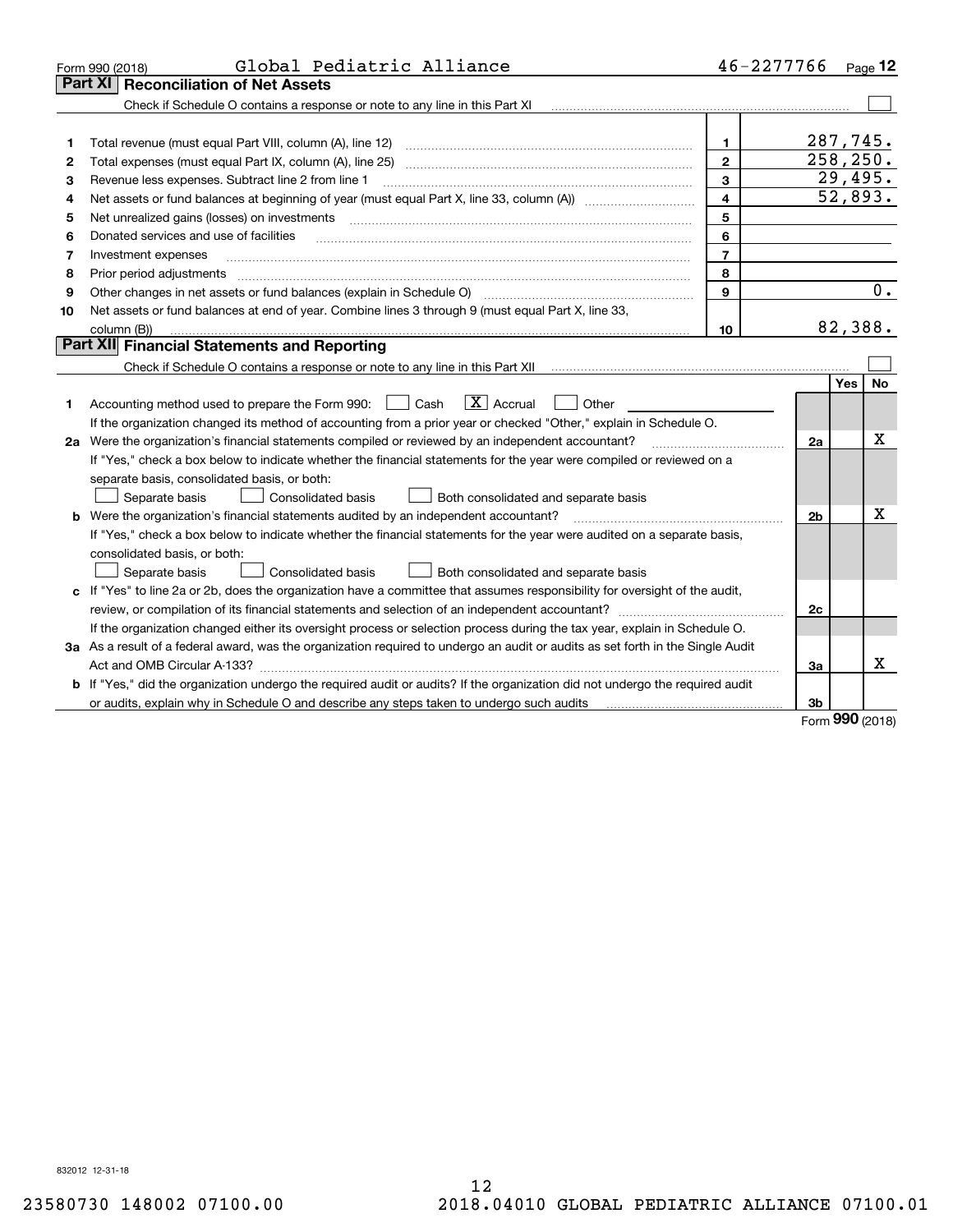| <b>SCHEDULE A</b> |
|-------------------|
|-------------------|

Department of the Treasury Internal Revenue Service

|  |  |  | (Form 990 or 990-EZ) |
|--|--|--|----------------------|
|--|--|--|----------------------|

# **Public Charity Status and Public Support**

**Complete if the organization is a section 501(c)(3) organization or a section 4947(a)(1) nonexempt charitable trust. | Attach to Form 990 or Form 990-EZ.** 

| ▶ Go to www.irs.gov/Form990 for instructions and the latest information. |  |  |  |
|--------------------------------------------------------------------------|--|--|--|
|                                                                          |  |  |  |
|                                                                          |  |  |  |

| OMB No. 1545-0047                   |
|-------------------------------------|
| 2018                                |
| <b>Open to Public</b><br>Inspection |

|  |  | Name of the organization |
|--|--|--------------------------|
|--|--|--------------------------|

| <b>Employer identification number</b><br>Name of the organization<br>Global Pediatric Alliance |            |                                                                                                                                                                                                                                                                 |          |                                                        |                             |                                 |                                                      |  |                                                    |
|------------------------------------------------------------------------------------------------|------------|-----------------------------------------------------------------------------------------------------------------------------------------------------------------------------------------------------------------------------------------------------------------|----------|--------------------------------------------------------|-----------------------------|---------------------------------|------------------------------------------------------|--|----------------------------------------------------|
|                                                                                                | Part I     | Reason for Public Charity Status (All organizations must complete this part.) See instructions.                                                                                                                                                                 |          |                                                        |                             |                                 |                                                      |  | 46-2277766                                         |
|                                                                                                |            |                                                                                                                                                                                                                                                                 |          |                                                        |                             |                                 |                                                      |  |                                                    |
|                                                                                                |            | The organization is not a private foundation because it is: (For lines 1 through 12, check only one box.)<br>A church, convention of churches, or association of churches described in section 170(b)(1)(A)(i).                                                 |          |                                                        |                             |                                 |                                                      |  |                                                    |
| 1                                                                                              |            |                                                                                                                                                                                                                                                                 |          |                                                        |                             |                                 |                                                      |  |                                                    |
| 2                                                                                              |            | A school described in section 170(b)(1)(A)(ii). (Attach Schedule E (Form 990 or 990-EZ).)                                                                                                                                                                       |          |                                                        |                             |                                 |                                                      |  |                                                    |
| 3                                                                                              |            | A hospital or a cooperative hospital service organization described in section 170(b)(1)(A)(iii).                                                                                                                                                               |          |                                                        |                             |                                 |                                                      |  |                                                    |
| 4                                                                                              |            | A medical research organization operated in conjunction with a hospital described in section 170(b)(1)(A)(iii). Enter the hospital's name,                                                                                                                      |          |                                                        |                             |                                 |                                                      |  |                                                    |
|                                                                                                |            | city, and state:<br>An organization operated for the benefit of a college or university owned or operated by a governmental unit described in                                                                                                                   |          |                                                        |                             |                                 |                                                      |  |                                                    |
| 5                                                                                              |            |                                                                                                                                                                                                                                                                 |          |                                                        |                             |                                 |                                                      |  |                                                    |
|                                                                                                |            | section 170(b)(1)(A)(iv). (Complete Part II.)                                                                                                                                                                                                                   |          |                                                        |                             |                                 |                                                      |  |                                                    |
| 6                                                                                              | $7 \times$ | A federal, state, or local government or governmental unit described in section 170(b)(1)(A)(v).                                                                                                                                                                |          |                                                        |                             |                                 |                                                      |  |                                                    |
|                                                                                                |            | An organization that normally receives a substantial part of its support from a governmental unit or from the general public described in                                                                                                                       |          |                                                        |                             |                                 |                                                      |  |                                                    |
|                                                                                                |            | section 170(b)(1)(A)(vi). (Complete Part II.)                                                                                                                                                                                                                   |          |                                                        |                             |                                 |                                                      |  |                                                    |
| 8<br>9                                                                                         |            | A community trust described in section 170(b)(1)(A)(vi). (Complete Part II.)                                                                                                                                                                                    |          |                                                        |                             |                                 |                                                      |  |                                                    |
|                                                                                                |            | An agricultural research organization described in section 170(b)(1)(A)(ix) operated in conjunction with a land-grant college<br>or university or a non-land-grant college of agriculture (see instructions). Enter the name, city, and state of the college or |          |                                                        |                             |                                 |                                                      |  |                                                    |
|                                                                                                |            | university:                                                                                                                                                                                                                                                     |          |                                                        |                             |                                 |                                                      |  |                                                    |
| 10                                                                                             |            | An organization that normally receives: (1) more than 33 1/3% of its support from contributions, membership fees, and gross receipts from                                                                                                                       |          |                                                        |                             |                                 |                                                      |  |                                                    |
|                                                                                                |            | activities related to its exempt functions - subject to certain exceptions, and (2) no more than 33 1/3% of its support from gross investment                                                                                                                   |          |                                                        |                             |                                 |                                                      |  |                                                    |
|                                                                                                |            | income and unrelated business taxable income (less section 511 tax) from businesses acquired by the organization after June 30, 1975.                                                                                                                           |          |                                                        |                             |                                 |                                                      |  |                                                    |
|                                                                                                |            | See section 509(a)(2). (Complete Part III.)                                                                                                                                                                                                                     |          |                                                        |                             |                                 |                                                      |  |                                                    |
| 11                                                                                             |            | An organization organized and operated exclusively to test for public safety. See section 509(a)(4).                                                                                                                                                            |          |                                                        |                             |                                 |                                                      |  |                                                    |
| 12                                                                                             |            | An organization organized and operated exclusively for the benefit of, to perform the functions of, or to carry out the purposes of one or                                                                                                                      |          |                                                        |                             |                                 |                                                      |  |                                                    |
|                                                                                                |            | more publicly supported organizations described in section 509(a)(1) or section 509(a)(2). See section 509(a)(3). Check the box in                                                                                                                              |          |                                                        |                             |                                 |                                                      |  |                                                    |
|                                                                                                |            | lines 12a through 12d that describes the type of supporting organization and complete lines 12e, 12f, and 12g.                                                                                                                                                  |          |                                                        |                             |                                 |                                                      |  |                                                    |
| а                                                                                              |            | Type I. A supporting organization operated, supervised, or controlled by its supported organization(s), typically by giving                                                                                                                                     |          |                                                        |                             |                                 |                                                      |  |                                                    |
|                                                                                                |            | the supported organization(s) the power to regularly appoint or elect a majority of the directors or trustees of the supporting                                                                                                                                 |          |                                                        |                             |                                 |                                                      |  |                                                    |
|                                                                                                |            | organization. You must complete Part IV, Sections A and B.                                                                                                                                                                                                      |          |                                                        |                             |                                 |                                                      |  |                                                    |
| b                                                                                              |            | Type II. A supporting organization supervised or controlled in connection with its supported organization(s), by having                                                                                                                                         |          |                                                        |                             |                                 |                                                      |  |                                                    |
|                                                                                                |            | control or management of the supporting organization vested in the same persons that control or manage the supported                                                                                                                                            |          |                                                        |                             |                                 |                                                      |  |                                                    |
|                                                                                                |            | organization(s). You must complete Part IV, Sections A and C.                                                                                                                                                                                                   |          |                                                        |                             |                                 |                                                      |  |                                                    |
| с                                                                                              |            | Type III functionally integrated. A supporting organization operated in connection with, and functionally integrated with,                                                                                                                                      |          |                                                        |                             |                                 |                                                      |  |                                                    |
|                                                                                                |            | its supported organization(s) (see instructions). You must complete Part IV, Sections A, D, and E.                                                                                                                                                              |          |                                                        |                             |                                 |                                                      |  |                                                    |
| d                                                                                              |            | Type III non-functionally integrated. A supporting organization operated in connection with its supported organization(s)                                                                                                                                       |          |                                                        |                             |                                 |                                                      |  |                                                    |
|                                                                                                |            | that is not functionally integrated. The organization generally must satisfy a distribution requirement and an attentiveness                                                                                                                                    |          |                                                        |                             |                                 |                                                      |  |                                                    |
|                                                                                                |            | requirement (see instructions). You must complete Part IV, Sections A and D, and Part V.                                                                                                                                                                        |          |                                                        |                             |                                 |                                                      |  |                                                    |
| е                                                                                              |            | Check this box if the organization received a written determination from the IRS that it is a Type I, Type II, Type III                                                                                                                                         |          |                                                        |                             |                                 |                                                      |  |                                                    |
|                                                                                                |            | functionally integrated, or Type III non-functionally integrated supporting organization.                                                                                                                                                                       |          |                                                        |                             |                                 |                                                      |  |                                                    |
| f                                                                                              |            | Enter the number of supported organizations                                                                                                                                                                                                                     |          |                                                        |                             |                                 |                                                      |  |                                                    |
|                                                                                                |            | Provide the following information about the supported organization(s).                                                                                                                                                                                          |          |                                                        |                             | (iv) Is the organization listed |                                                      |  |                                                    |
|                                                                                                |            | (i) Name of supported<br>organization                                                                                                                                                                                                                           | (ii) EIN | (iii) Type of organization<br>(described on lines 1-10 | in your governing document? |                                 | (v) Amount of monetary<br>support (see instructions) |  | (vi) Amount of other<br>support (see instructions) |
|                                                                                                |            |                                                                                                                                                                                                                                                                 |          | above (see instructions))                              | <b>Yes</b>                  | No                              |                                                      |  |                                                    |
|                                                                                                |            |                                                                                                                                                                                                                                                                 |          |                                                        |                             |                                 |                                                      |  |                                                    |
|                                                                                                |            |                                                                                                                                                                                                                                                                 |          |                                                        |                             |                                 |                                                      |  |                                                    |
|                                                                                                |            |                                                                                                                                                                                                                                                                 |          |                                                        |                             |                                 |                                                      |  |                                                    |
|                                                                                                |            |                                                                                                                                                                                                                                                                 |          |                                                        |                             |                                 |                                                      |  |                                                    |
|                                                                                                |            |                                                                                                                                                                                                                                                                 |          |                                                        |                             |                                 |                                                      |  |                                                    |
|                                                                                                |            |                                                                                                                                                                                                                                                                 |          |                                                        |                             |                                 |                                                      |  |                                                    |
|                                                                                                |            |                                                                                                                                                                                                                                                                 |          |                                                        |                             |                                 |                                                      |  |                                                    |
|                                                                                                |            |                                                                                                                                                                                                                                                                 |          |                                                        |                             |                                 |                                                      |  |                                                    |
|                                                                                                |            |                                                                                                                                                                                                                                                                 |          |                                                        |                             |                                 |                                                      |  |                                                    |
|                                                                                                |            |                                                                                                                                                                                                                                                                 |          |                                                        |                             |                                 |                                                      |  |                                                    |

**Total**

LHA For Paperwork Reduction Act Notice, see the Instructions for Form 990 or 990-EZ. 832021 10-11-18 Schedule A (Form 990 or 990-EZ) 2018 13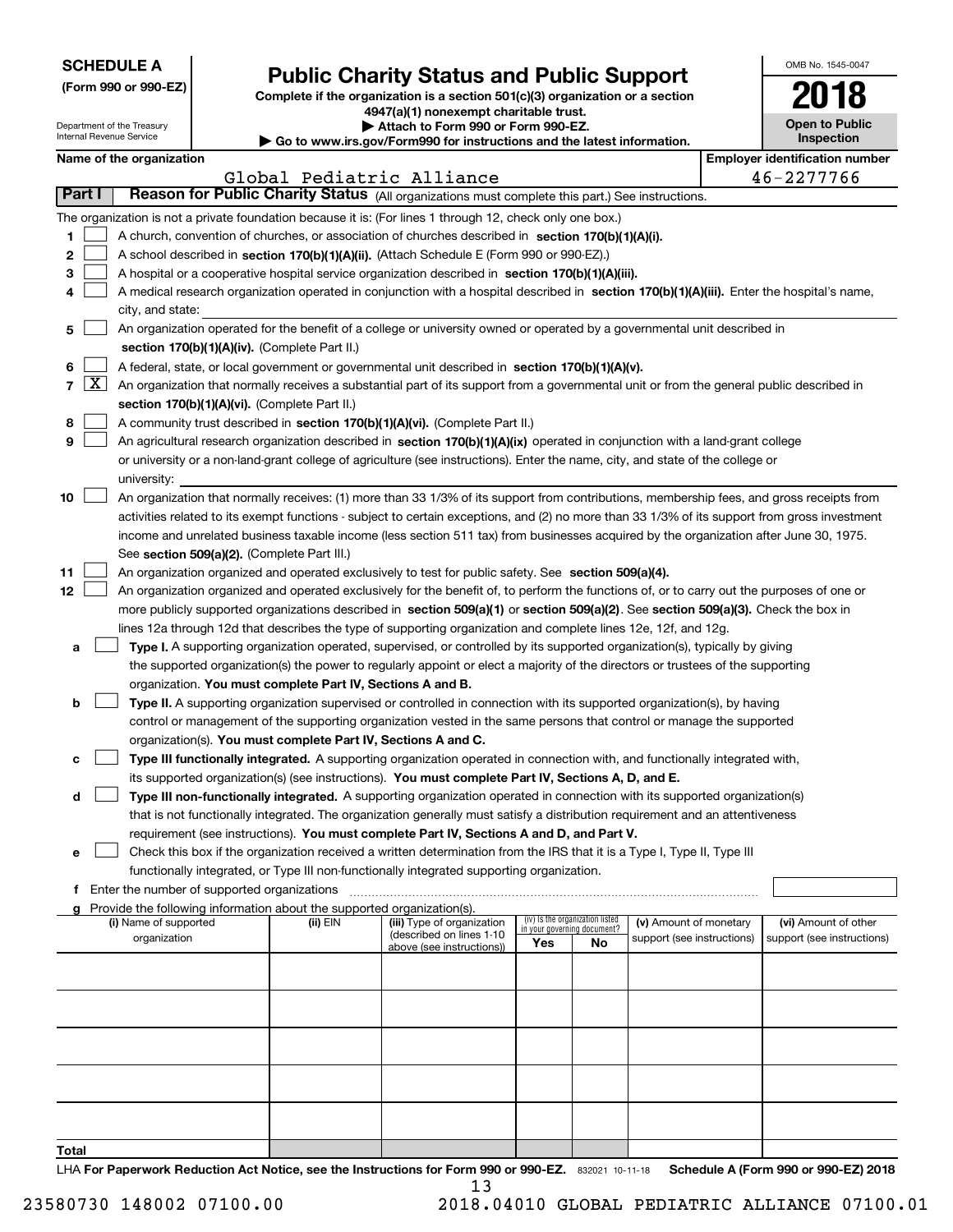#### Schedule A (Form 990 or 990-EZ) 2018  ${\bf Gla}$   ${\bf Dola1}$   ${\bf Pediatric}$   ${\bf Alliance}$   ${\bf 46-2277766}$   ${\bf Page}$

46-2277766 Page 2

(Complete only if you checked the box on line 5, 7, or 8 of Part I or if the organization failed to qualify under Part III. If the organization fails to qualify under the tests listed below, please complete Part III.) **Part II Support Schedule for Organizations Described in Sections 170(b)(1)(A)(iv) and 170(b)(1)(A)(vi)**

| <b>Section A. Public Support</b>                                                                                                               |                                    |                                      |                        |                        |                                      |                                         |
|------------------------------------------------------------------------------------------------------------------------------------------------|------------------------------------|--------------------------------------|------------------------|------------------------|--------------------------------------|-----------------------------------------|
| Calendar year (or fiscal year beginning in) $\blacktriangleright$                                                                              | (a) 2014                           | $(b)$ 2015                           | $(c)$ 2016             | $(d)$ 2017             | (e) 2018                             | (f) Total                               |
| <b>1</b> Gifts, grants, contributions, and                                                                                                     |                                    |                                      |                        |                        |                                      |                                         |
| membership fees received. (Do not                                                                                                              |                                    |                                      |                        |                        |                                      |                                         |
| include any "unusual grants.")                                                                                                                 | 238,630.                           | 217,140.                             | 209,681.               | 201,675.               | 287,745.                             | 1154871.                                |
| 2 Tax revenues levied for the organ-                                                                                                           |                                    |                                      |                        |                        |                                      |                                         |
| ization's benefit and either paid to                                                                                                           |                                    |                                      |                        |                        |                                      |                                         |
| or expended on its behalf                                                                                                                      |                                    |                                      |                        |                        |                                      |                                         |
| 3 The value of services or facilities                                                                                                          |                                    |                                      |                        |                        |                                      |                                         |
| furnished by a governmental unit to                                                                                                            |                                    |                                      |                        |                        |                                      |                                         |
| the organization without charge                                                                                                                |                                    |                                      |                        |                        |                                      |                                         |
| 4 Total. Add lines 1 through 3                                                                                                                 | 238,630.                           | $\overline{217,140}$ .               | 209,681.               | 201,675.               | 287,745.                             | 1154871.                                |
| 5 The portion of total contributions                                                                                                           |                                    |                                      |                        |                        |                                      |                                         |
| by each person (other than a                                                                                                                   |                                    |                                      |                        |                        |                                      |                                         |
| governmental unit or publicly                                                                                                                  |                                    |                                      |                        |                        |                                      |                                         |
| supported organization) included                                                                                                               |                                    |                                      |                        |                        |                                      |                                         |
| on line 1 that exceeds 2% of the                                                                                                               |                                    |                                      |                        |                        |                                      |                                         |
| amount shown on line 11,                                                                                                                       |                                    |                                      |                        |                        |                                      |                                         |
| column (f)                                                                                                                                     |                                    |                                      |                        |                        |                                      | 585,644.                                |
| 6 Public support. Subtract line 5 from line 4.                                                                                                 |                                    |                                      |                        |                        |                                      | $\overline{569,227}$ .                  |
| <b>Section B. Total Support</b>                                                                                                                |                                    |                                      |                        |                        |                                      |                                         |
| Calendar year (or fiscal year beginning in)                                                                                                    |                                    |                                      |                        |                        |                                      |                                         |
| <b>7</b> Amounts from line 4                                                                                                                   | (a) 2014<br>$\overline{238,630}$ . | $(b)$ 2015<br>$\overline{217,140}$ . | $(c)$ 2016<br>209,681. | $(d)$ 2017<br>201,675. | (e) 2018<br>$\overline{287,745}$ .   | (f) Total<br>1154871.                   |
| 8 Gross income from interest,                                                                                                                  |                                    |                                      |                        |                        |                                      |                                         |
|                                                                                                                                                |                                    |                                      |                        |                        |                                      |                                         |
| dividends, payments received on                                                                                                                |                                    |                                      |                        |                        |                                      |                                         |
| securities loans, rents, royalties,                                                                                                            |                                    |                                      | 16.                    |                        |                                      | 16.                                     |
| and income from similar sources                                                                                                                |                                    |                                      |                        |                        |                                      |                                         |
| 9 Net income from unrelated business                                                                                                           |                                    |                                      |                        |                        |                                      |                                         |
| activities, whether or not the                                                                                                                 |                                    |                                      |                        |                        |                                      |                                         |
| business is regularly carried on                                                                                                               |                                    |                                      |                        |                        |                                      |                                         |
| <b>10</b> Other income. Do not include gain                                                                                                    |                                    |                                      |                        |                        |                                      |                                         |
| or loss from the sale of capital                                                                                                               |                                    |                                      |                        |                        |                                      |                                         |
| assets (Explain in Part VI.) <b>Constant</b>                                                                                                   |                                    |                                      |                        |                        |                                      |                                         |
| <b>11 Total support.</b> Add lines 7 through 10                                                                                                |                                    |                                      |                        |                        |                                      | 1154887.                                |
| <b>12</b> Gross receipts from related activities, etc. (see instructions)                                                                      |                                    |                                      |                        |                        | 12                                   |                                         |
| 13 First five years. If the Form 990 is for the organization's first, second, third, fourth, or fifth tax year as a section 501(c)(3)          |                                    |                                      |                        |                        |                                      |                                         |
| organization, check this box and stop here                                                                                                     |                                    |                                      |                        |                        |                                      |                                         |
| Section C. Computation of Public Support Percentage                                                                                            |                                    |                                      |                        |                        |                                      |                                         |
| 14 Public support percentage for 2018 (line 6, column (f) divided by line 11, column (f) <i>manumeronoming</i>                                 |                                    |                                      |                        |                        | 14                                   | 49.29<br>$\frac{9}{6}$                  |
|                                                                                                                                                |                                    |                                      |                        |                        | 15                                   | %                                       |
| 16a 33 1/3% support test - 2018. If the organization did not check the box on line 13, and line 14 is 33 1/3% or more, check this box and      |                                    |                                      |                        |                        |                                      |                                         |
| stop here. The organization qualifies as a publicly supported organization                                                                     |                                    |                                      |                        |                        |                                      | $\blacktriangleright$ $\vert$ X $\vert$ |
| b 33 1/3% support test - 2017. If the organization did not check a box on line 13 or 16a, and line 15 is 33 1/3% or more, check this box       |                                    |                                      |                        |                        |                                      |                                         |
| and stop here. The organization qualifies as a publicly supported organization                                                                 |                                    |                                      |                        |                        |                                      |                                         |
| 17a 10% -facts-and-circumstances test - 2018. If the organization did not check a box on line 13, 16a, or 16b, and line 14 is 10% or more,     |                                    |                                      |                        |                        |                                      |                                         |
| and if the organization meets the "facts-and-circumstances" test, check this box and stop here. Explain in Part VI how the organization        |                                    |                                      |                        |                        |                                      |                                         |
| meets the "facts-and-circumstances" test. The organization qualifies as a publicly supported organization <i>marroummumumumum</i>              |                                    |                                      |                        |                        |                                      |                                         |
| <b>b 10% -facts-and-circumstances test - 2017.</b> If the organization did not check a box on line 13, 16a, 16b, or 17a, and line 15 is 10% or |                                    |                                      |                        |                        |                                      |                                         |
| more, and if the organization meets the "facts-and-circumstances" test, check this box and stop here. Explain in Part VI how the               |                                    |                                      |                        |                        |                                      |                                         |
| organization meets the "facts-and-circumstances" test. The organization qualifies as a publicly supported organization                         |                                    |                                      |                        |                        |                                      |                                         |
| 18 Private foundation. If the organization did not check a box on line 13, 16a, 16b, 17a, or 17b, check this box and see instructions          |                                    |                                      |                        |                        |                                      |                                         |
|                                                                                                                                                |                                    |                                      |                        |                        | Schedule A (Form 990 or 990-F7) 2018 |                                         |

**Schedule A (Form 990 or 990-EZ) 2018**

832022 10-11-18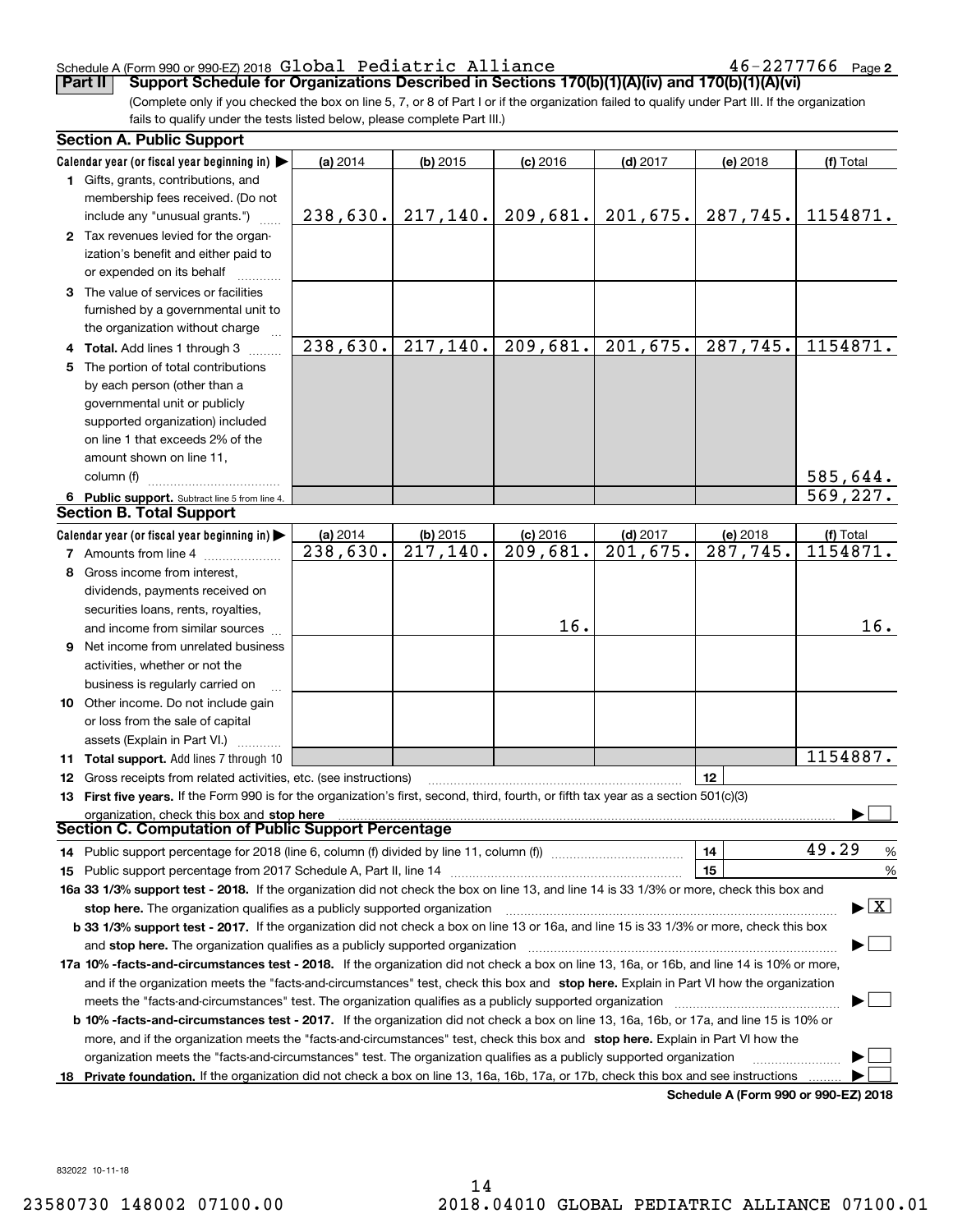# Schedule A (Form 990 or 990-EZ) 2018  ${\bf Gla}$   ${\bf Dola1}$   ${\bf Pediatric}$   ${\bf Alliance}$   ${\bf 46-2277766}$   ${\bf Page}$

(Complete only if you checked the box on line 10 of Part I or if the organization failed to qualify under Part II. If the organization fails to qualify under the tests listed below, please complete Part II.)

|    | <b>Section A. Public Support</b>                                                                                                                                                                                                  |          |            |                 |            |          |                                      |
|----|-----------------------------------------------------------------------------------------------------------------------------------------------------------------------------------------------------------------------------------|----------|------------|-----------------|------------|----------|--------------------------------------|
|    | Calendar year (or fiscal year beginning in) $\blacktriangleright$                                                                                                                                                                 | (a) 2014 | $(b)$ 2015 | <b>(c)</b> 2016 | $(d)$ 2017 | (e) 2018 | (f) Total                            |
|    | 1 Gifts, grants, contributions, and                                                                                                                                                                                               |          |            |                 |            |          |                                      |
|    | membership fees received. (Do not                                                                                                                                                                                                 |          |            |                 |            |          |                                      |
|    | include any "unusual grants.")                                                                                                                                                                                                    |          |            |                 |            |          |                                      |
|    | <b>2</b> Gross receipts from admissions,<br>merchandise sold or services per-<br>formed, or facilities furnished in<br>any activity that is related to the<br>organization's tax-exempt purpose                                   |          |            |                 |            |          |                                      |
|    | 3 Gross receipts from activities that<br>are not an unrelated trade or bus-                                                                                                                                                       |          |            |                 |            |          |                                      |
|    | iness under section 513                                                                                                                                                                                                           |          |            |                 |            |          |                                      |
|    | 4 Tax revenues levied for the organ-                                                                                                                                                                                              |          |            |                 |            |          |                                      |
|    | ization's benefit and either paid to<br>or expended on its behalf<br>.                                                                                                                                                            |          |            |                 |            |          |                                      |
|    | 5 The value of services or facilities<br>furnished by a governmental unit to                                                                                                                                                      |          |            |                 |            |          |                                      |
|    | the organization without charge                                                                                                                                                                                                   |          |            |                 |            |          |                                      |
|    | <b>6 Total.</b> Add lines 1 through 5                                                                                                                                                                                             |          |            |                 |            |          |                                      |
|    | 7a Amounts included on lines 1, 2, and<br>3 received from disqualified persons                                                                                                                                                    |          |            |                 |            |          |                                      |
|    | <b>b</b> Amounts included on lines 2 and 3 received<br>from other than disqualified persons that<br>exceed the greater of \$5,000 or 1% of the<br>amount on line 13 for the year                                                  |          |            |                 |            |          |                                      |
|    | c Add lines 7a and 7b                                                                                                                                                                                                             |          |            |                 |            |          |                                      |
|    | 8 Public support. (Subtract line 7c from line 6.)<br><b>Section B. Total Support</b>                                                                                                                                              |          |            |                 |            |          |                                      |
|    | Calendar year (or fiscal year beginning in)                                                                                                                                                                                       | (a) 2014 | $(b)$ 2015 | <b>(c)</b> 2016 | $(d)$ 2017 | (e) 2018 | (f) Total                            |
|    | 9 Amounts from line 6                                                                                                                                                                                                             |          |            |                 |            |          |                                      |
|    | <b>10a</b> Gross income from interest,<br>dividends, payments received on<br>securities loans, rents, royalties,<br>and income from similar sources                                                                               |          |            |                 |            |          |                                      |
|    | <b>b</b> Unrelated business taxable income<br>(less section 511 taxes) from businesses                                                                                                                                            |          |            |                 |            |          |                                      |
|    | acquired after June 30, 1975                                                                                                                                                                                                      |          |            |                 |            |          |                                      |
|    | c Add lines 10a and 10b<br>11 Net income from unrelated business<br>activities not included in line 10b,<br>whether or not the business is<br>regularly carried on                                                                |          |            |                 |            |          |                                      |
|    | 12 Other income. Do not include gain<br>or loss from the sale of capital<br>assets (Explain in Part VI.)                                                                                                                          |          |            |                 |            |          |                                      |
|    | 13 Total support. (Add lines 9, 10c, 11, and 12.)                                                                                                                                                                                 |          |            |                 |            |          |                                      |
|    | 14 First five years. If the Form 990 is for the organization's first, second, third, fourth, or fifth tax year as a section 501(c)(3) organization,                                                                               |          |            |                 |            |          |                                      |
|    | check this box and stop here <b>contained and intervention contained</b> and intervention and stop here <b>contained and stop here contained and stop here contained and stop here contained and stop here contained and stop</b> |          |            |                 |            |          |                                      |
|    | <b>Section C. Computation of Public Support Percentage</b>                                                                                                                                                                        |          |            |                 |            |          |                                      |
|    |                                                                                                                                                                                                                                   |          |            |                 |            | 15       | %                                    |
|    | 16 Public support percentage from 2017 Schedule A, Part III, line 15                                                                                                                                                              |          |            |                 |            | 16       | %                                    |
|    | <b>Section D. Computation of Investment Income Percentage</b>                                                                                                                                                                     |          |            |                 |            |          |                                      |
| 17 | Investment income percentage for 2018 (line 10c, column (f), divided by line 13, column (f))                                                                                                                                      |          |            |                 |            | 17       | $\%$                                 |
| 18 | Investment income percentage from 2017 Schedule A, Part III, line 17                                                                                                                                                              |          |            |                 |            | 18       | %                                    |
|    | 19a 33 1/3% support tests - 2018. If the organization did not check the box on line 14, and line 15 is more than 33 1/3%, and line 17 is not                                                                                      |          |            |                 |            |          |                                      |
|    | more than 33 1/3%, check this box and stop here. The organization qualifies as a publicly supported organization                                                                                                                  |          |            |                 |            |          | ▶                                    |
|    | b 33 1/3% support tests - 2017. If the organization did not check a box on line 14 or line 19a, and line 16 is more than 33 1/3%, and                                                                                             |          |            |                 |            |          |                                      |
|    | line 18 is not more than 33 1/3%, check this box and stop here. The organization qualifies as a publicly supported organization                                                                                                   |          |            |                 |            |          |                                      |
| 20 | Private foundation. If the organization did not check a box on line 14, 19a, or 19b, check this box and see instructions                                                                                                          |          |            |                 |            |          |                                      |
|    | 832023 10-11-18                                                                                                                                                                                                                   |          | 15         |                 |            |          | Schedule A (Form 990 or 990-EZ) 2018 |

23580730 148002 07100.00 2018.04010 GLOBAL PEDIATRIC ALLIANCE 07100.01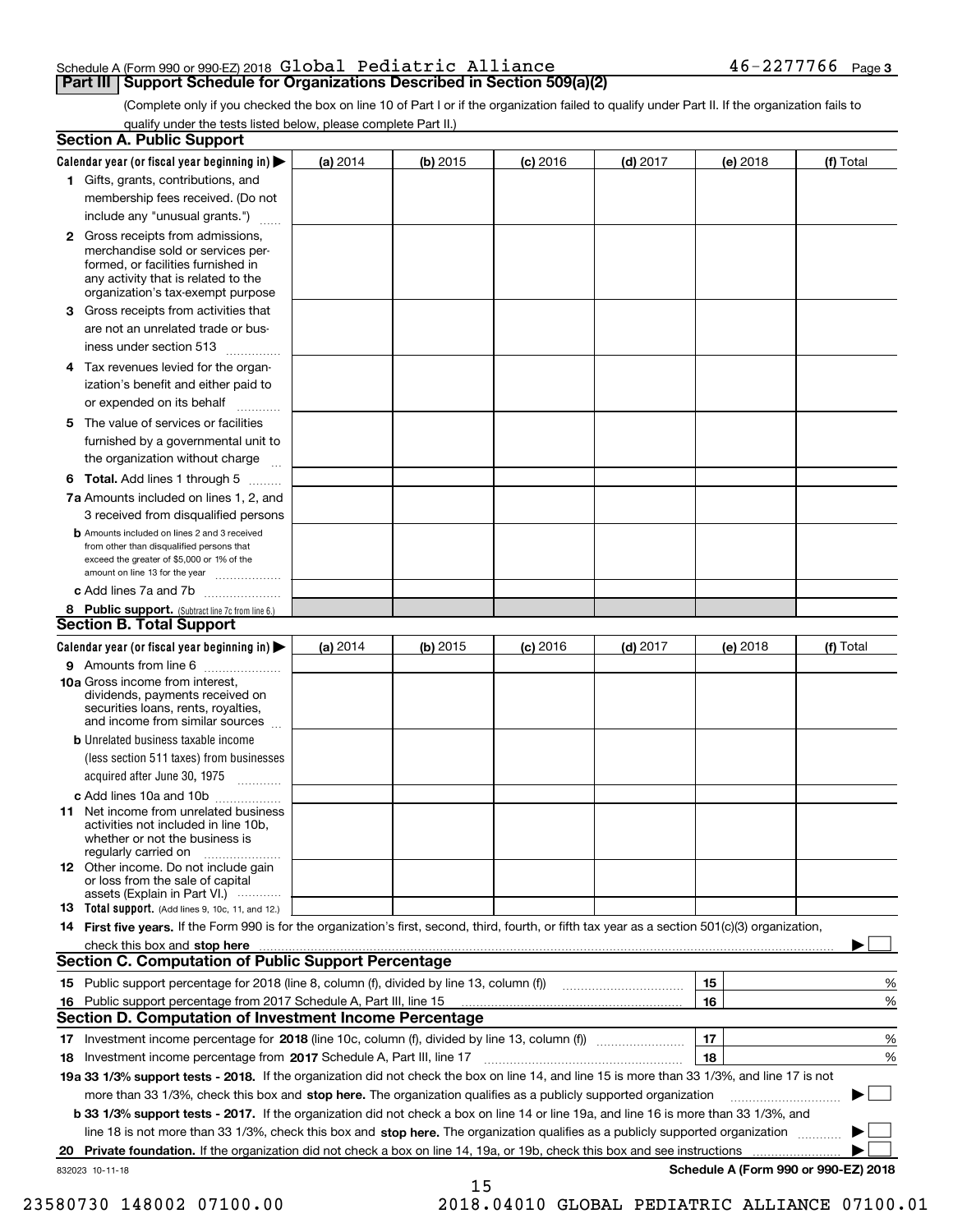## Schedule A (Form 990 or 990-EZ) 2018  ${\bf Gla}$   ${\bf Dola1}$   ${\bf Pediatric}$   ${\bf Alliance}$   ${\bf 46-2277766}$   ${\bf Page}$

# **Part IV Supporting Organizations**

(Complete only if you checked a box in line 12 on Part I. If you checked 12a of Part I, complete Sections A and B. If you checked 12b of Part I, complete Sections A and C. If you checked 12c of Part I, complete Sections A, D, and E. If you checked 12d of Part I, complete Sections A and D, and complete Part V.)

#### **Section A. All Supporting Organizations**

- **1** Are all of the organization's supported organizations listed by name in the organization's governing documents? If "No," describe in **Part VI** how the supported organizations are designated. If designated by *class or purpose, describe the designation. If historic and continuing relationship, explain.*
- **2** Did the organization have any supported organization that does not have an IRS determination of status under section 509(a)(1) or (2)? If "Yes," explain in Part VI how the organization determined that the supported *organization was described in section 509(a)(1) or (2).*
- **3a** Did the organization have a supported organization described in section 501(c)(4), (5), or (6)? If "Yes," answer *(b) and (c) below.*
- **b** Did the organization confirm that each supported organization qualified under section 501(c)(4), (5), or (6) and satisfied the public support tests under section 509(a)(2)? If "Yes," describe in **Part VI** when and how the *organization made the determination.*
- **c**Did the organization ensure that all support to such organizations was used exclusively for section 170(c)(2)(B) purposes? If "Yes," explain in **Part VI** what controls the organization put in place to ensure such use.
- **4a***If* Was any supported organization not organized in the United States ("foreign supported organization")? *"Yes," and if you checked 12a or 12b in Part I, answer (b) and (c) below.*
- **b** Did the organization have ultimate control and discretion in deciding whether to make grants to the foreign supported organization? If "Yes," describe in **Part VI** how the organization had such control and discretion *despite being controlled or supervised by or in connection with its supported organizations.*
- **c** Did the organization support any foreign supported organization that does not have an IRS determination under sections 501(c)(3) and 509(a)(1) or (2)? If "Yes," explain in **Part VI** what controls the organization used *to ensure that all support to the foreign supported organization was used exclusively for section 170(c)(2)(B) purposes.*
- **5a** Did the organization add, substitute, or remove any supported organizations during the tax year? If "Yes," answer (b) and (c) below (if applicable). Also, provide detail in **Part VI,** including (i) the names and EIN *numbers of the supported organizations added, substituted, or removed; (ii) the reasons for each such action; (iii) the authority under the organization's organizing document authorizing such action; and (iv) how the action was accomplished (such as by amendment to the organizing document).*
- **b** Type I or Type II only. Was any added or substituted supported organization part of a class already designated in the organization's organizing document?
- **cSubstitutions only.**  Was the substitution the result of an event beyond the organization's control?
- **6** Did the organization provide support (whether in the form of grants or the provision of services or facilities) to **Part VI.** *If "Yes," provide detail in* support or benefit one or more of the filing organization's supported organizations? anyone other than (i) its supported organizations, (ii) individuals that are part of the charitable class benefited by one or more of its supported organizations, or (iii) other supporting organizations that also
- **7**Did the organization provide a grant, loan, compensation, or other similar payment to a substantial contributor *If "Yes," complete Part I of Schedule L (Form 990 or 990-EZ).* regard to a substantial contributor? (as defined in section 4958(c)(3)(C)), a family member of a substantial contributor, or a 35% controlled entity with
- **8** Did the organization make a loan to a disqualified person (as defined in section 4958) not described in line 7? *If "Yes," complete Part I of Schedule L (Form 990 or 990-EZ).*
- **9a** Was the organization controlled directly or indirectly at any time during the tax year by one or more in section 509(a)(1) or (2))? If "Yes," *provide detail in* <code>Part VI.</code> disqualified persons as defined in section 4946 (other than foundation managers and organizations described
- **b** Did one or more disqualified persons (as defined in line 9a) hold a controlling interest in any entity in which the supporting organization had an interest? If "Yes," provide detail in P**art VI**.
- **c**Did a disqualified person (as defined in line 9a) have an ownership interest in, or derive any personal benefit from, assets in which the supporting organization also had an interest? If "Yes," provide detail in P**art VI.**
- **10a** Was the organization subject to the excess business holdings rules of section 4943 because of section supporting organizations)? If "Yes," answer 10b below. 4943(f) (regarding certain Type II supporting organizations, and all Type III non-functionally integrated
- **b** Did the organization have any excess business holdings in the tax year? (Use Schedule C, Form 4720, to *determine whether the organization had excess business holdings.)*

16

832024 10-11-18

**Schedule A (Form 990 or 990-EZ) 2018**

**1**

**2**

**3a**

**3b**

**3c**

**4a**

**4b**

**4c**

**5a**

**5b5c**

**6**

**7**

**8**

**9a**

**9b**

**9c**

**10a**

**10b**

**YesNo**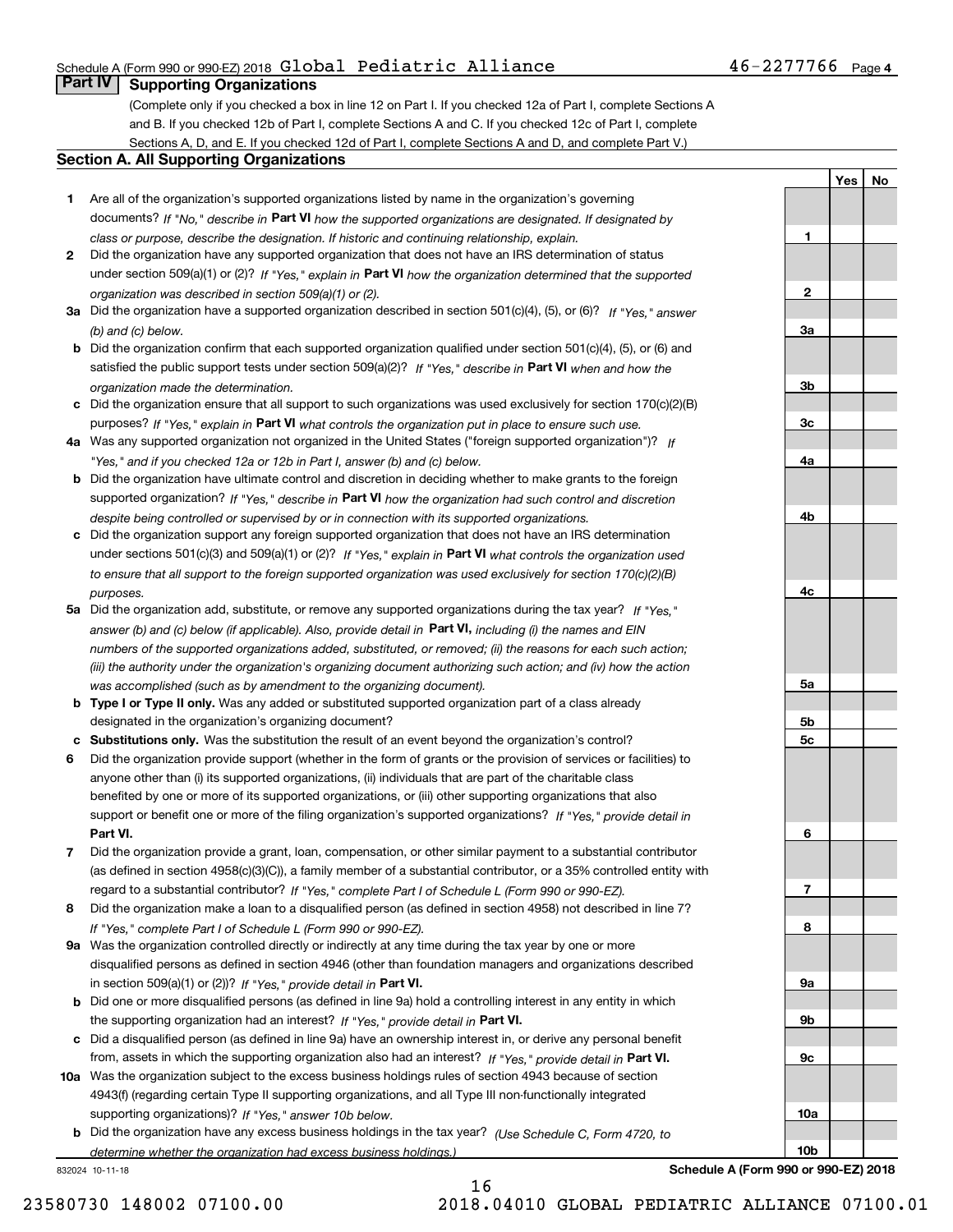# Schedule A (Form 990 or 990-EZ) 2018  ${\bf Gla}$   ${\bf Dola1}$   ${\bf Pediatric}$   ${\bf Alliance}$   ${\bf 46-2277766}$   ${\bf Page}$ **Part IV** Supporting Organizations *(continued)*

|    |                                                                                                                                   |                 | Yes | No |
|----|-----------------------------------------------------------------------------------------------------------------------------------|-----------------|-----|----|
| 11 | Has the organization accepted a gift or contribution from any of the following persons?                                           |                 |     |    |
|    | a A person who directly or indirectly controls, either alone or together with persons described in (b) and (c)                    |                 |     |    |
|    | below, the governing body of a supported organization?                                                                            | 11a             |     |    |
|    | <b>b</b> A family member of a person described in (a) above?                                                                      | 11 <sub>b</sub> |     |    |
|    | c A 35% controlled entity of a person described in (a) or (b) above? If "Yes" to a, b, or c, provide detail in Part VI.           | 11c             |     |    |
|    | <b>Section B. Type I Supporting Organizations</b>                                                                                 |                 |     |    |
|    |                                                                                                                                   |                 | Yes | No |
| 1. | Did the directors, trustees, or membership of one or more supported organizations have the power to                               |                 |     |    |
|    | regularly appoint or elect at least a majority of the organization's directors or trustees at all times during the                |                 |     |    |
|    | tax year? If "No," describe in Part VI how the supported organization(s) effectively operated, supervised, or                     |                 |     |    |
|    | controlled the organization's activities. If the organization had more than one supported organization,                           |                 |     |    |
|    | describe how the powers to appoint and/or remove directors or trustees were allocated among the supported                         |                 |     |    |
|    | organizations and what conditions or restrictions, if any, applied to such powers during the tax year.                            | 1               |     |    |
| 2  | Did the organization operate for the benefit of any supported organization other than the supported                               |                 |     |    |
|    | organization(s) that operated, supervised, or controlled the supporting organization? If "Yes," explain in                        |                 |     |    |
|    |                                                                                                                                   |                 |     |    |
|    | Part VI how providing such benefit carried out the purposes of the supported organization(s) that operated,                       | $\overline{2}$  |     |    |
|    | supervised, or controlled the supporting organization.<br><b>Section C. Type II Supporting Organizations</b>                      |                 |     |    |
|    |                                                                                                                                   |                 |     |    |
|    |                                                                                                                                   |                 | Yes | No |
| 1  | Were a majority of the organization's directors or trustees during the tax year also a majority of the directors                  |                 |     |    |
|    | or trustees of each of the organization's supported organization(s)? If "No," describe in Part VI how control                     |                 |     |    |
|    | or management of the supporting organization was vested in the same persons that controlled or managed                            |                 |     |    |
|    | the supported organization(s).                                                                                                    | 1               |     |    |
|    | <b>Section D. All Type III Supporting Organizations</b>                                                                           |                 |     |    |
|    |                                                                                                                                   |                 | Yes | No |
| 1  | Did the organization provide to each of its supported organizations, by the last day of the fifth month of the                    |                 |     |    |
|    | organization's tax year, (i) a written notice describing the type and amount of support provided during the prior tax             |                 |     |    |
|    | year, (ii) a copy of the Form 990 that was most recently filed as of the date of notification, and (iii) copies of the            |                 |     |    |
|    | organization's governing documents in effect on the date of notification, to the extent not previously provided?                  | 1               |     |    |
| 2  | Were any of the organization's officers, directors, or trustees either (i) appointed or elected by the supported                  |                 |     |    |
|    | organization(s) or (ii) serving on the governing body of a supported organization? If "No," explain in Part VI how                |                 |     |    |
|    | the organization maintained a close and continuous working relationship with the supported organization(s).                       | 2               |     |    |
| 3  | By reason of the relationship described in (2), did the organization's supported organizations have a                             |                 |     |    |
|    | significant voice in the organization's investment policies and in directing the use of the organization's                        |                 |     |    |
|    | income or assets at all times during the tax year? If "Yes," describe in Part VI the role the organization's                      |                 |     |    |
|    | supported organizations played in this regard.                                                                                    | 3               |     |    |
|    | Section E. Type III Functionally Integrated Supporting Organizations                                                              |                 |     |    |
| 1  | Check the box next to the method that the organization used to satisfy the Integral Part Test during the year (see instructions). |                 |     |    |
| а  | The organization satisfied the Activities Test. Complete line 2 below.                                                            |                 |     |    |
| b  | The organization is the parent of each of its supported organizations. Complete line 3 below.                                     |                 |     |    |
| c  | The organization supported a governmental entity. Describe in Part VI how you supported a government entity (see instructions),   |                 |     |    |
| 2  | Activities Test. Answer (a) and (b) below.                                                                                        |                 | Yes | No |
| а  | Did substantially all of the organization's activities during the tax year directly further the exempt purposes of                |                 |     |    |
|    | the supported organization(s) to which the organization was responsive? If "Yes," then in Part VI identify                        |                 |     |    |
|    | those supported organizations and explain how these activities directly furthered their exempt purposes,                          |                 |     |    |
|    | how the organization was responsive to those supported organizations, and how the organization determined                         |                 |     |    |
|    | that these activities constituted substantially all of its activities.                                                            | 2a              |     |    |
| b  | Did the activities described in (a) constitute activities that, but for the organization's involvement, one or more               |                 |     |    |
|    | of the organization's supported organization(s) would have been engaged in? If "Yes," explain in Part VI the                      |                 |     |    |
|    | reasons for the organization's position that its supported organization(s) would have engaged in these                            |                 |     |    |
|    |                                                                                                                                   | 2 <sub>b</sub>  |     |    |
| З  | activities but for the organization's involvement.<br>Parent of Supported Organizations. Answer (a) and (b) below.                |                 |     |    |
|    |                                                                                                                                   |                 |     |    |
| а  | Did the organization have the power to regularly appoint or elect a majority of the officers, directors, or                       |                 |     |    |
|    | trustees of each of the supported organizations? Provide details in Part VI.                                                      | За              |     |    |
| b  | Did the organization exercise a substantial degree of direction over the policies, programs, and activities of each               |                 |     |    |
|    | of its supported organizations? If "Yes," describe in Part VI the role played by the organization in this regard.                 | 3b              |     |    |

17

832025 10-11-18

**Schedule A (Form 990 or 990-EZ) 2018**

23580730 148002 07100.00 2018.04010 GLOBAL PEDIATRIC ALLIANCE 07100.01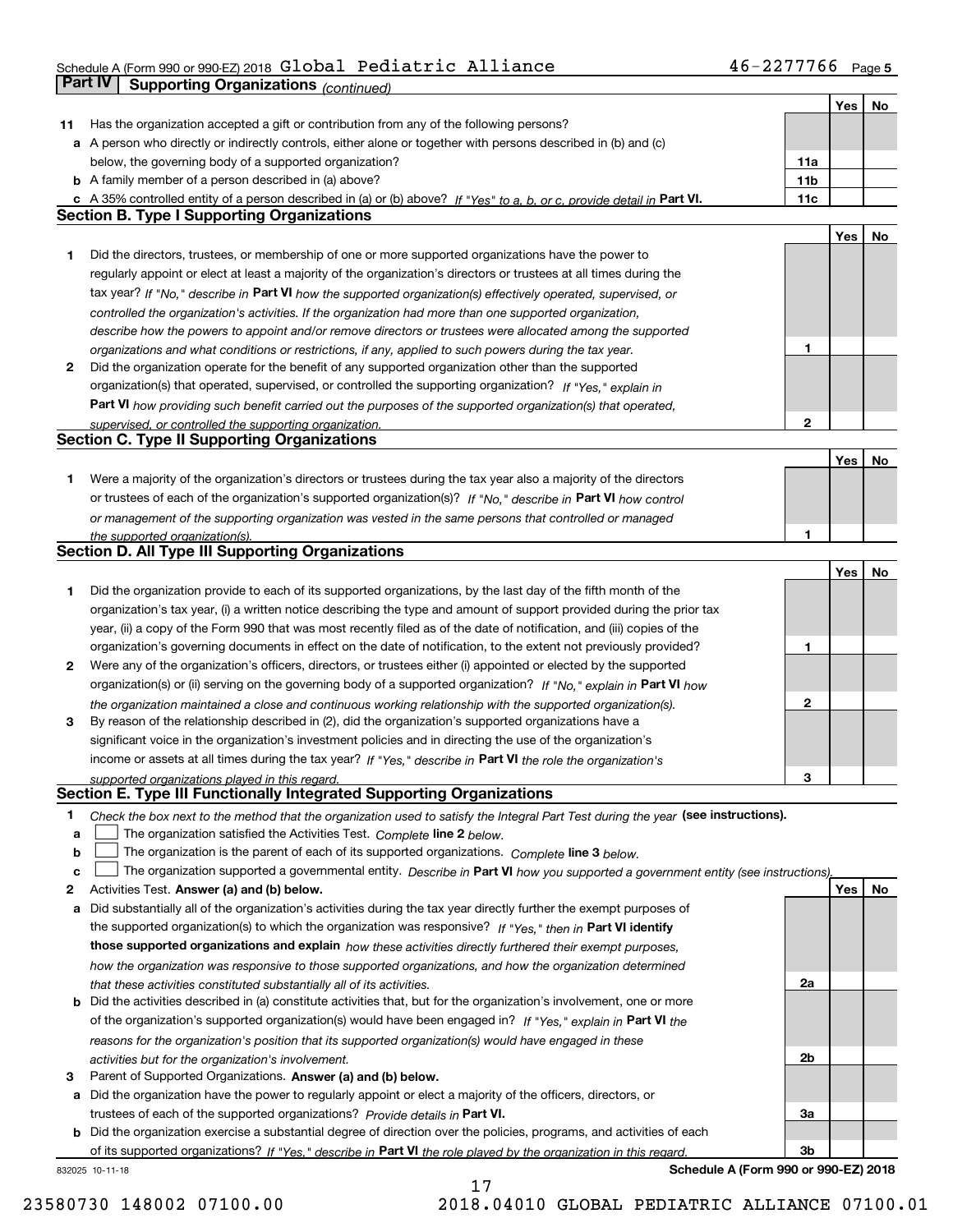|  | Schedule A (Form 990 or 990-EZ) 2018 Global Pediatric Alliance |  |                                                                                       | $46 - 2277766$ Page 6 |  |
|--|----------------------------------------------------------------|--|---------------------------------------------------------------------------------------|-----------------------|--|
|  |                                                                |  | <b>Part V</b> Type III Non-Functionally Integrated 509(a)(3) Supporting Organizations |                       |  |

1 Check here if the organization satisfied the Integral Part Test as a qualifying trust on Nov. 20, 1970 (explain in Part VI.) See instructions. All other Type III non-functionally integrated supporting organizations must complete Sections A through E.

|              | Section A - Adjusted Net Income                                              |                | (A) Prior Year | (B) Current Year<br>(optional) |
|--------------|------------------------------------------------------------------------------|----------------|----------------|--------------------------------|
| 1.           | Net short-term capital gain                                                  | 1              |                |                                |
| $\mathbf{2}$ | Recoveries of prior-year distributions                                       | $\overline{2}$ |                |                                |
| 3            | Other gross income (see instructions)                                        | 3              |                |                                |
| 4            | Add lines 1 through 3                                                        | 4              |                |                                |
| 5            | Depreciation and depletion                                                   | 5              |                |                                |
| 6            | Portion of operating expenses paid or incurred for production or             |                |                |                                |
|              | collection of gross income or for management, conservation, or               |                |                |                                |
|              | maintenance of property held for production of income (see instructions)     | 6              |                |                                |
| 7            | Other expenses (see instructions)                                            | $\overline{7}$ |                |                                |
| 8            | <b>Adjusted Net Income</b> (subtract lines 5, 6, and 7 from line 4)          | 8              |                |                                |
|              | <b>Section B - Minimum Asset Amount</b>                                      |                | (A) Prior Year | (B) Current Year<br>(optional) |
| 1.           | Aggregate fair market value of all non-exempt-use assets (see                |                |                |                                |
|              | instructions for short tax year or assets held for part of year):            |                |                |                                |
|              | a Average monthly value of securities                                        | 1a             |                |                                |
|              | <b>b</b> Average monthly cash balances                                       | 1 <sub>b</sub> |                |                                |
|              | c Fair market value of other non-exempt-use assets                           | 1c             |                |                                |
|              | d Total (add lines 1a, 1b, and 1c)                                           | 1d             |                |                                |
|              | <b>e</b> Discount claimed for blockage or other                              |                |                |                                |
|              | factors (explain in detail in Part VI):                                      |                |                |                                |
| 2            | Acquisition indebtedness applicable to non-exempt-use assets                 | $\mathbf{2}$   |                |                                |
| 3            | Subtract line 2 from line 1d                                                 | 3              |                |                                |
| 4            | Cash deemed held for exempt use. Enter 1-1/2% of line 3 (for greater amount, |                |                |                                |
|              | see instructions)                                                            | 4              |                |                                |
| 5.           | Net value of non-exempt-use assets (subtract line 4 from line 3)             | 5              |                |                                |
| 6            | Multiply line 5 by .035                                                      | 6              |                |                                |
| 7            | Recoveries of prior-year distributions                                       | $\overline{7}$ |                |                                |
| 8            | Minimum Asset Amount (add line 7 to line 6)                                  | 8              |                |                                |
|              | <b>Section C - Distributable Amount</b>                                      |                |                | <b>Current Year</b>            |
| 1            | Adjusted net income for prior year (from Section A, line 8, Column A)        | 1              |                |                                |
| $\mathbf{2}$ | Enter 85% of line 1                                                          | $\overline{2}$ |                |                                |
| 3            | Minimum asset amount for prior year (from Section B, line 8, Column A)       | 3              |                |                                |
| 4            | Enter greater of line 2 or line 3                                            | 4              |                |                                |
| 5.           | Income tax imposed in prior year                                             | 5              |                |                                |
| 6            | <b>Distributable Amount.</b> Subtract line 5 from line 4, unless subject to  |                |                |                                |
|              | emergency temporary reduction (see instructions)                             | 6              |                |                                |
|              |                                                                              |                |                |                                |

**7**Check here if the current year is the organization's first as a non-functionally integrated Type III supporting organization (see instructions).

**Schedule A (Form 990 or 990-EZ) 2018**

832026 10-11-18

**1**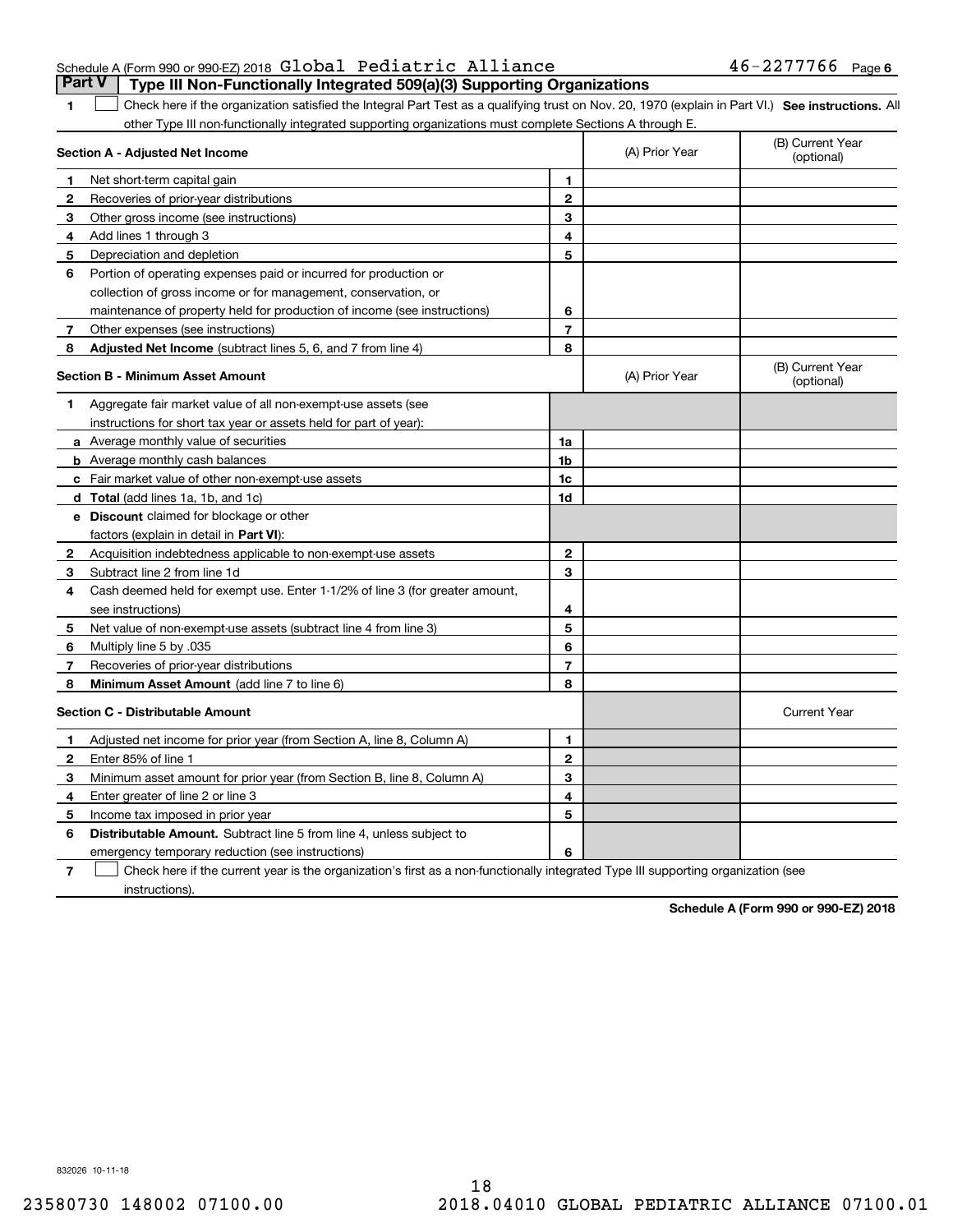#### Schedule A (Form 990 or 990-EZ) 2018 GIODAI Pediatric Alliance 46-2277766 Page Global Pediatric Alliance 46-2277766

| <b>Part V</b> | Type III Non-Functionally Integrated 509(a)(3) Supporting Organizations                    |                                    | (continued)                                    |                                                  |  |  |  |  |
|---------------|--------------------------------------------------------------------------------------------|------------------------------------|------------------------------------------------|--------------------------------------------------|--|--|--|--|
|               | <b>Section D - Distributions</b>                                                           |                                    |                                                | <b>Current Year</b>                              |  |  |  |  |
| 1             | Amounts paid to supported organizations to accomplish exempt purposes                      |                                    |                                                |                                                  |  |  |  |  |
| 2             | Amounts paid to perform activity that directly furthers exempt purposes of supported       |                                    |                                                |                                                  |  |  |  |  |
|               | organizations, in excess of income from activity                                           |                                    |                                                |                                                  |  |  |  |  |
| 3             | Administrative expenses paid to accomplish exempt purposes of supported organizations      |                                    |                                                |                                                  |  |  |  |  |
| 4             | Amounts paid to acquire exempt-use assets                                                  |                                    |                                                |                                                  |  |  |  |  |
| 5             | Qualified set-aside amounts (prior IRS approval required)                                  |                                    |                                                |                                                  |  |  |  |  |
| 6             | Other distributions (describe in Part VI). See instructions.                               |                                    |                                                |                                                  |  |  |  |  |
| 7             | <b>Total annual distributions.</b> Add lines 1 through 6.                                  |                                    |                                                |                                                  |  |  |  |  |
| 8             | Distributions to attentive supported organizations to which the organization is responsive |                                    |                                                |                                                  |  |  |  |  |
|               | (provide details in Part VI). See instructions.                                            |                                    |                                                |                                                  |  |  |  |  |
| 9             | Distributable amount for 2018 from Section C, line 6                                       |                                    |                                                |                                                  |  |  |  |  |
| 10            | Line 8 amount divided by line 9 amount                                                     |                                    |                                                |                                                  |  |  |  |  |
|               | <b>Section E - Distribution Allocations</b> (see instructions)                             | (i)<br><b>Excess Distributions</b> | (iii)<br><b>Underdistributions</b><br>Pre-2018 | (iii)<br><b>Distributable</b><br>Amount for 2018 |  |  |  |  |
| 1             | Distributable amount for 2018 from Section C, line 6                                       |                                    |                                                |                                                  |  |  |  |  |
| 2             | Underdistributions, if any, for years prior to 2018 (reason-                               |                                    |                                                |                                                  |  |  |  |  |
|               | able cause required- explain in Part VI). See instructions.                                |                                    |                                                |                                                  |  |  |  |  |
| З             | Excess distributions carryover, if any, to 2018                                            |                                    |                                                |                                                  |  |  |  |  |
|               | <b>a</b> From 2013                                                                         |                                    |                                                |                                                  |  |  |  |  |
|               | <b>b</b> From 2014                                                                         |                                    |                                                |                                                  |  |  |  |  |
|               | $c$ From 2015                                                                              |                                    |                                                |                                                  |  |  |  |  |
|               | d From 2016                                                                                |                                    |                                                |                                                  |  |  |  |  |
|               | e From 2017                                                                                |                                    |                                                |                                                  |  |  |  |  |
|               | Total of lines 3a through e                                                                |                                    |                                                |                                                  |  |  |  |  |
| g             | Applied to underdistributions of prior years                                               |                                    |                                                |                                                  |  |  |  |  |
|               | <b>h</b> Applied to 2018 distributable amount                                              |                                    |                                                |                                                  |  |  |  |  |
|               | Carryover from 2013 not applied (see instructions)                                         |                                    |                                                |                                                  |  |  |  |  |
|               | Remainder. Subtract lines 3g, 3h, and 3i from 3f.                                          |                                    |                                                |                                                  |  |  |  |  |
| 4             | Distributions for 2018 from Section D,                                                     |                                    |                                                |                                                  |  |  |  |  |
|               | line $7:$                                                                                  |                                    |                                                |                                                  |  |  |  |  |
|               | <b>a</b> Applied to underdistributions of prior years                                      |                                    |                                                |                                                  |  |  |  |  |
|               | <b>b</b> Applied to 2018 distributable amount                                              |                                    |                                                |                                                  |  |  |  |  |
|               | c Remainder. Subtract lines 4a and 4b from 4.                                              |                                    |                                                |                                                  |  |  |  |  |
| 5             | Remaining underdistributions for years prior to 2018, if                                   |                                    |                                                |                                                  |  |  |  |  |
|               | any. Subtract lines 3g and 4a from line 2. For result greater                              |                                    |                                                |                                                  |  |  |  |  |
|               | than zero, explain in Part VI. See instructions.                                           |                                    |                                                |                                                  |  |  |  |  |
| 6             | Remaining underdistributions for 2018. Subtract lines 3h                                   |                                    |                                                |                                                  |  |  |  |  |
|               | and 4b from line 1. For result greater than zero, explain in                               |                                    |                                                |                                                  |  |  |  |  |
|               | Part VI. See instructions.                                                                 |                                    |                                                |                                                  |  |  |  |  |
| 7             | Excess distributions carryover to 2019. Add lines 3j                                       |                                    |                                                |                                                  |  |  |  |  |
|               | and 4c.                                                                                    |                                    |                                                |                                                  |  |  |  |  |
| 8             | Breakdown of line 7:                                                                       |                                    |                                                |                                                  |  |  |  |  |
|               | a Excess from 2014                                                                         |                                    |                                                |                                                  |  |  |  |  |
|               | <b>b</b> Excess from 2015                                                                  |                                    |                                                |                                                  |  |  |  |  |
|               | c Excess from 2016                                                                         |                                    |                                                |                                                  |  |  |  |  |
|               | d Excess from 2017                                                                         |                                    |                                                |                                                  |  |  |  |  |
|               | e Excess from 2018                                                                         |                                    |                                                |                                                  |  |  |  |  |

**Schedule A (Form 990 or 990-EZ) 2018**

832027 10-11-18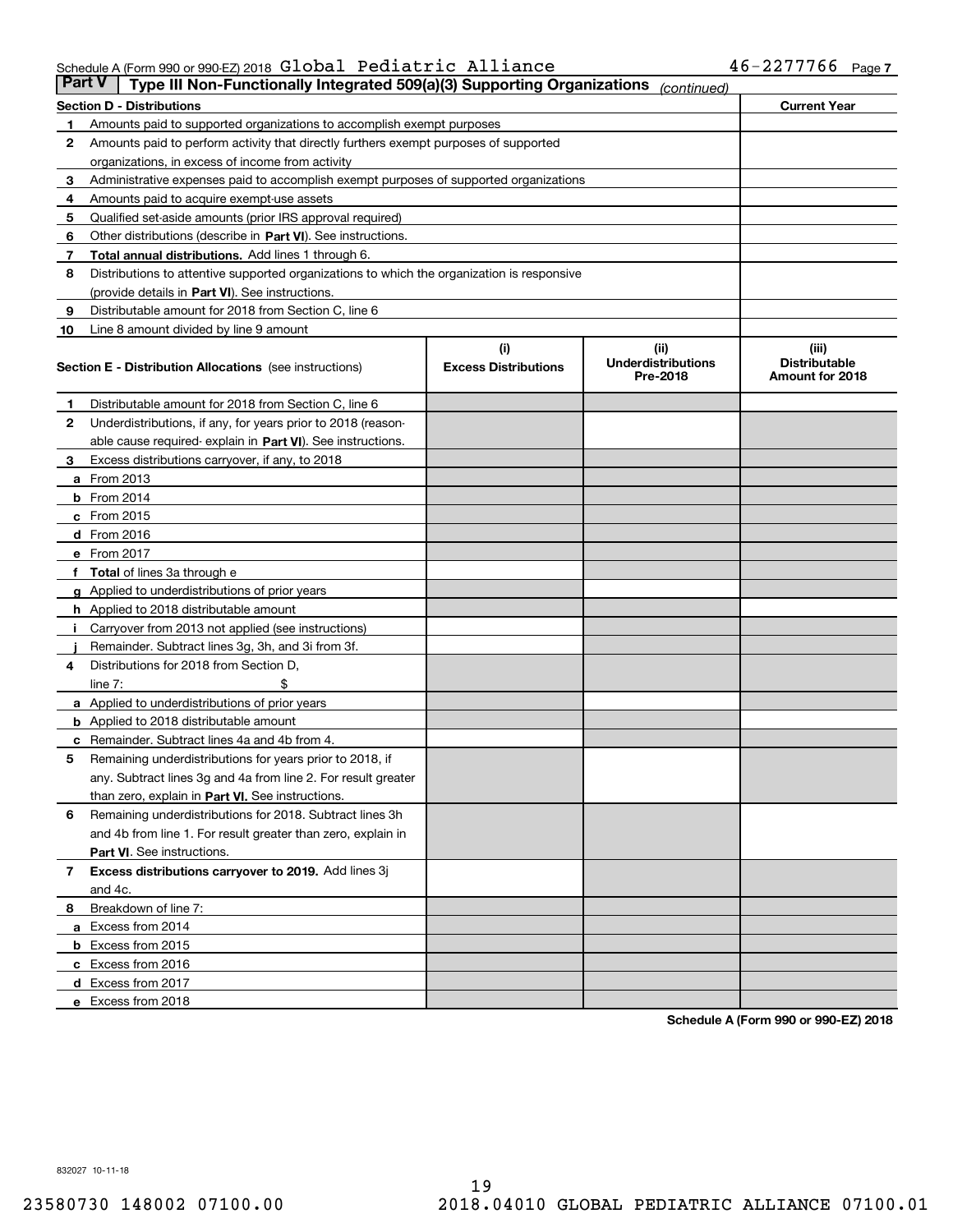|                 | Schedule A (Form 990 or 990-EZ) 2018 Global Pediatric Alliance                                                                                                                                                                                                                                                                                                                                                                                                                                                                                                                              |          | $46 - 2277766$ Page 8                |
|-----------------|---------------------------------------------------------------------------------------------------------------------------------------------------------------------------------------------------------------------------------------------------------------------------------------------------------------------------------------------------------------------------------------------------------------------------------------------------------------------------------------------------------------------------------------------------------------------------------------------|----------|--------------------------------------|
| <b>Part VI</b>  | Supplemental Information. Provide the explanations required by Part II, line 10; Part II, line 17a or 17b; Part III, line 12;<br>Part IV, Section A, lines 1, 2, 3b, 3c, 4b, 4c, 5a, 6, 9a, 9b, 9c, 11a, 11b, and 11c; Part IV, Section B, lines 1 and 2; Part IV, Section C,<br>line 1; Part IV, Section D, lines 2 and 3; Part IV, Section E, lines 1c, 2a, 2b, 3a, and 3b; Part V, line 1; Part V, Section B, line 1e; Part V,<br>Section D, lines 5, 6, and 8; and Part V, Section E, lines 2, 5, and 6. Also complete this part for any additional information.<br>(See instructions.) |          |                                      |
|                 |                                                                                                                                                                                                                                                                                                                                                                                                                                                                                                                                                                                             |          |                                      |
|                 |                                                                                                                                                                                                                                                                                                                                                                                                                                                                                                                                                                                             |          |                                      |
|                 |                                                                                                                                                                                                                                                                                                                                                                                                                                                                                                                                                                                             |          |                                      |
|                 |                                                                                                                                                                                                                                                                                                                                                                                                                                                                                                                                                                                             |          |                                      |
|                 |                                                                                                                                                                                                                                                                                                                                                                                                                                                                                                                                                                                             |          |                                      |
|                 |                                                                                                                                                                                                                                                                                                                                                                                                                                                                                                                                                                                             |          |                                      |
|                 |                                                                                                                                                                                                                                                                                                                                                                                                                                                                                                                                                                                             |          |                                      |
|                 |                                                                                                                                                                                                                                                                                                                                                                                                                                                                                                                                                                                             |          |                                      |
|                 |                                                                                                                                                                                                                                                                                                                                                                                                                                                                                                                                                                                             |          |                                      |
|                 |                                                                                                                                                                                                                                                                                                                                                                                                                                                                                                                                                                                             |          |                                      |
|                 |                                                                                                                                                                                                                                                                                                                                                                                                                                                                                                                                                                                             |          |                                      |
|                 |                                                                                                                                                                                                                                                                                                                                                                                                                                                                                                                                                                                             |          |                                      |
|                 |                                                                                                                                                                                                                                                                                                                                                                                                                                                                                                                                                                                             |          |                                      |
|                 |                                                                                                                                                                                                                                                                                                                                                                                                                                                                                                                                                                                             |          |                                      |
|                 |                                                                                                                                                                                                                                                                                                                                                                                                                                                                                                                                                                                             |          |                                      |
|                 |                                                                                                                                                                                                                                                                                                                                                                                                                                                                                                                                                                                             |          |                                      |
|                 |                                                                                                                                                                                                                                                                                                                                                                                                                                                                                                                                                                                             |          |                                      |
|                 |                                                                                                                                                                                                                                                                                                                                                                                                                                                                                                                                                                                             |          |                                      |
|                 |                                                                                                                                                                                                                                                                                                                                                                                                                                                                                                                                                                                             |          |                                      |
|                 |                                                                                                                                                                                                                                                                                                                                                                                                                                                                                                                                                                                             |          |                                      |
|                 |                                                                                                                                                                                                                                                                                                                                                                                                                                                                                                                                                                                             |          |                                      |
|                 |                                                                                                                                                                                                                                                                                                                                                                                                                                                                                                                                                                                             |          |                                      |
|                 |                                                                                                                                                                                                                                                                                                                                                                                                                                                                                                                                                                                             |          |                                      |
|                 |                                                                                                                                                                                                                                                                                                                                                                                                                                                                                                                                                                                             |          |                                      |
|                 |                                                                                                                                                                                                                                                                                                                                                                                                                                                                                                                                                                                             |          |                                      |
|                 |                                                                                                                                                                                                                                                                                                                                                                                                                                                                                                                                                                                             |          |                                      |
|                 |                                                                                                                                                                                                                                                                                                                                                                                                                                                                                                                                                                                             |          |                                      |
| 832028 10-11-18 |                                                                                                                                                                                                                                                                                                                                                                                                                                                                                                                                                                                             | $\Omega$ | Schedule A (Form 990 or 990-EZ) 2018 |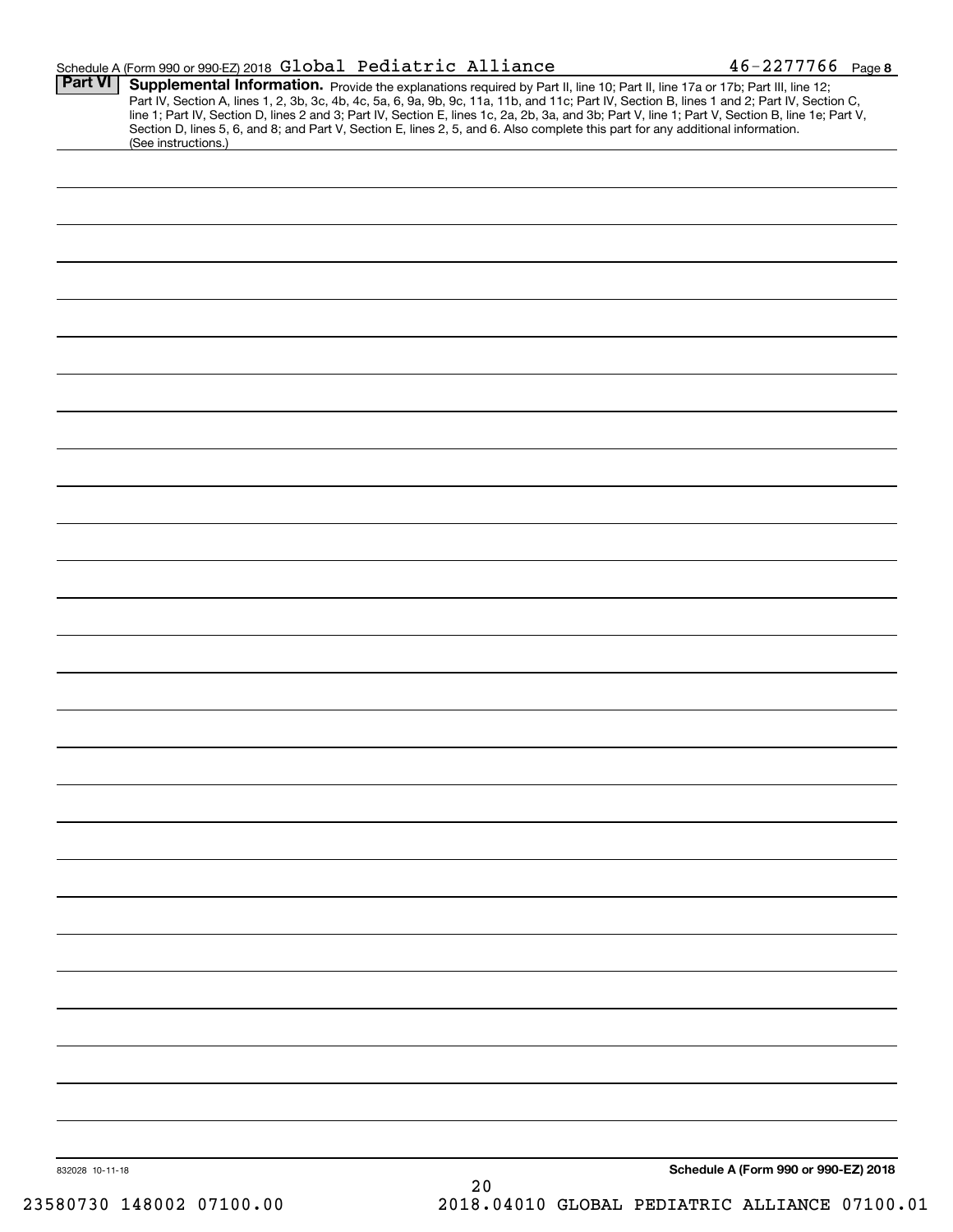| <b>SCHEDULE D</b> |  |
|-------------------|--|
|-------------------|--|

Department of the Treasury

# **Supplemental Financial Statements**

**(Form 990)** (**Form 990,**<br>Part IV, line 6, 7, 8, 9, 10, 11a, 11b, 11c, 11d, 11e, 11f, 12a, or 12b.<br>Department of the Treasury **and Exercise Connect Connect Connect Connect Connect Connect Connect Connect Connect** 



| Go to www.irs.gov/Form990 for instructions and the latest information. |  |  |  |
|------------------------------------------------------------------------|--|--|--|
|                                                                        |  |  |  |

|         | Internal Revenue Service   |                                                                                                                                                           | $\blacktriangleright$ Go to www.irs.gov/Form990 for instructions and the latest information. |    | <b>Inspection</b>                                   |  |  |  |
|---------|----------------------------|-----------------------------------------------------------------------------------------------------------------------------------------------------------|----------------------------------------------------------------------------------------------|----|-----------------------------------------------------|--|--|--|
|         | Name of the organization   | Global Pediatric Alliance                                                                                                                                 |                                                                                              |    | <b>Employer identification number</b><br>46-2277766 |  |  |  |
| Part I  |                            | Organizations Maintaining Donor Advised Funds or Other Similar Funds or Accounts. Complete if the                                                         |                                                                                              |    |                                                     |  |  |  |
|         |                            | organization answered "Yes" on Form 990, Part IV, line 6.                                                                                                 |                                                                                              |    |                                                     |  |  |  |
|         |                            |                                                                                                                                                           | (a) Donor advised funds                                                                      |    | (b) Funds and other accounts                        |  |  |  |
| 1       |                            |                                                                                                                                                           |                                                                                              |    |                                                     |  |  |  |
| 2       |                            | Aggregate value of contributions to (during year)                                                                                                         |                                                                                              |    |                                                     |  |  |  |
| з       |                            | Aggregate value of grants from (during year)                                                                                                              |                                                                                              |    |                                                     |  |  |  |
| 4       |                            |                                                                                                                                                           |                                                                                              |    |                                                     |  |  |  |
| 5       |                            | Did the organization inform all donors and donor advisors in writing that the assets held in donor advised funds                                          |                                                                                              |    |                                                     |  |  |  |
|         |                            |                                                                                                                                                           |                                                                                              |    | Yes<br>No                                           |  |  |  |
| 6       |                            | Did the organization inform all grantees, donors, and donor advisors in writing that grant funds can be used only                                         |                                                                                              |    |                                                     |  |  |  |
|         |                            | for charitable purposes and not for the benefit of the donor or donor advisor, or for any other purpose conferring                                        |                                                                                              |    |                                                     |  |  |  |
|         |                            |                                                                                                                                                           |                                                                                              |    | Yes<br>No                                           |  |  |  |
| Part II |                            | Conservation Easements. Complete if the organization answered "Yes" on Form 990, Part IV, line 7.                                                         |                                                                                              |    |                                                     |  |  |  |
| 1       |                            | Purpose(s) of conservation easements held by the organization (check all that apply).                                                                     |                                                                                              |    |                                                     |  |  |  |
|         |                            | Preservation of land for public use (e.g., recreation or education)                                                                                       | Preservation of a historically important land area                                           |    |                                                     |  |  |  |
|         |                            | Protection of natural habitat                                                                                                                             | Preservation of a certified historic structure                                               |    |                                                     |  |  |  |
|         | Preservation of open space |                                                                                                                                                           |                                                                                              |    |                                                     |  |  |  |
| 2       |                            | Complete lines 2a through 2d if the organization held a qualified conservation contribution in the form of a conservation easement on the last            |                                                                                              |    |                                                     |  |  |  |
|         | day of the tax year.       |                                                                                                                                                           |                                                                                              |    | Held at the End of the Tax Year                     |  |  |  |
| а       |                            | Total number of conservation easements                                                                                                                    |                                                                                              | 2a |                                                     |  |  |  |
| b       |                            | Total acreage restricted by conservation easements                                                                                                        |                                                                                              | 2b |                                                     |  |  |  |
| с       |                            |                                                                                                                                                           |                                                                                              | 2c |                                                     |  |  |  |
| d       |                            | Number of conservation easements included in (c) acquired after 7/25/06, and not on a historic structure                                                  |                                                                                              |    |                                                     |  |  |  |
|         |                            |                                                                                                                                                           |                                                                                              | 2d |                                                     |  |  |  |
| 3       |                            | Number of conservation easements modified, transferred, released, extinguished, or terminated by the organization during the tax                          |                                                                                              |    |                                                     |  |  |  |
|         | year                       |                                                                                                                                                           |                                                                                              |    |                                                     |  |  |  |
| 4       |                            | Number of states where property subject to conservation easement is located $\blacktriangleright$                                                         |                                                                                              |    |                                                     |  |  |  |
| 5       |                            | Does the organization have a written policy regarding the periodic monitoring, inspection, handling of                                                    |                                                                                              |    |                                                     |  |  |  |
|         |                            | violations, and enforcement of the conservation easements it holds?                                                                                       |                                                                                              |    | Yes<br>No                                           |  |  |  |
| 6       |                            | Staff and volunteer hours devoted to monitoring, inspecting, handling of violations, and enforcing conservation easements during the year                 |                                                                                              |    |                                                     |  |  |  |
|         |                            |                                                                                                                                                           |                                                                                              |    |                                                     |  |  |  |
| 7       |                            | Amount of expenses incurred in monitoring, inspecting, handling of violations, and enforcing conservation easements during the year                       |                                                                                              |    |                                                     |  |  |  |
|         | $\blacktriangleright$ \$   |                                                                                                                                                           |                                                                                              |    |                                                     |  |  |  |
| 8       |                            | Does each conservation easement reported on line $2(d)$ above satisfy the requirements of section 170(h)(4)(B)(i)                                         |                                                                                              |    |                                                     |  |  |  |
|         |                            |                                                                                                                                                           |                                                                                              |    | Yes<br>No                                           |  |  |  |
| 9       |                            | In Part XIII, describe how the organization reports conservation easements in its revenue and expense statement, and balance sheet, and                   |                                                                                              |    |                                                     |  |  |  |
|         |                            | include, if applicable, the text of the footnote to the organization's financial statements that describes the organization's accounting for              |                                                                                              |    |                                                     |  |  |  |
|         | conservation easements.    |                                                                                                                                                           |                                                                                              |    |                                                     |  |  |  |
|         | Part III                   | Organizations Maintaining Collections of Art, Historical Treasures, or Other Similar Assets.                                                              |                                                                                              |    |                                                     |  |  |  |
|         |                            | Complete if the organization answered "Yes" on Form 990, Part IV, line 8.                                                                                 |                                                                                              |    |                                                     |  |  |  |
|         |                            | 1a If the organization elected, as permitted under SFAS 116 (ASC 958), not to report in its revenue statement and balance sheet works of art,             |                                                                                              |    |                                                     |  |  |  |
|         |                            | historical treasures, or other similar assets held for public exhibition, education, or research in furtherance of public service, provide, in Part XIII, |                                                                                              |    |                                                     |  |  |  |
|         |                            | the text of the footnote to its financial statements that describes these items.                                                                          |                                                                                              |    |                                                     |  |  |  |
| b       |                            | If the organization elected, as permitted under SFAS 116 (ASC 958), to report in its revenue statement and balance sheet works of art, historical         |                                                                                              |    |                                                     |  |  |  |
|         |                            | treasures, or other similar assets held for public exhibition, education, or research in furtherance of public service, provide the following amounts     |                                                                                              |    |                                                     |  |  |  |
|         | relating to these items:   |                                                                                                                                                           |                                                                                              |    |                                                     |  |  |  |
|         |                            | (i) Revenue included on Form 990, Part VIII, line 1                                                                                                       |                                                                                              | ▶  | - \$                                                |  |  |  |

|   | 832051 10-29-18                                                                                                              |  |                            |  |  |  |
|---|------------------------------------------------------------------------------------------------------------------------------|--|----------------------------|--|--|--|
|   | LHA For Paperwork Reduction Act Notice, see the Instructions for Form 990.                                                   |  | Schedule D (Form 990) 2018 |  |  |  |
|   |                                                                                                                              |  |                            |  |  |  |
|   |                                                                                                                              |  |                            |  |  |  |
|   | the following amounts required to be reported under SFAS 116 (ASC 958) relating to these items:                              |  |                            |  |  |  |
| 2 | If the organization received or held works of art, historical treasures, or other similar assets for financial gain, provide |  |                            |  |  |  |
|   |                                                                                                                              |  |                            |  |  |  |
|   | Revenue included on Form 990, Part VIII, line 1<br>(i)                                                                       |  |                            |  |  |  |

27 23580730 148002 07100.00 2018.04010 GLOBAL PEDIATRIC ALLIANCE 07100.01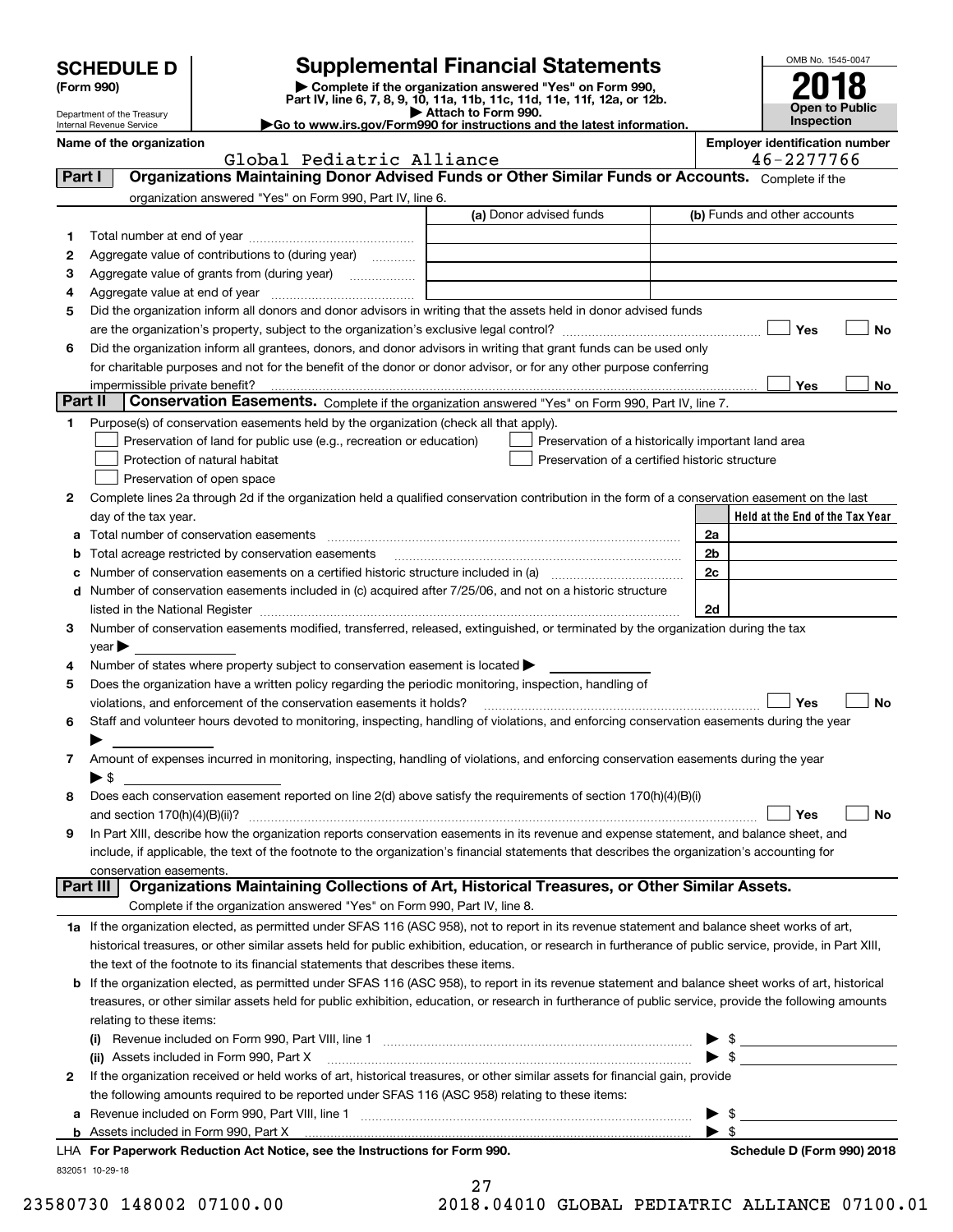|        | Schedule D (Form 990) 2018                                                                                                                                                                                                     | Global Pediatric Alliance               |   |                |                                                                                                                                                                                                                               |  |                                 | $46 - 2277766$ Page 2 |                |         |     |
|--------|--------------------------------------------------------------------------------------------------------------------------------------------------------------------------------------------------------------------------------|-----------------------------------------|---|----------------|-------------------------------------------------------------------------------------------------------------------------------------------------------------------------------------------------------------------------------|--|---------------------------------|-----------------------|----------------|---------|-----|
|        | Part III<br>Organizations Maintaining Collections of Art, Historical Treasures, or Other Similar Assets (continued)                                                                                                            |                                         |   |                |                                                                                                                                                                                                                               |  |                                 |                       |                |         |     |
| 3      | Using the organization's acquisition, accession, and other records, check any of the following that are a significant use of its collection items                                                                              |                                         |   |                |                                                                                                                                                                                                                               |  |                                 |                       |                |         |     |
|        | (check all that apply):                                                                                                                                                                                                        |                                         |   |                |                                                                                                                                                                                                                               |  |                                 |                       |                |         |     |
| a      | Public exhibition                                                                                                                                                                                                              |                                         |   |                | Loan or exchange programs                                                                                                                                                                                                     |  |                                 |                       |                |         |     |
| b      | Scholarly research                                                                                                                                                                                                             |                                         |   |                | Other and the contract of the contract of the contract of the contract of the contract of the contract of the contract of the contract of the contract of the contract of the contract of the contract of the contract of the |  |                                 |                       |                |         |     |
| с      | Preservation for future generations                                                                                                                                                                                            |                                         |   |                |                                                                                                                                                                                                                               |  |                                 |                       |                |         |     |
| 4      | Provide a description of the organization's collections and explain how they further the organization's exempt purpose in Part XIII.                                                                                           |                                         |   |                |                                                                                                                                                                                                                               |  |                                 |                       |                |         |     |
| 5      | During the year, did the organization solicit or receive donations of art, historical treasures, or other similar assets                                                                                                       |                                         |   |                |                                                                                                                                                                                                                               |  |                                 |                       |                |         |     |
|        | to be sold to raise funds rather than to be maintained as part of the organization's collection?                                                                                                                               |                                         |   |                |                                                                                                                                                                                                                               |  | . <u>.</u>                      |                       | <b>Yes</b>     |         | No  |
|        | Escrow and Custodial Arrangements. Complete if the organization answered "Yes" on Form 990, Part IV, line 9, or<br><b>Part IV</b><br>reported an amount on Form 990, Part X, line 21.                                          |                                         |   |                |                                                                                                                                                                                                                               |  |                                 |                       |                |         |     |
|        |                                                                                                                                                                                                                                |                                         |   |                |                                                                                                                                                                                                                               |  |                                 |                       |                |         |     |
|        | 1a Is the organization an agent, trustee, custodian or other intermediary for contributions or other assets not included                                                                                                       |                                         |   |                |                                                                                                                                                                                                                               |  |                                 |                       |                |         |     |
|        | on Form 990, Part X? [11] matter and the contract of the contract of the contract of the contract of the contract of the contract of the contract of the contract of the contract of the contract of the contract of the contr |                                         |   |                |                                                                                                                                                                                                                               |  |                                 |                       | Yes            |         | No  |
|        | <b>b</b> If "Yes," explain the arrangement in Part XIII and complete the following table:                                                                                                                                      |                                         |   |                |                                                                                                                                                                                                                               |  |                                 |                       |                |         |     |
|        |                                                                                                                                                                                                                                |                                         |   |                |                                                                                                                                                                                                                               |  |                                 |                       | Amount         |         |     |
| c      | Beginning balance <u>www.maren.communication.communication.communication.communication.com</u>                                                                                                                                 |                                         |   |                |                                                                                                                                                                                                                               |  | 1c<br>1d                        |                       |                |         |     |
|        |                                                                                                                                                                                                                                |                                         |   |                |                                                                                                                                                                                                                               |  |                                 |                       |                |         |     |
|        | e Distributions during the year manufactured and continuum and contact the year manufactured and contact the year manufactured and contact the year manufactured and contact the year manufactured and contact the year manufa |                                         |   |                |                                                                                                                                                                                                                               |  | 1e<br>1f                        |                       |                |         |     |
|        | 2a Did the organization include an amount on Form 990, Part X, line 21, for escrow or custodial account liability?                                                                                                             |                                         |   |                |                                                                                                                                                                                                                               |  |                                 |                       | Yes            |         | No  |
|        | <b>b</b> If "Yes," explain the arrangement in Part XIII. Check here if the explanation has been provided on Part XIII                                                                                                          |                                         |   |                |                                                                                                                                                                                                                               |  |                                 | .                     |                |         |     |
| Part V | Endowment Funds. Complete if the organization answered "Yes" on Form 990, Part IV, line 10.                                                                                                                                    |                                         |   |                |                                                                                                                                                                                                                               |  |                                 |                       |                |         |     |
|        |                                                                                                                                                                                                                                | (a) Current year                        |   | (b) Prior year | (c) Two years back $\vert$ (d) Three years back $\vert$ (e) Four years back                                                                                                                                                   |  |                                 |                       |                |         |     |
|        | 1a Beginning of year balance                                                                                                                                                                                                   |                                         |   |                |                                                                                                                                                                                                                               |  |                                 |                       |                |         |     |
| b      |                                                                                                                                                                                                                                |                                         |   |                |                                                                                                                                                                                                                               |  |                                 |                       |                |         |     |
|        | Net investment earnings, gains, and losses                                                                                                                                                                                     |                                         |   |                |                                                                                                                                                                                                                               |  |                                 |                       |                |         |     |
|        |                                                                                                                                                                                                                                |                                         |   |                |                                                                                                                                                                                                                               |  |                                 |                       |                |         |     |
|        | e Other expenditures for facilities                                                                                                                                                                                            |                                         |   |                |                                                                                                                                                                                                                               |  |                                 |                       |                |         |     |
|        | and programs                                                                                                                                                                                                                   |                                         |   |                |                                                                                                                                                                                                                               |  |                                 |                       |                |         |     |
|        | f Administrative expenses                                                                                                                                                                                                      |                                         |   |                |                                                                                                                                                                                                                               |  |                                 |                       |                |         |     |
| g      | End of year balance                                                                                                                                                                                                            |                                         |   |                |                                                                                                                                                                                                                               |  |                                 |                       |                |         |     |
| 2      | Provide the estimated percentage of the current year end balance (line 1g, column (a)) held as:                                                                                                                                |                                         |   |                |                                                                                                                                                                                                                               |  |                                 |                       |                |         |     |
| а      | Board designated or quasi-endowment                                                                                                                                                                                            |                                         | % |                |                                                                                                                                                                                                                               |  |                                 |                       |                |         |     |
| b      | Permanent endowment                                                                                                                                                                                                            | %                                       |   |                |                                                                                                                                                                                                                               |  |                                 |                       |                |         |     |
| c      | Temporarily restricted endowment $\blacktriangleright$                                                                                                                                                                         | %                                       |   |                |                                                                                                                                                                                                                               |  |                                 |                       |                |         |     |
|        | The percentages on lines 2a, 2b, and 2c should equal 100%.                                                                                                                                                                     |                                         |   |                |                                                                                                                                                                                                                               |  |                                 |                       |                |         |     |
|        | 3a Are there endowment funds not in the possession of the organization that are held and administered for the organization                                                                                                     |                                         |   |                |                                                                                                                                                                                                                               |  |                                 |                       |                |         |     |
|        | by:                                                                                                                                                                                                                            |                                         |   |                |                                                                                                                                                                                                                               |  |                                 |                       |                | Yes     | No. |
|        | (i)                                                                                                                                                                                                                            |                                         |   |                |                                                                                                                                                                                                                               |  |                                 |                       | 3a(i)          |         |     |
|        | 3a(ii)                                                                                                                                                                                                                         |                                         |   |                |                                                                                                                                                                                                                               |  |                                 |                       |                |         |     |
|        |                                                                                                                                                                                                                                |                                         |   |                |                                                                                                                                                                                                                               |  | 3b                              |                       |                |         |     |
|        | Describe in Part XIII the intended uses of the organization's endowment funds.                                                                                                                                                 |                                         |   |                |                                                                                                                                                                                                                               |  |                                 |                       |                |         |     |
|        | Land, Buildings, and Equipment.<br>Part VI                                                                                                                                                                                     |                                         |   |                |                                                                                                                                                                                                                               |  |                                 |                       |                |         |     |
|        | Complete if the organization answered "Yes" on Form 990, Part IV, line 11a. See Form 990, Part X, line 10.                                                                                                                     |                                         |   |                |                                                                                                                                                                                                                               |  |                                 |                       |                |         |     |
|        | Description of property                                                                                                                                                                                                        | (a) Cost or other<br>basis (investment) |   |                | (b) Cost or other<br>basis (other)                                                                                                                                                                                            |  | (c) Accumulated<br>depreciation |                       | (d) Book value |         |     |
|        |                                                                                                                                                                                                                                |                                         |   |                |                                                                                                                                                                                                                               |  |                                 |                       |                |         |     |
| b      |                                                                                                                                                                                                                                |                                         |   |                |                                                                                                                                                                                                                               |  |                                 |                       |                |         |     |
|        |                                                                                                                                                                                                                                |                                         |   |                |                                                                                                                                                                                                                               |  |                                 |                       |                |         |     |
|        |                                                                                                                                                                                                                                |                                         |   |                |                                                                                                                                                                                                                               |  |                                 |                       |                |         |     |
|        |                                                                                                                                                                                                                                |                                         |   |                | 15,022.                                                                                                                                                                                                                       |  | 4,113.                          |                       |                | 10,909. |     |
|        |                                                                                                                                                                                                                                |                                         |   |                |                                                                                                                                                                                                                               |  |                                 |                       |                | 10,909. |     |

**Schedule D (Form 990) 2018**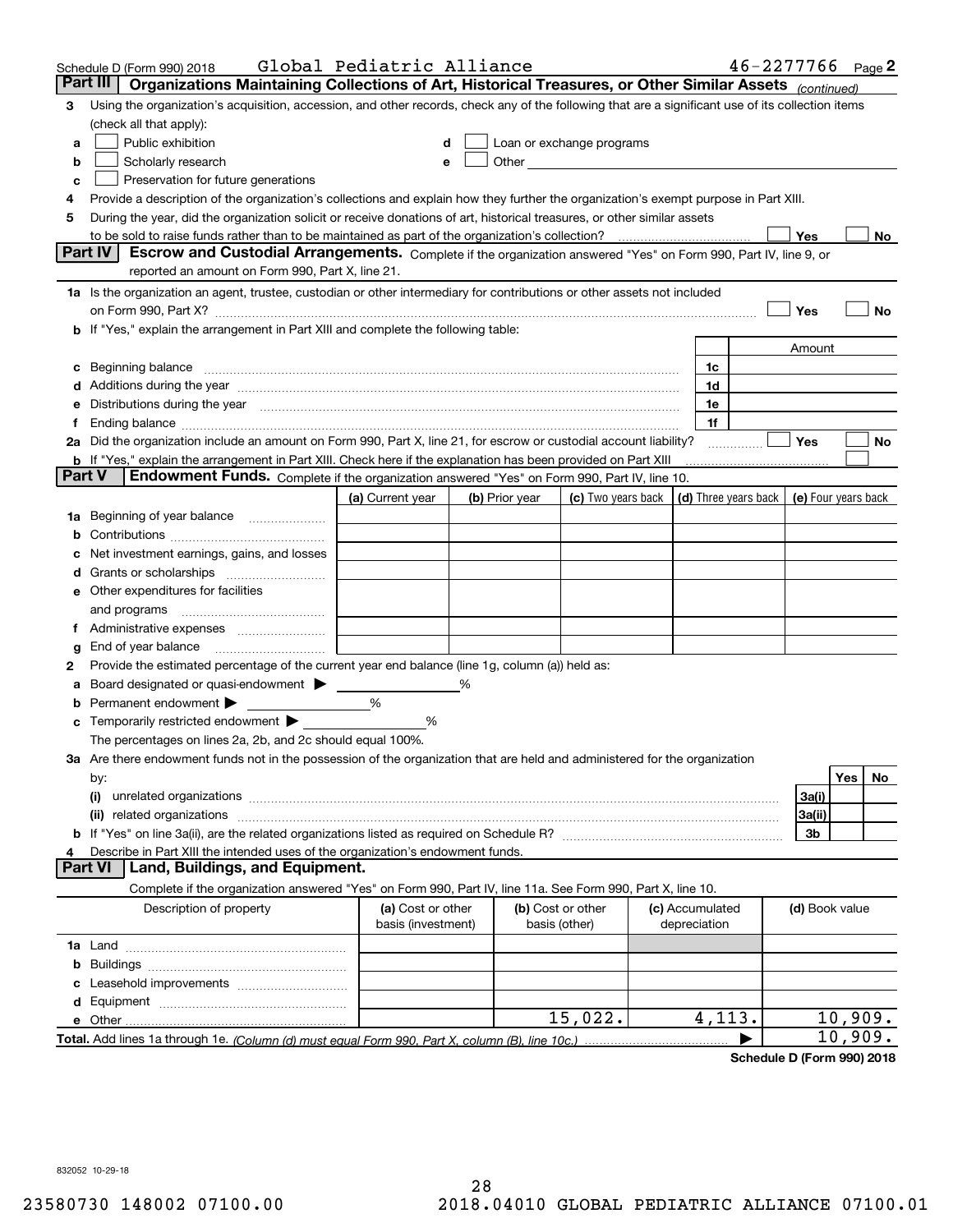| Schedule D (Form 990) 2018 | Global Pediatric Alliance                | $46 - 2277766$ Page |
|----------------------------|------------------------------------------|---------------------|
|                            | Part VII Investments - Other Securities. |                     |

Complete if the organization answered "Yes" on Form 990, Part IV, line 11b. See Form 990, Part X, line 12.

| (a) Description of security or category (including name of security)                   | (b) Book value | (c) Method of valuation: Cost or end-of-year market value |
|----------------------------------------------------------------------------------------|----------------|-----------------------------------------------------------|
| (1) Financial derivatives                                                              |                |                                                           |
| (2) Closely-held equity interests<br>                                                  |                |                                                           |
| $(3)$ Other                                                                            |                |                                                           |
| (A)                                                                                    |                |                                                           |
| (B)                                                                                    |                |                                                           |
| (C)                                                                                    |                |                                                           |
| (D)                                                                                    |                |                                                           |
| (E)                                                                                    |                |                                                           |
| (F)                                                                                    |                |                                                           |
| (G)                                                                                    |                |                                                           |
| (H)                                                                                    |                |                                                           |
| Total. (Col. (b) must equal Form 990, Part X, col. (B) line 12.) $\blacktriangleright$ |                |                                                           |

## **Part VIII Investments - Program Related.**

Complete if the organization answered "Yes" on Form 990, Part IV, line 11c. See Form 990, Part X, line 13.

| (a) Description of investment                                       | (b) Book value | (c) Method of valuation: Cost or end-of-year market value |
|---------------------------------------------------------------------|----------------|-----------------------------------------------------------|
| (1)                                                                 |                |                                                           |
| (2)                                                                 |                |                                                           |
| $\frac{1}{2}$                                                       |                |                                                           |
| (4)                                                                 |                |                                                           |
| $\frac{1}{2}$                                                       |                |                                                           |
| (6)                                                                 |                |                                                           |
| $\sqrt{(7)}$                                                        |                |                                                           |
| (8)                                                                 |                |                                                           |
| (9)                                                                 |                |                                                           |
| Total. (Col. (b) must equal Form 990, Part X, col. (B) line $13.$ ) |                |                                                           |

### **Part IX Other Assets.**

Complete if the organization answered "Yes" on Form 990, Part IV, line 11d. See Form 990, Part X, line 15.

| (a) Description | (b) Book value |
|-----------------|----------------|
| (1)             |                |
| (2)             |                |
| $\frac{1}{2}$   |                |
| (4)             |                |
| $\frac{1}{2}$   |                |
| (6)             |                |
| (7)             |                |
| (8)             |                |
| (9)             |                |
|                 |                |

#### **Part X Other Liabilities.**

Complete if the organization answered "Yes" on Form 990, Part IV, line 11e or 11f. See Form 990, Part X, line 25.

|     | (a) Description of liability                                       | (b) Book value |
|-----|--------------------------------------------------------------------|----------------|
| (1) | Federal income taxes                                               |                |
| (2) |                                                                    |                |
| (3) |                                                                    |                |
| (4) |                                                                    |                |
| (5) |                                                                    |                |
| (6) |                                                                    |                |
| (7) |                                                                    |                |
| (8) |                                                                    |                |
| (9) |                                                                    |                |
|     | Total. (Column (b) must equal Form 990, Part X, col. (B) line 25.) |                |

**2.** Liability for uncertain tax positions. In Part XIII, provide the text of the footnote to the organization's financial statements that reports the organization's liability for uncertain tax positions under FIN 48 (ASC 740). Check here if the text of the footnote has been provided in Part XIII

 $\mathcal{L}^{\text{max}}$ 

**Schedule D (Form 990) 2018**

832053 10-29-18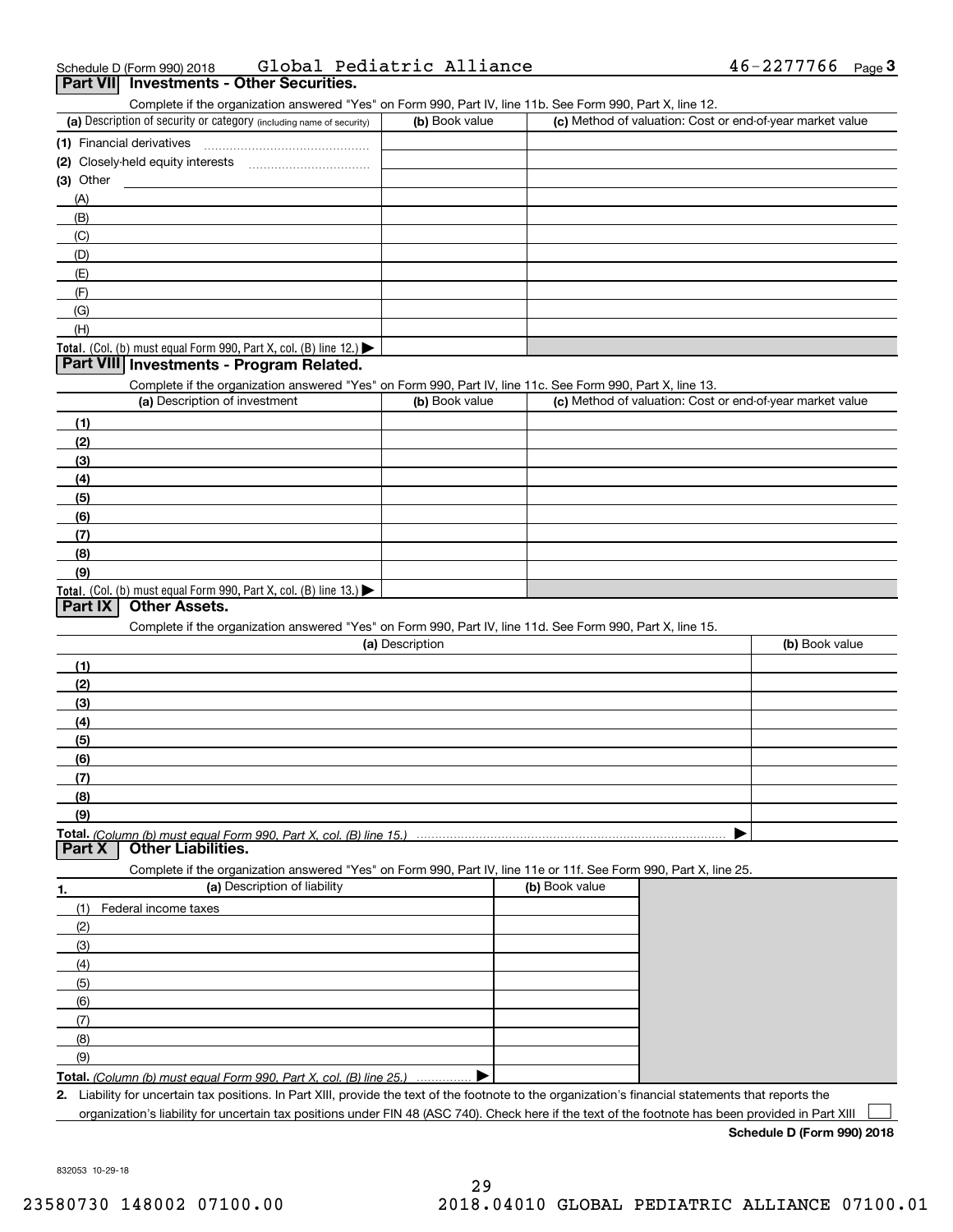|    | Global Pediatric Alliance<br>Schedule D (Form 990) 2018                                                                                                                                                                        | 46-2277766<br>Page <sup>4</sup> |              |
|----|--------------------------------------------------------------------------------------------------------------------------------------------------------------------------------------------------------------------------------|---------------------------------|--------------|
|    | Reconciliation of Revenue per Audited Financial Statements With Revenue per Return.<br>Part XI                                                                                                                                 |                                 |              |
|    | Complete if the organization answered "Yes" on Form 990, Part IV, line 12a.                                                                                                                                                    |                                 |              |
| 1  | Total revenue, gains, and other support per audited financial statements                                                                                                                                                       |                                 | $\mathbf{1}$ |
| 2  | Amounts included on line 1 but not on Form 990, Part VIII, line 12:                                                                                                                                                            |                                 |              |
| a  | Net unrealized gains (losses) on investments [11] matter contracts and the unrealized gains (losses) on investments                                                                                                            | 2a                              |              |
|    |                                                                                                                                                                                                                                | 2 <sub>b</sub>                  |              |
|    |                                                                                                                                                                                                                                | 2c                              |              |
|    |                                                                                                                                                                                                                                | 2d                              |              |
| е  | Add lines 2a through 2d <b>must be a constructed as the constant of the constant of the constant of the construction</b>                                                                                                       |                                 | <b>2e</b>    |
| 3  |                                                                                                                                                                                                                                |                                 | 3            |
| 4  | Amounts included on Form 990. Part VIII, line 12, but not on line 1:                                                                                                                                                           |                                 |              |
|    |                                                                                                                                                                                                                                | 4a                              |              |
| b  |                                                                                                                                                                                                                                |                                 |              |
| c. | Add lines 4a and 4b                                                                                                                                                                                                            | 4c                              |              |
| 5  |                                                                                                                                                                                                                                |                                 | 5            |
|    | Part XII   Reconciliation of Expenses per Audited Financial Statements With Expenses per Return.                                                                                                                               |                                 |              |
|    | Complete if the organization answered "Yes" on Form 990, Part IV, line 12a.                                                                                                                                                    |                                 |              |
| 1  | Total expenses and losses per audited financial statements [11] [12] manuscription control in the statements [13] [13] and the statements [13] and the statements [13] and the statements and the statements and the statement |                                 | $\mathbf{1}$ |
| 2  | Amounts included on line 1 but not on Form 990, Part IX, line 25:                                                                                                                                                              |                                 |              |
| a  |                                                                                                                                                                                                                                | 2a                              |              |
|    |                                                                                                                                                                                                                                | 2 <sub>b</sub>                  |              |
| c  |                                                                                                                                                                                                                                | 2 <sub>c</sub>                  |              |
|    |                                                                                                                                                                                                                                | 2d                              |              |
|    |                                                                                                                                                                                                                                |                                 | <b>2e</b>    |
| 3  |                                                                                                                                                                                                                                |                                 | 3            |
| 4  | Amounts included on Form 990, Part IX, line 25, but not on line 1:                                                                                                                                                             |                                 |              |
| a  | Investment expenses not included on Form 990, Part VIII, line 7b [1000000000000000000000000000000000                                                                                                                           | 4a                              |              |
|    |                                                                                                                                                                                                                                | 4b.                             |              |
|    | Add lines 4a and 4b                                                                                                                                                                                                            |                                 | 4c           |
|    |                                                                                                                                                                                                                                |                                 | 5            |
|    | Part XIII Supplemental Information.                                                                                                                                                                                            |                                 |              |

Provide the descriptions required for Part II, lines 3, 5, and 9; Part III, lines 1a and 4; Part IV, lines 1b and 2b; Part V, line 4; Part X, line 2; Part XI, lines 2d and 4b; and Part XII, lines 2d and 4b. Also complete this part to provide any additional information.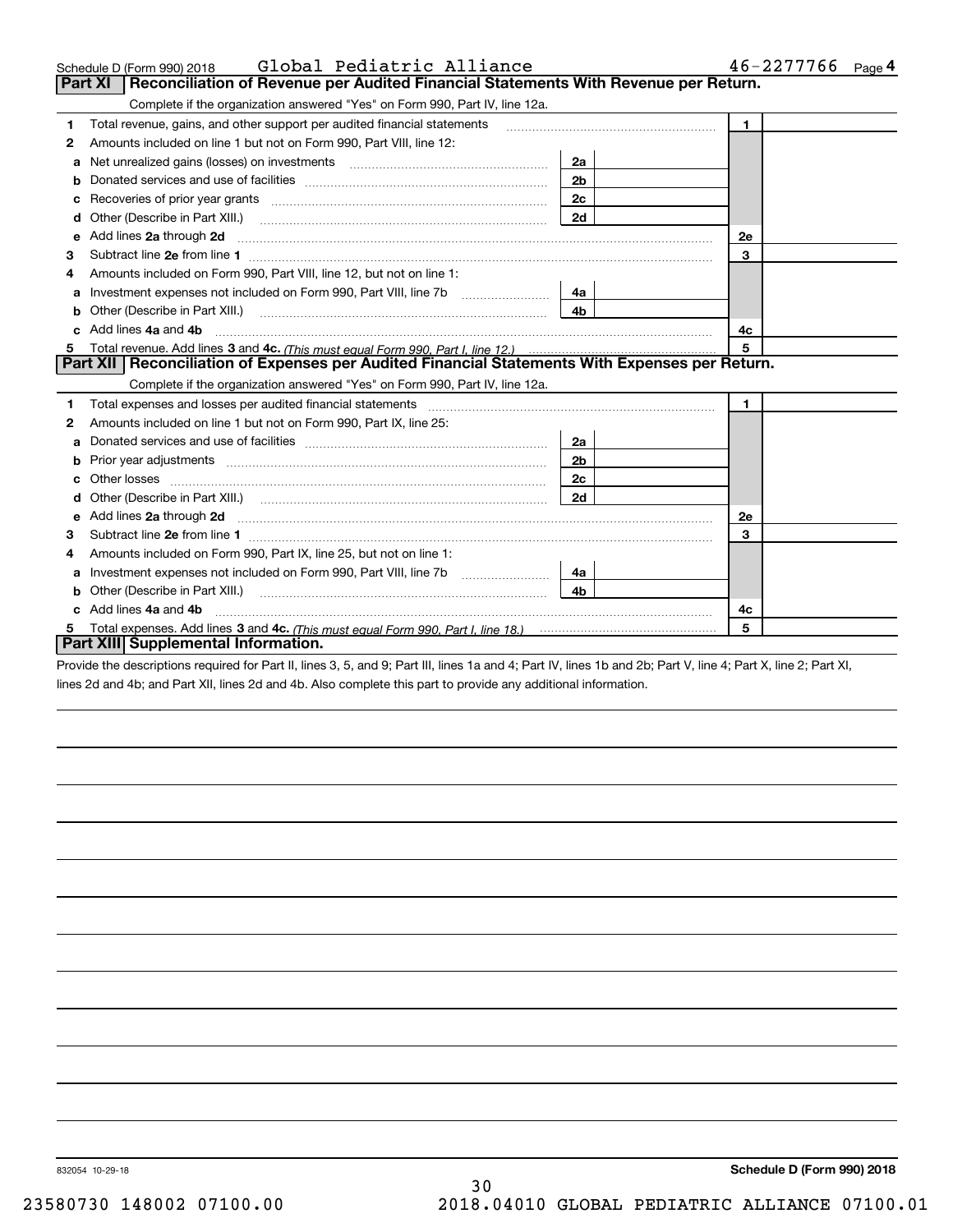| Part I       | Global Pediatric Alliance                            |                                           |                                                                                           | General Information on Activities Outside the United States. Complete if the organization answered "Yes" on                                                   |                       | 46-2277766                                                                                                      |                                                                      |
|--------------|------------------------------------------------------|-------------------------------------------|-------------------------------------------------------------------------------------------|---------------------------------------------------------------------------------------------------------------------------------------------------------------|-----------------------|-----------------------------------------------------------------------------------------------------------------|----------------------------------------------------------------------|
|              | Form 990, Part IV, line 14b.                         |                                           |                                                                                           |                                                                                                                                                               |                       |                                                                                                                 |                                                                      |
| 1.           |                                                      |                                           |                                                                                           | For grantmakers. Does the organization maintain records to substantiate the amount of its grants and other assistance,                                        |                       |                                                                                                                 |                                                                      |
|              |                                                      |                                           |                                                                                           | the grantees' eligibility for the grants or assistance, and the selection criteria used to award the grants or assistance?                                    |                       | $\boxed{\text{X}}$ Yes                                                                                          | No                                                                   |
| $\mathbf{2}$ | United States.                                       |                                           |                                                                                           | For grantmakers. Describe in Part V the organization's procedures for monitoring the use of its grants and other assistance outside the                       |                       |                                                                                                                 |                                                                      |
| 3            |                                                      |                                           |                                                                                           | Activities per Region. (The following Part I, line 3 table can be duplicated if additional space is needed.)                                                  |                       |                                                                                                                 |                                                                      |
|              | (a) Region                                           | (b) Number of<br>offices<br>in the region | (c) Number of<br>employees,<br>agents, and<br>independent<br>contractors<br>in the region | (d) Activities conducted in the region<br>(by type) (such as, fundraising, pro-<br>gram services, investments, grants to<br>recipients located in the region) |                       | (e) If activity listed in (d)<br>is a program service,<br>describe specific type<br>of service(s) in the region | (f) Total<br>expenditures<br>for and<br>investments<br>in the region |
|              |                                                      |                                           |                                                                                           | Program services - See                                                                                                                                        | Midwife and Community | Health Promoter Training                                                                                        |                                                                      |
| Mexico       |                                                      | 1                                         | 0                                                                                         | supplemental section                                                                                                                                          | Program               |                                                                                                                 | 156,964.                                                             |
|              |                                                      |                                           |                                                                                           |                                                                                                                                                               |                       |                                                                                                                 |                                                                      |
|              |                                                      |                                           |                                                                                           |                                                                                                                                                               |                       |                                                                                                                 |                                                                      |
|              |                                                      |                                           |                                                                                           |                                                                                                                                                               |                       |                                                                                                                 |                                                                      |
|              |                                                      |                                           |                                                                                           |                                                                                                                                                               |                       |                                                                                                                 |                                                                      |
|              |                                                      |                                           |                                                                                           |                                                                                                                                                               |                       |                                                                                                                 |                                                                      |
|              |                                                      |                                           |                                                                                           |                                                                                                                                                               |                       |                                                                                                                 |                                                                      |
|              |                                                      |                                           |                                                                                           |                                                                                                                                                               |                       |                                                                                                                 |                                                                      |
|              | <b>3 a</b> Subtotal                                  | $\mathbf 1$                               | $\mathbf 0$                                                                               |                                                                                                                                                               |                       |                                                                                                                 | 156,964.                                                             |
|              | <b>b</b> Total from continuation<br>sheets to Part I | 0                                         | 0                                                                                         |                                                                                                                                                               |                       |                                                                                                                 | 0.                                                                   |
|              | c Totals (add lines 3a<br>and 3b)                    | $\mathbf 1$                               | 0                                                                                         |                                                                                                                                                               |                       |                                                                                                                 | 156,964.                                                             |

**| Complete if the organization answered "Yes" on Form 990, Part IV, line 14b, 15, or 16. | Attach to Form 990. | Go to www.irs.gov/Form990 for instructions and the latest information.**

**Statement of Activities Outside the United States** 

**For Paperwork Reduction Act Notice, see the Instructions for Form 990. Schedule F (Form 990) 2018** LHA

832071 10-31-18

Department of the Treasury Internal Revenue Service

**(Form 990)**

Name of the organization



OMB No. 1545-0047

**Open to Public Inspection**

**2018**

**Employer identification number**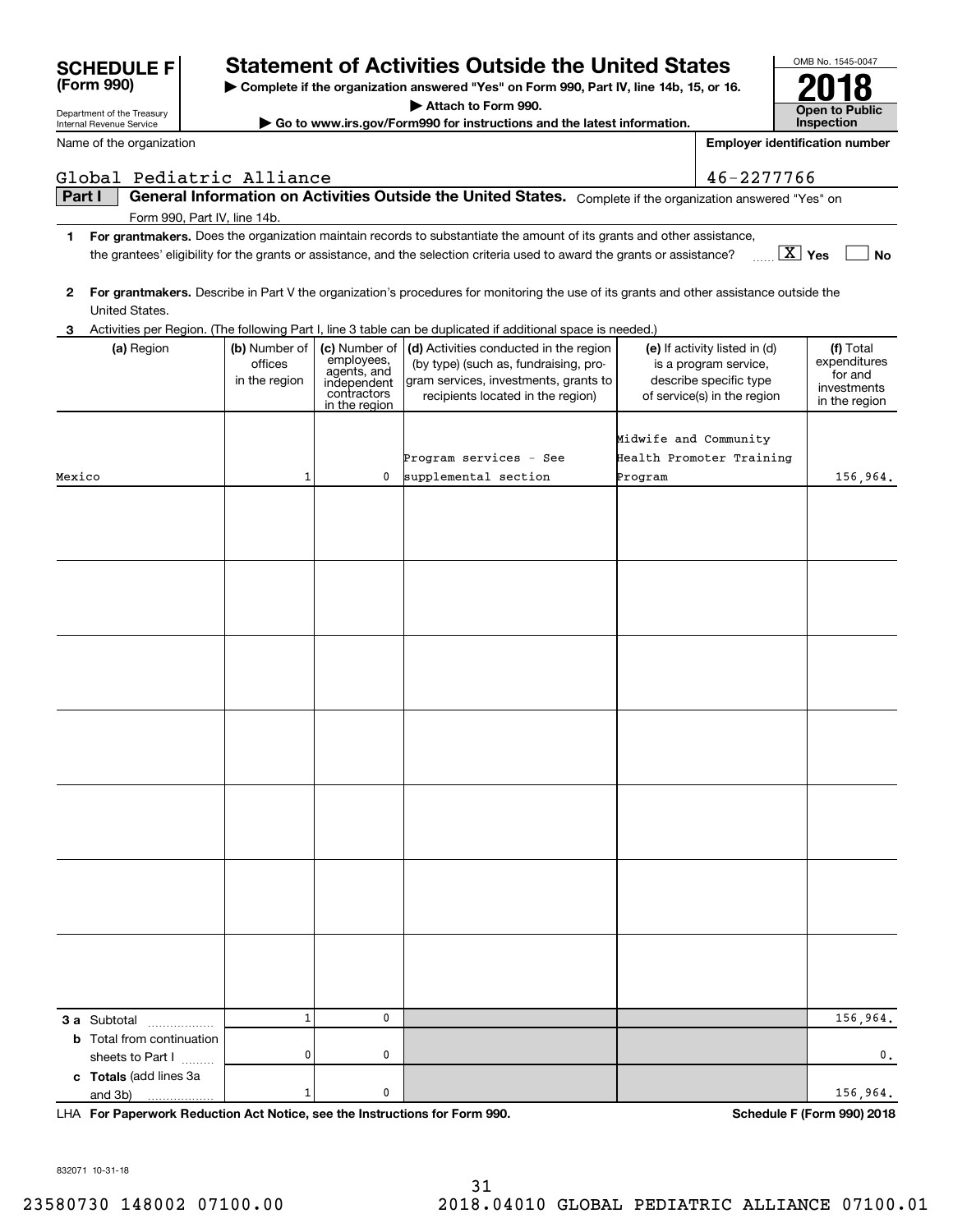Schedule F (Form 990) 2018 Page Global Pediatric Alliance 46-2277766

Part II | Grants and Other Assistance to Organizations or Entities Outside the United States. Complete if the organization answered "Yes" on Form 990, Part IV, line 15, for any recipient who received more than \$5,000. Part II can be duplicated if additional space is needed.

| (b) IRS code section<br>and EIN (if applicable) | (c) Region | (d) Purpose of<br>grant | (e) Amount<br>of cash grant | (f) Manner of<br>cash disbursement | (g) Amount of<br>noncash<br>assistance | (h) Description<br>of noncash<br>assistance                                                                                                  | (i) Method of<br>valuation (book, FMV,<br>appraisal, other) |
|-------------------------------------------------|------------|-------------------------|-----------------------------|------------------------------------|----------------------------------------|----------------------------------------------------------------------------------------------------------------------------------------------|-------------------------------------------------------------|
|                                                 |            |                         |                             |                                    |                                        |                                                                                                                                              |                                                             |
|                                                 |            |                         |                             |                                    |                                        |                                                                                                                                              |                                                             |
|                                                 |            |                         |                             |                                    |                                        |                                                                                                                                              |                                                             |
|                                                 |            |                         |                             |                                    |                                        |                                                                                                                                              |                                                             |
|                                                 |            |                         |                             |                                    |                                        |                                                                                                                                              |                                                             |
|                                                 |            |                         |                             |                                    |                                        |                                                                                                                                              |                                                             |
|                                                 |            |                         |                             |                                    |                                        |                                                                                                                                              |                                                             |
|                                                 |            |                         |                             |                                    |                                        |                                                                                                                                              |                                                             |
|                                                 |            |                         |                             |                                    |                                        |                                                                                                                                              |                                                             |
|                                                 |            |                         |                             |                                    |                                        |                                                                                                                                              |                                                             |
|                                                 |            |                         |                             |                                    |                                        |                                                                                                                                              |                                                             |
|                                                 |            |                         |                             |                                    |                                        |                                                                                                                                              |                                                             |
|                                                 |            |                         |                             |                                    |                                        |                                                                                                                                              |                                                             |
|                                                 |            |                         |                             |                                    |                                        |                                                                                                                                              |                                                             |
|                                                 |            |                         |                             |                                    |                                        |                                                                                                                                              |                                                             |
|                                                 |            |                         |                             |                                    |                                        |                                                                                                                                              |                                                             |
|                                                 |            |                         |                             |                                    |                                        |                                                                                                                                              |                                                             |
|                                                 |            |                         |                             |                                    |                                        |                                                                                                                                              |                                                             |
|                                                 |            |                         |                             |                                    |                                        | Enter total number of recipient organizations listed above that are recognized as charities by the foreign country, recognized as tax-exempt | 3 Enter total number of other organizations or entities     |

**Schedule F (Form 990) 2018**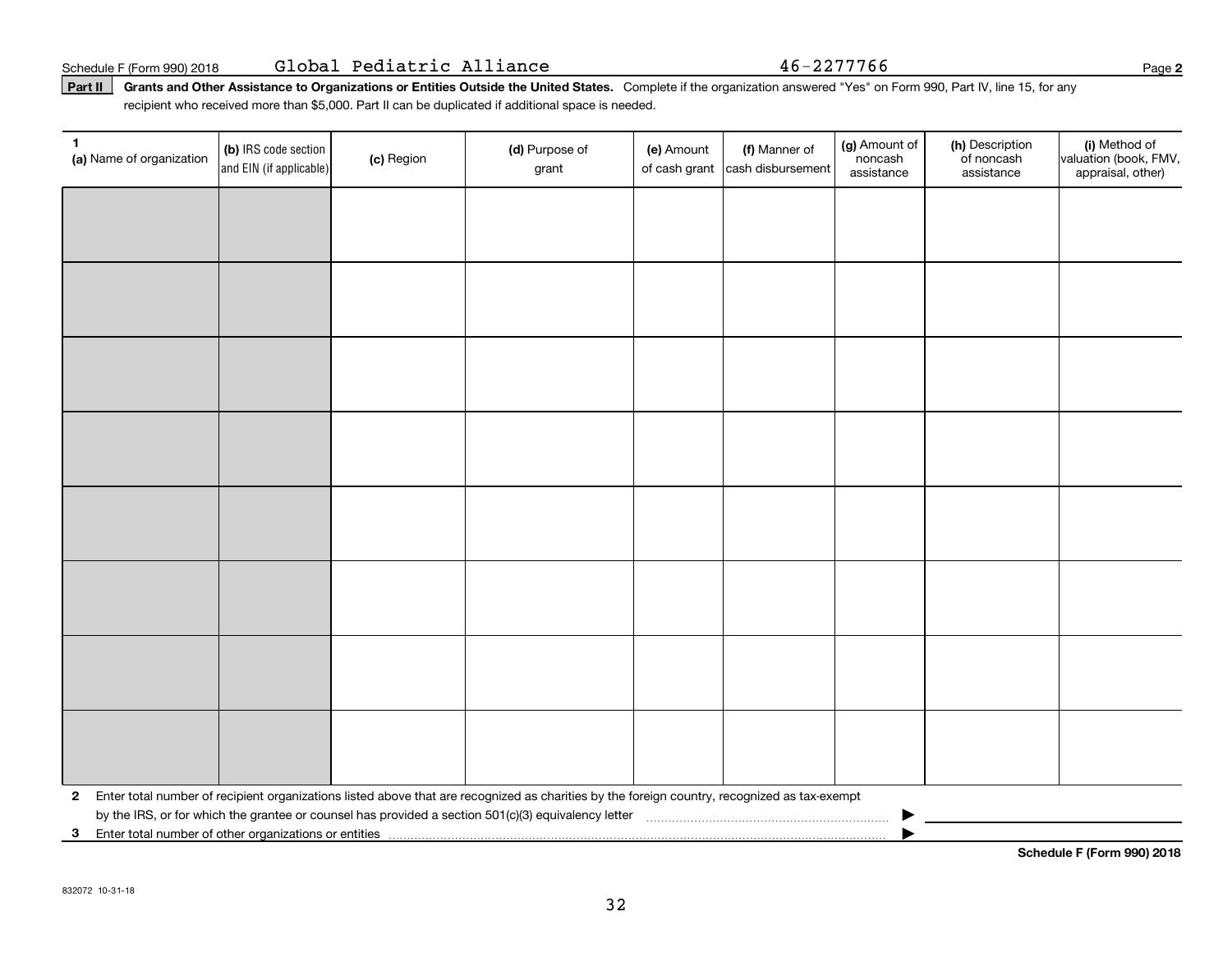|  | Global Pediatric Alliance |  |
|--|---------------------------|--|
|--|---------------------------|--|

Global Pediatric Alliance 46-2277766

Part III Grants and Other Assistance to Individuals Outside the United States. Complete if the organization answered "Yes" on Form 990, Part IV, line 16. Part III can be duplicated if additional space is needed.

| (a) Type of grant or assistance | (b) Region | (c) Number of<br>recipients | (d) Amount of<br>cash grant | (e) Manner of<br>cash disbursement | (f) Amount of<br>noncash<br>assistance | (g) Description of<br>noncash assistance | (h) Method of<br>valuation<br>(book, FMV,<br>appraisal, other) |
|---------------------------------|------------|-----------------------------|-----------------------------|------------------------------------|----------------------------------------|------------------------------------------|----------------------------------------------------------------|
|                                 |            |                             |                             |                                    |                                        |                                          |                                                                |
|                                 |            |                             |                             |                                    |                                        |                                          |                                                                |
|                                 |            |                             |                             |                                    |                                        |                                          |                                                                |
|                                 |            |                             |                             |                                    |                                        |                                          |                                                                |
|                                 |            |                             |                             |                                    |                                        |                                          |                                                                |
|                                 |            |                             |                             |                                    |                                        |                                          |                                                                |
|                                 |            |                             |                             |                                    |                                        |                                          |                                                                |
|                                 |            |                             |                             |                                    |                                        |                                          |                                                                |
|                                 |            |                             |                             |                                    |                                        |                                          |                                                                |
|                                 |            |                             |                             |                                    |                                        |                                          |                                                                |
|                                 |            |                             |                             |                                    |                                        |                                          |                                                                |

**Schedule F (Form 990) 2018**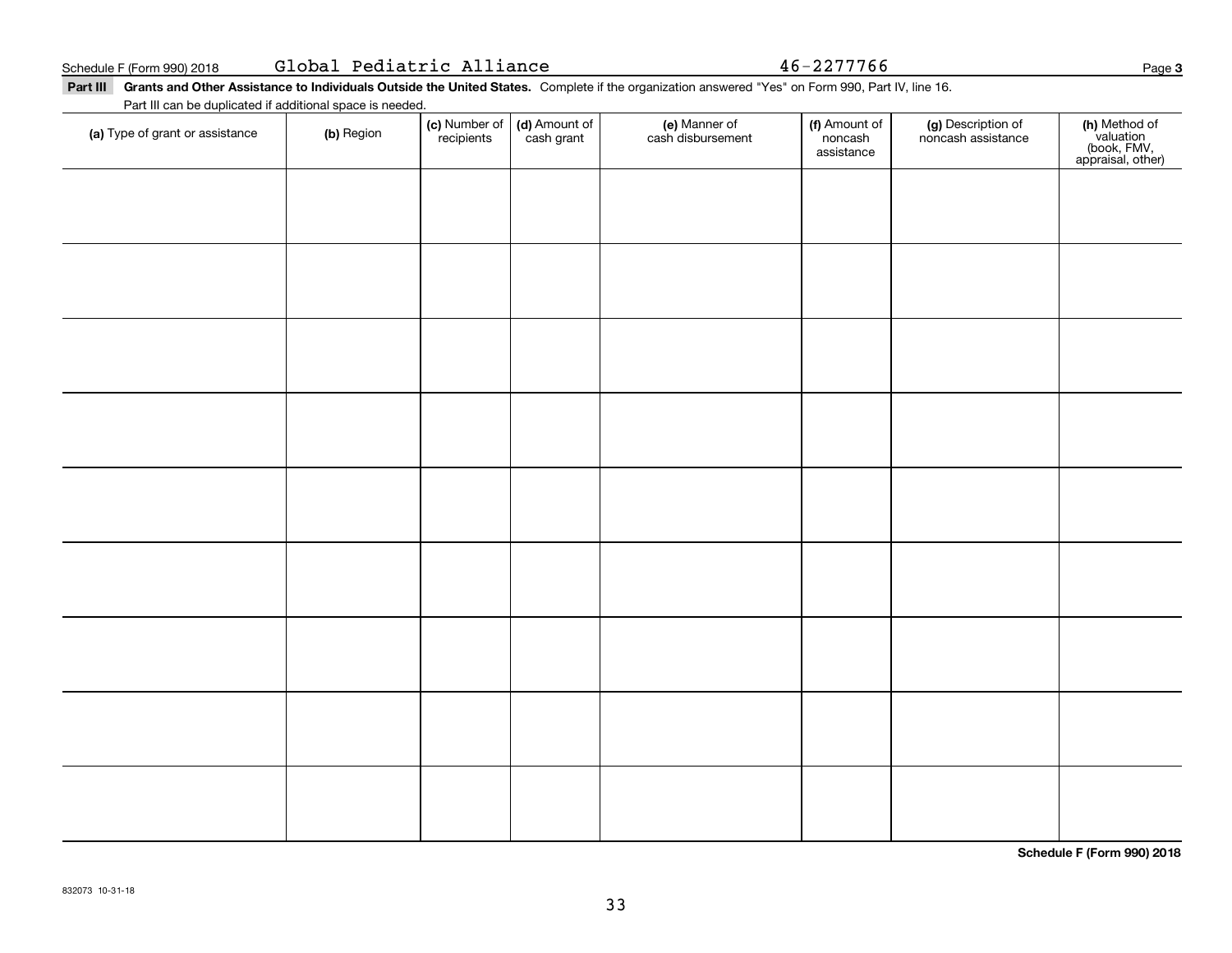| 1            | Was the organization a U.S. transferor of property to a foreign corporation during the tax year? If "Yes," the<br>organization may be required to file Form 926, Return by a U.S. Transferor of Property to a Foreign                                                                                                                                          | Yes | ∣X∣ No              |
|--------------|----------------------------------------------------------------------------------------------------------------------------------------------------------------------------------------------------------------------------------------------------------------------------------------------------------------------------------------------------------------|-----|---------------------|
| $\mathbf{2}$ | Did the organization have an interest in a foreign trust during the tax year? If "Yes." the organization<br>may be required to separately file Form 3520, Annual Return To Report Transactions With Foreign<br>Trusts and Receipt of Certain Foreign Gifts, and/or Form 3520-A, Annual Information Return of Foreign                                           | Yes | X∣No                |
| 3            | Did the organization have an ownership interest in a foreign corporation during the tax year? If "Yes."<br>the organization may be required to file Form 5471, Information Return of U.S. Persons With Respect To                                                                                                                                              | Yes | $X _{N0}$           |
| 4            | Was the organization a direct or indirect shareholder of a passive foreign investment company or a<br>qualified electing fund during the tax year? If "Yes," the organization may be required to file Form 8621,<br>Information Return by a Shareholder of a Passive Foreign Investment Company or Qualified Electing Fund<br>(see Instructions for Form 8621) | Yes | ∣X I No             |
| 5            | Did the organization have an ownership interest in a foreign partnership during the tax year? If "Yes."<br>the organization may be required to file Form 8865, Return of U.S. Persons With Respect to Certain<br>Foreign Partnerships (see Instructions for Form 8865)                                                                                         | Yes | $X \mid N_{\Omega}$ |
| 6            | Did the organization have any operations in or related to any boycotting countries during the tax year? If<br>"Yes," the organization may be required to separately file Form 5713, International Boycott Report (see                                                                                                                                          | Yes |                     |

**Schedule F (Form 990) 2018**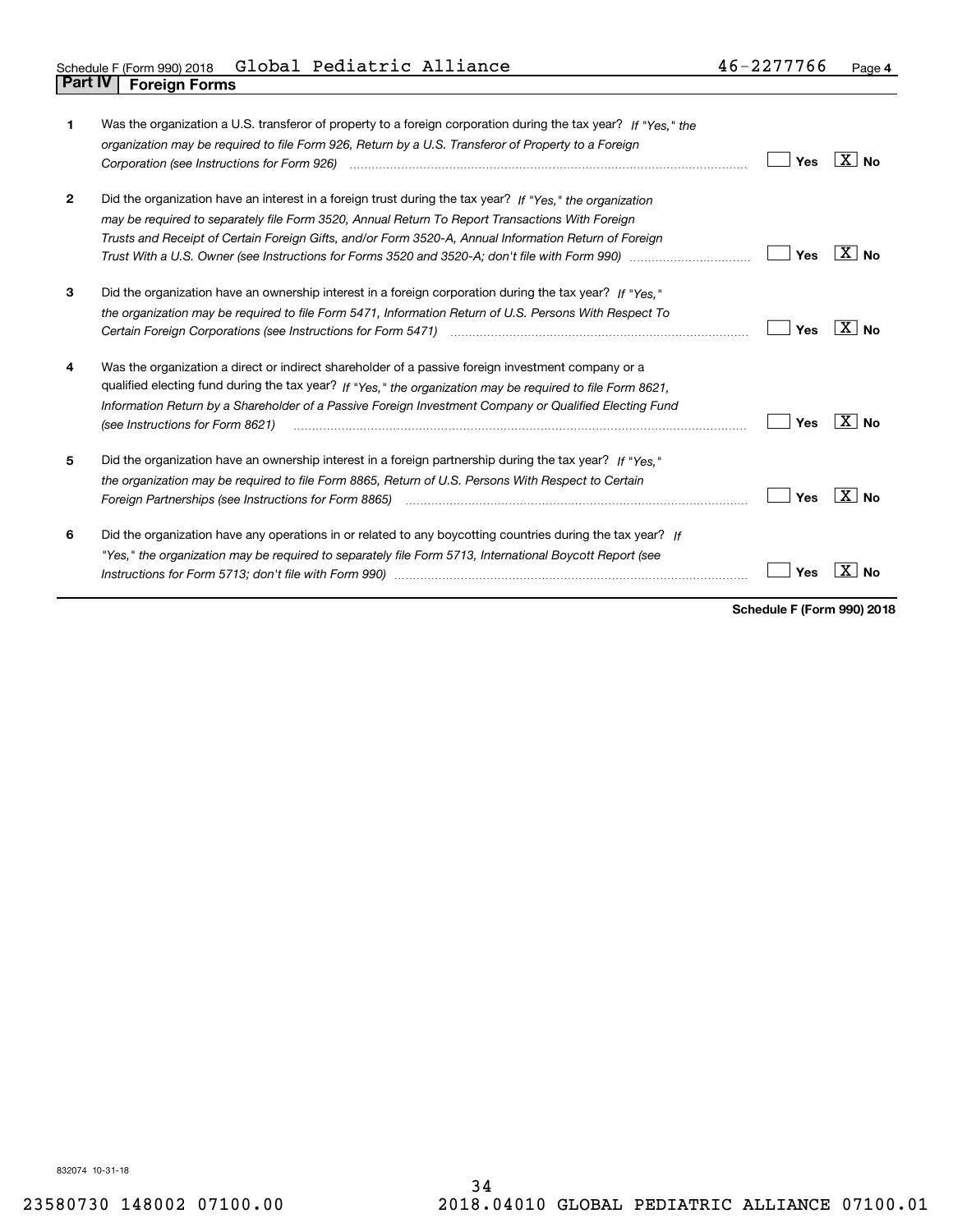### **Part V Supplemental Information**

Provide the information required by Part I, line 2 (monitoring of funds); Part I, line 3, column (f) (accounting method; amounts of investments vs. expenditures per region); Part II, line 1 (accounting method); Part III (accounting method); and Part III, column (c) (estimated number of recipients), as applicable. Also complete this part to provide any additional information. See instructions.

Part I, Line 2:

Our Small Grants Director is responsible for assessing the organizations and providing due diligence prior to funding to ensure they have met the required criteria and are able to manage the grant funds and implement their projects successfully. The Small Grants Director visits the organizations periodically throughout the year (about every 6 weeks) and is in constant communication with the organizations via email and telephone. Once proposals are submitted, the Executive Director and Board of Directors review the proposals and make the final decision regarding funding. The grantees sign a contract formalizing the grant and adhering to the conditions governing the grant. Grant funds are distributed usually on a 40%/40%/20% basis with the second grant disbursement sent after the grantee has submitted a narrative and financial progress report describing progress made toward the stated program goals. The final disbursement is made after the project has been completed and a narrative and financial report has been submitted by the grantee (including copies of expense receipts) and approved by the Program Director and the Executive Director.

Part I, Line 3

|                          | Global Pediatric Alliance works to reduce preventable maternal and     |
|--------------------------|------------------------------------------------------------------------|
|                          | child deaths and improve the quality of life for women and children in |
|                          | Latin America through empowering grassroots communities. We do this by |
|                          | training health promoters and traditional midwives and providing       |
|                          | financial support to small organizations and community groups in rural |
|                          | areas. Trainings include workshops in pediatric medicine, emergency    |
|                          | care, and reproductive health. Many of the areas where we work lack    |
| 832075 10-31-18          | <b>Schedule F (Form 990) 2018</b>                                      |
| 23580730 148002 07100.00 | 35<br>2018.04010 GLOBAL PEDIATRIC ALLIANCE 07100.01                    |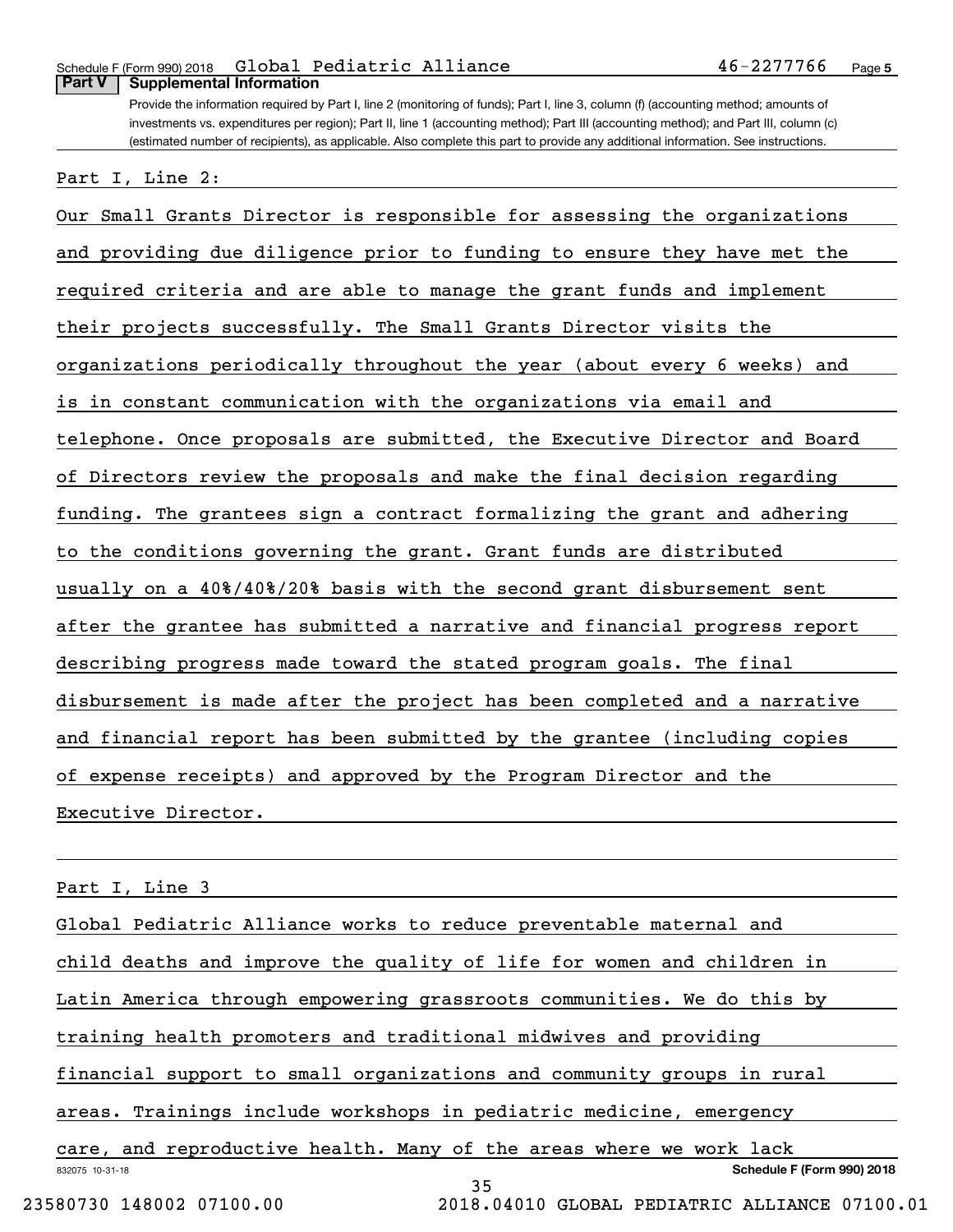|  |                                          | Schedule F (Form 990) 2018 $\;$ <code>Global Pediatric Alliance</code> |  | 46-2277766 | Page |
|--|------------------------------------------|------------------------------------------------------------------------|--|------------|------|
|  | <b>Part V</b>   Supplemental Information |                                                                        |  |            |      |

Provide the information required by Part I, line 2 (monitoring of funds); Part I, line 3, column (f) (accounting method; amounts of investments vs. expenditures per region); Part II, line 1 (accounting method); Part III (accounting method); and Part III, column (c) (estimated number of recipients), as applicable. Also complete this part to provide any additional information. See instructions.

# access to any other type of health or financial resources. An

underlying goal of all our program work is to build self-sufficiency

among local health care staff and members of the communities

themselves.

The Organization has one employee in the region who is a US citizen and

is paid through the Organization's US based payroll.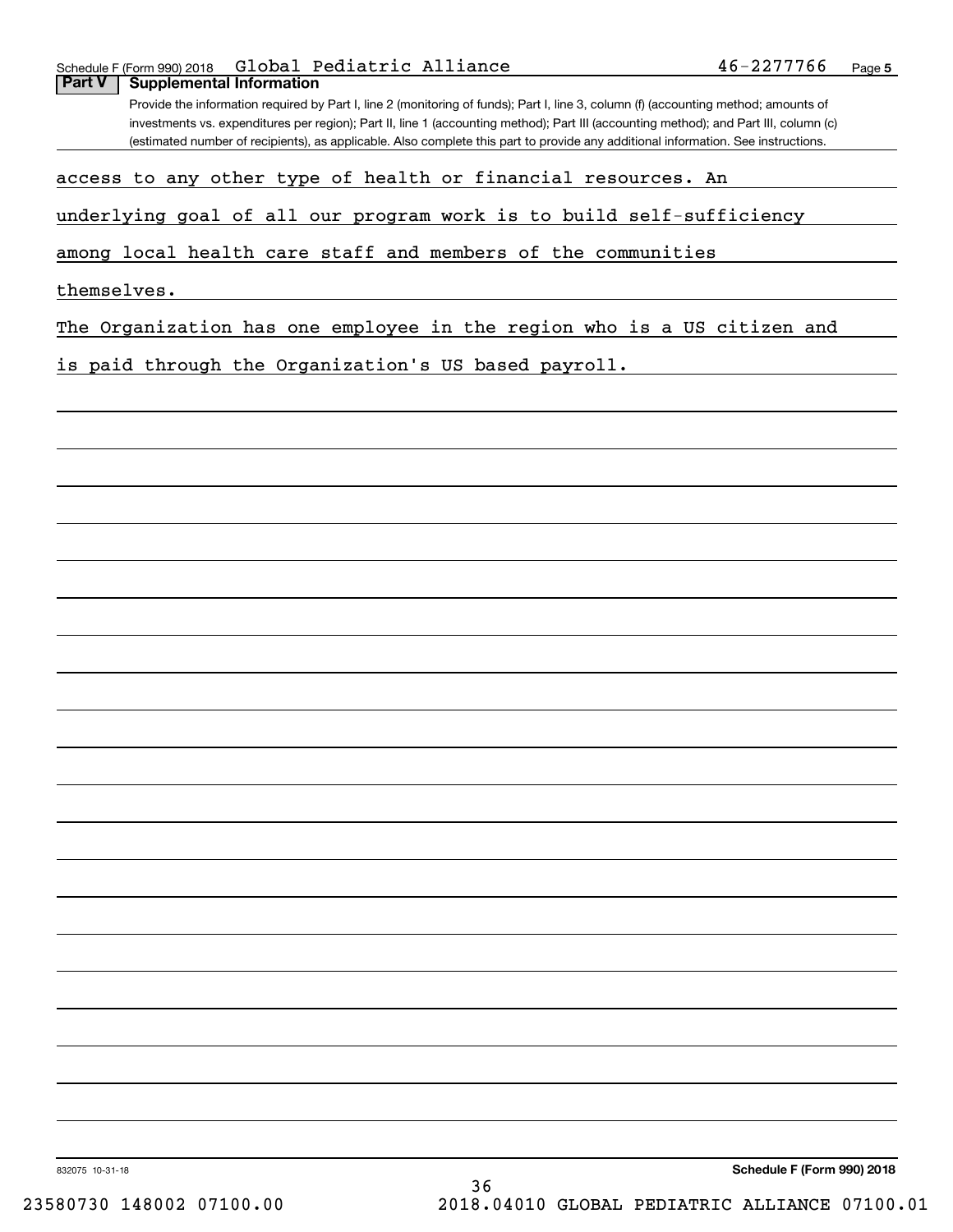**(Form 990 or 990-EZ)**

**Complete to provide information for responses to specific questions on Form 990 or 990-EZ or to provide any additional information. | Attach to Form 990 or 990-EZ. | Go to www.irs.gov/Form990 for the latest information. SCHEDULE O Supplemental Information to Form 990 or 990-EZ**



**Employer identification number** Global Pediatric Alliance  $\vert$  46-2277766

Form 990, Part VI, Section B, line 11b:

The Board of Directors shall receive a copy of the IRS Form 990 and shall

review and approve the IRS Form 990 annual tax filing prior to submission.

The Executive Director shall sign and certify that the IRS Form 990 is

accurate and complete.

Form 990, Part VI, Section B, Line 12c:

The conflict of interest policy is distributed annually to all directors and officers. Each director and officer must sign a statement that affirms that he or she has received a copy of the policy; has read and understood the policy and agrees to comply with the policy. The directors and officers are required to file annually a statement with the Board of Directors which discloses interests which could give rise to conflicts that could result in inurement, impermissible private benefit or excess benefit.

Form 990, Part VI, Section B, Line 15:

GPA's policy is to perform a comprehensive review of comparable salaries

and benefits prior to the hiring of the executive director and any other

key employee. Any change in compensation is also part of a comprehensive

review. Not unusual changes were made in personnel in 2018.

Form 990, Part VI, Section C, Line 19:

Governing documents, conflict of interest policy and financial statements

are available upon request at the Organization's headquarters offices.

832211 10-10-18 LHA For Paperwork Reduction Act Notice, see the Instructions for Form 990 or 990-EZ. Schedule O (Form 990 or 990-EZ) (2018) Form 990, Part IX, Line 11g, Other Fees: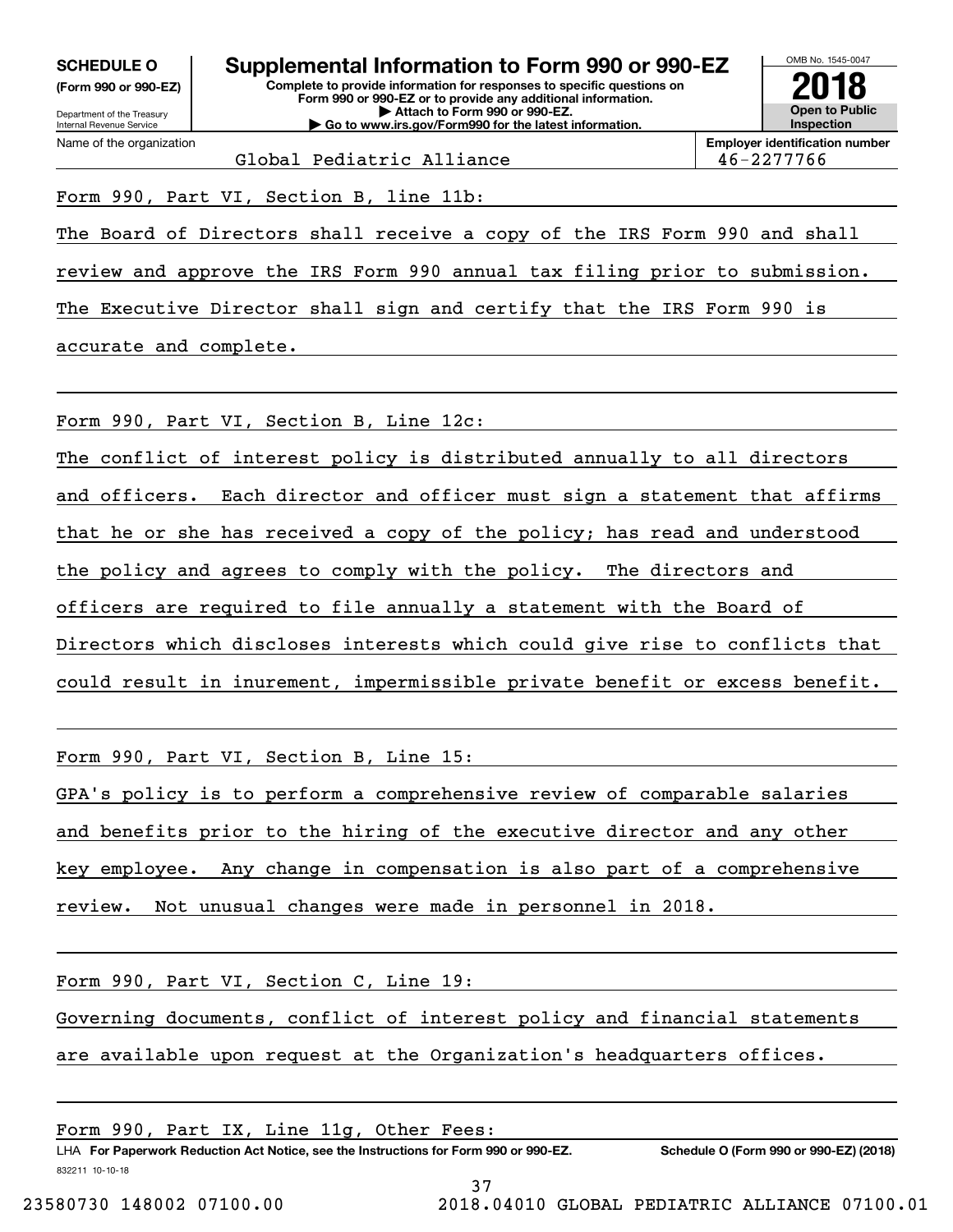| Schedule O (Form 990 or 990-EZ) (2018)                                                                                                                                                                                                          | Page 2                                              |
|-------------------------------------------------------------------------------------------------------------------------------------------------------------------------------------------------------------------------------------------------|-----------------------------------------------------|
| Name of the organization<br>Global Pediatric Alliance                                                                                                                                                                                           | <b>Employer identification number</b><br>46-2277766 |
| Other consulting fees:                                                                                                                                                                                                                          |                                                     |
| Program service expenses                                                                                                                                                                                                                        | 37,549.                                             |
| Management and general expenses                                                                                                                                                                                                                 | 0.                                                  |
| Fundraising expenses and a series of the series of the series of the series of the series of the series of the                                                                                                                                  | $0$ .                                               |
| Total expenses<br><u> 1989 - John Stein, marking and de families and de families and de families and design and design and design a</u>                                                                                                         | 37,549.                                             |
| Training program consultants:                                                                                                                                                                                                                   |                                                     |
|                                                                                                                                                                                                                                                 |                                                     |
| Program service expenses                                                                                                                                                                                                                        | 24,864.                                             |
| Management and general expenses                                                                                                                                                                                                                 | 0.                                                  |
| Fundraising expenses                                                                                                                                                                                                                            | $0$ .                                               |
| Total expenses<br>the control of the control of the control of the control of the control of the control of the control of the control of the control of the control of the control of the control of the control of the control of the control | 24,864.                                             |
| Midwife trainer:                                                                                                                                                                                                                                |                                                     |
| Program service expenses                                                                                                                                                                                                                        | 8,690.                                              |
| Management and general expenses                                                                                                                                                                                                                 | 0.                                                  |
| Fundraising expenses                                                                                                                                                                                                                            | $0$ .                                               |
| Total expenses                                                                                                                                                                                                                                  | 8,690.                                              |
| Indigenous language translator:                                                                                                                                                                                                                 |                                                     |
| Program service expenses                                                                                                                                                                                                                        | 1,432.                                              |
| Management and general expenses                                                                                                                                                                                                                 | $0$ .                                               |
| Fundraising expenses                                                                                                                                                                                                                            | $0$ .                                               |
| Total expenses                                                                                                                                                                                                                                  | 1,432.                                              |
| Evaluation:                                                                                                                                                                                                                                     |                                                     |
| Program service expenses                                                                                                                                                                                                                        | 1,768.                                              |
| Management and general expenses                                                                                                                                                                                                                 | $0$ .                                               |
| Fundraising expenses                                                                                                                                                                                                                            | $0$ .                                               |
| 832212 10-10-18<br>38                                                                                                                                                                                                                           | Schedule O (Form 990 or 990-EZ) (2018)              |

23580730 148002 07100.00 2018.04010 GLOBAL PEDIATRIC ALLIANCE 07100.01